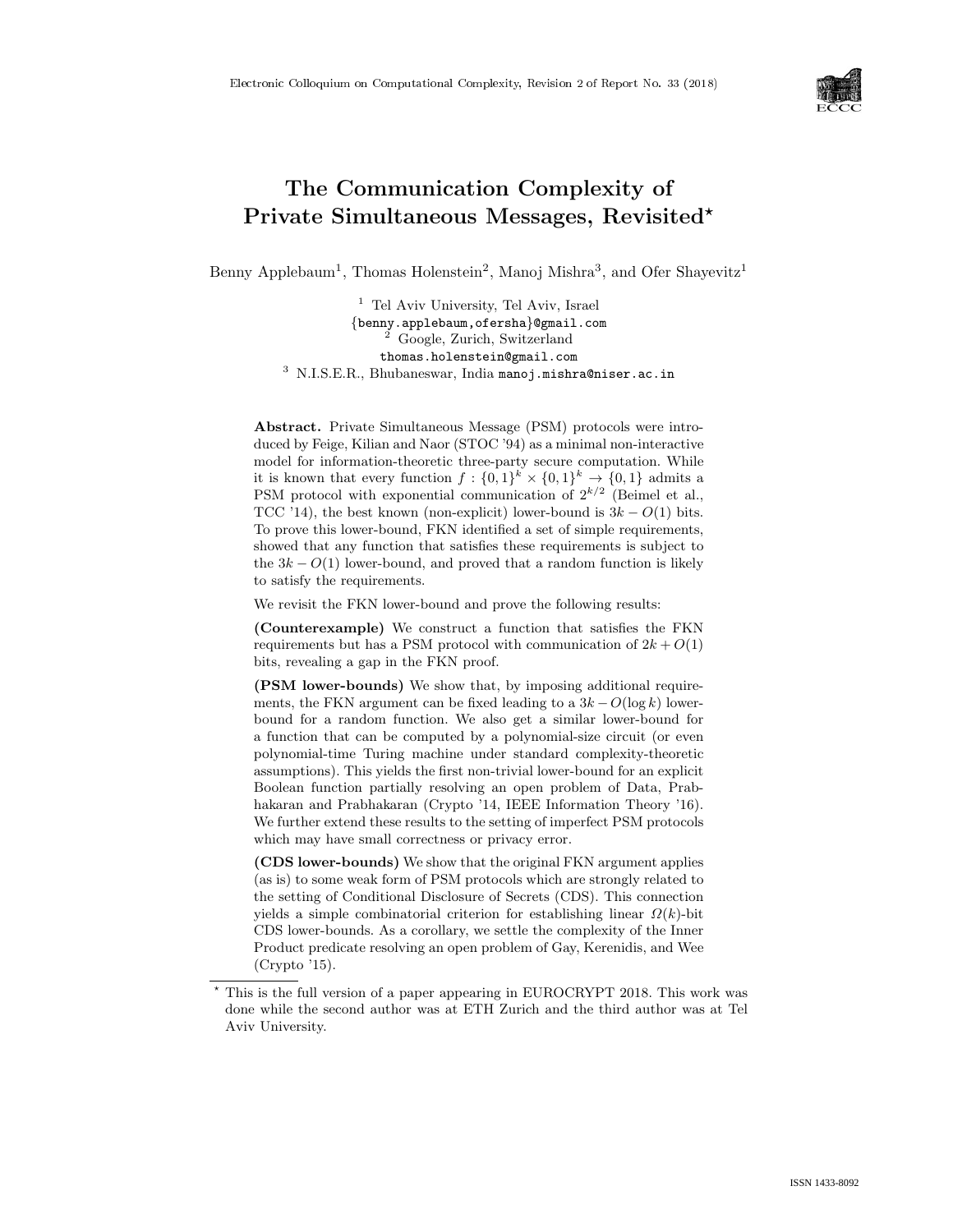## 1 Introduction

Information theoretic cryptography studies the problem of secure communication and computation in the presence of computationally unbounded adversaries. Unlike the case of computational cryptography whose full understanding is closely tied to basic open problems in computational complexity, information theoretic solutions depend "only" on non-computational (typically combinatorial or algebraic) objects. One may therefore hope to gain a full understanding of the power and limitations of information theoretic primitives. Indeed, Shannon's famous treatment of perfectly secure symmetric encryption [30] provides an archetypical example for such a study.

Unfortunately, for most primitives, the picture is far from being complete. This is especially true for the problem of secure function evaluation (SFE) [33], in which a set of parties  $P_1, \ldots, P_m$  wish to jointly evaluate a function f over their inputs while keeping those inputs private. Seminal completeness results show that *any function* can be securely evaluated with information theoretic security [10, 13] (or computational security [33, 19]) under various adversarial settings. However, the *communication complexity* of these solutions is tied to the computational complexity of the function (i.e., its circuit size), and it is unknown whether this relation is inherent. For instance, as noted by Beaver, Micali, and Rogaway [8] three decades ago, we cannot even rule out the possibility that any function can be securely computed by a constant number of parties with communication that is polynomial in the input length, even in the simple setting where the adversary passively corrupts a single party. More generally, the communication complexity of securely computing a function (possibly via an inefficient protocol) is wide open, even in the most basic models.

#### 1.1 A Minimal Model for Secure Computation

In light of the above, it makes sense to study the limitation of information theoretic secure computation in its simplest form. In [16] Feige, Kilian and Naor (hereinafter referred to as FKN) presented such a "Minimal Model for Secure Computation". In this model, Alice and Bob hold private inputs, x and  $y$ , and they wish to let Charlie learn the value of  $f(x, y)$  without leaking any additional information. The communication pattern is minimal. Alice and Bob each send to Charlie a single message,  $a$  and  $b$  respectively, which depends on the party's input and on a random string  $r$  which is shared between Alice and Bob but is hidden from Charlie. Given  $(a, b)$  Charlie should be able to recover  $f(x, y)$  without learning additional information. The parties are assumed to be computationally unbounded, and the goal is to minimize the communication complexity of the protocol (i.e., the total number of bits sent by Alice and Bob). Following [23], we refer to such a protocol as a private simultaneous message protocol (PSM).

Definition 1 (Private Simultaneous Messages). A private simultaneous message (PSM) protocol  $\Pi = (\Pi_A, \Pi_B, g)$  for a function  $f : \mathcal{X} \times \mathcal{Y} \to \mathcal{Z}$  is a triple of functions  $\Pi_A : \mathcal{X} \times \mathcal{R} \to \mathcal{A}, \Pi_B : \mathcal{Y} \times \mathcal{R} \to \mathcal{B}, \text{ and } g : \mathcal{A} \times \mathcal{B} \to \mathcal{Z}$  that satisfy the following two properties.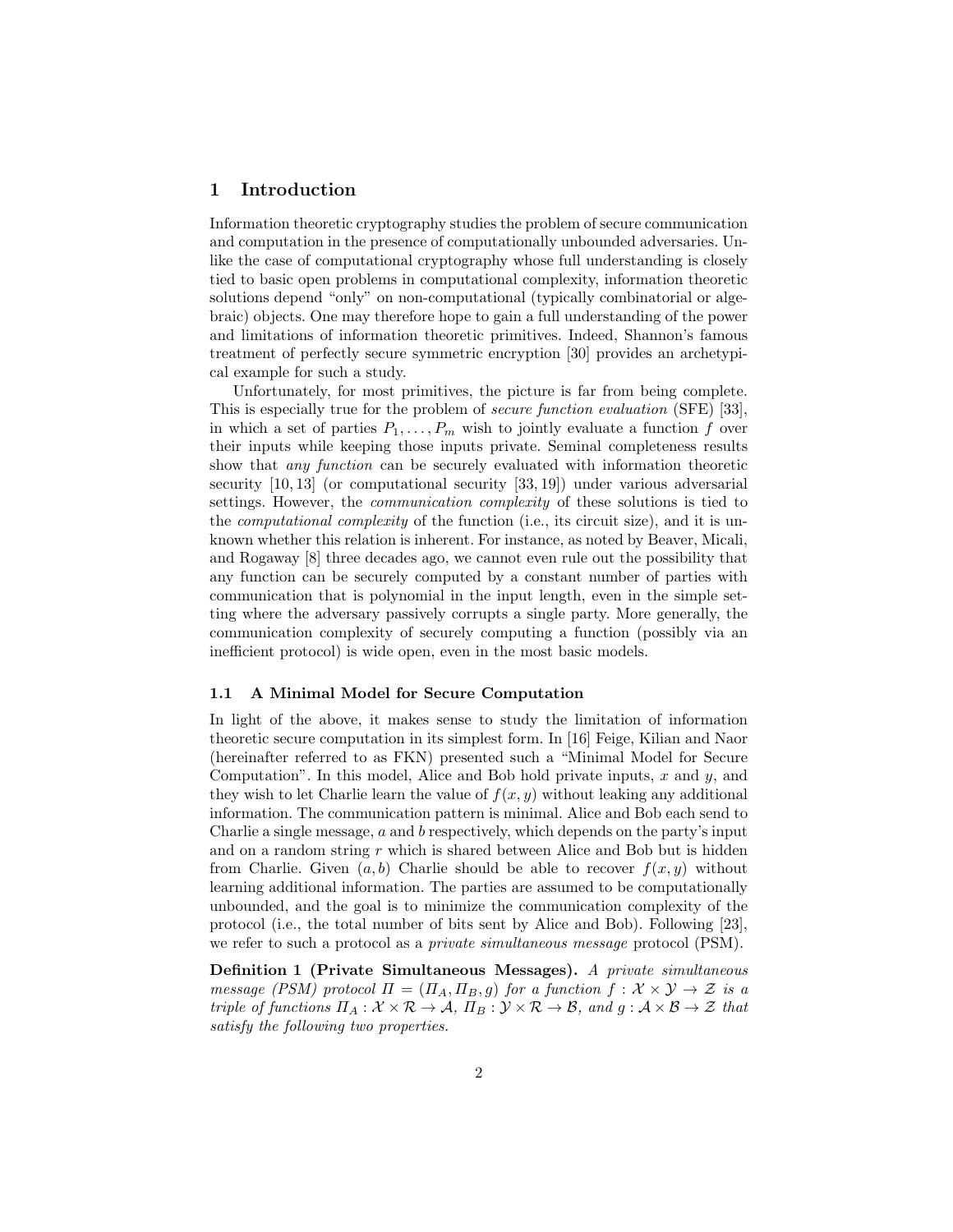

Fig. 1. Schematic of a PSM protocol.

– (δ-Correctness) The protocol has correctness error of δ if for every (x, y) ∈  $\mathcal{X} \times \mathcal{Y}$  it holds that

$$
\Pr_{r \stackrel{k}{\leftarrow} \mathcal{R}} [f(x, y) \neq g(\Pi_A(x, r), \Pi_B(y, r))] \le \delta
$$

 $-$  ( $\epsilon$ -Privacy) The protocol has privacy error of  $\epsilon$  if for every pair of inputs  $(x, y) \in \mathcal{X} \times \mathcal{Y}$  and  $(x', y') \in \mathcal{X} \times \mathcal{Y}$  for which  $f(x, y) = f(x', y')$  the random variables

$$
(H_A(x,r), H_B(y,r)) \quad and \quad (H_A(x',r), H_A(y',r), \tag{1}
$$

induced by a uniform choice of  $r \stackrel{\$}{\leftarrow} \mathcal{R}$ , are  $\epsilon$ -close in statistical distance.

We mainly consider perfect protocols which enjoy both perfect correctness ( $\delta =$ 0) and perfect privacy ( $\epsilon = 0$ ). We define the communication complexity of the protocol to be  $\log |\mathcal{A}| + \log |\mathcal{B}|$ .

The correctness and privacy conditions assert that, for every pair of inputs  $(x, y)$ and  $(x', y')$ , the transcript distributions are either close to each other when  $f(x, y) = f(x', y')$ , or far apart when  $f(x, y) \neq f(x', y')$ . Hence, the joint computation of Alice and Bob,  $C_r(x, y) = (H_A(x, r), H_B(y, r))$ , can be also viewed as a "randomized encoding" [24, 5] (or "garbled version") of the function  $f(x, y)$  that has the property of being 2-decomposable into an x-part and a y-part. Being essentially non-interactive, such protocols (and their multiparty variants [23]) have found various applications in cryptography (cf. [22, 2]). Moreover, it was shown in [9, 6] that PSM is the strongest model among several other non-interactive models for secret-sharing and zero-knowledge proofs.

FKN showed that any function  $f: \{0,1\}^k \times \{0,1\}^k \to \{0,1\}$  admits a PSM protocol [16]. The best known communication complexity is polynomial for logspace computable functions [16] and  $O(2^{k/2})$  for general functions [9]. While it seems likely that some functions require super-polynomial communication, the best known lower-bound, due to the original FKN paper, only shows that a random function requires  $3k - O(1)$  bits of communication. This lower-bound is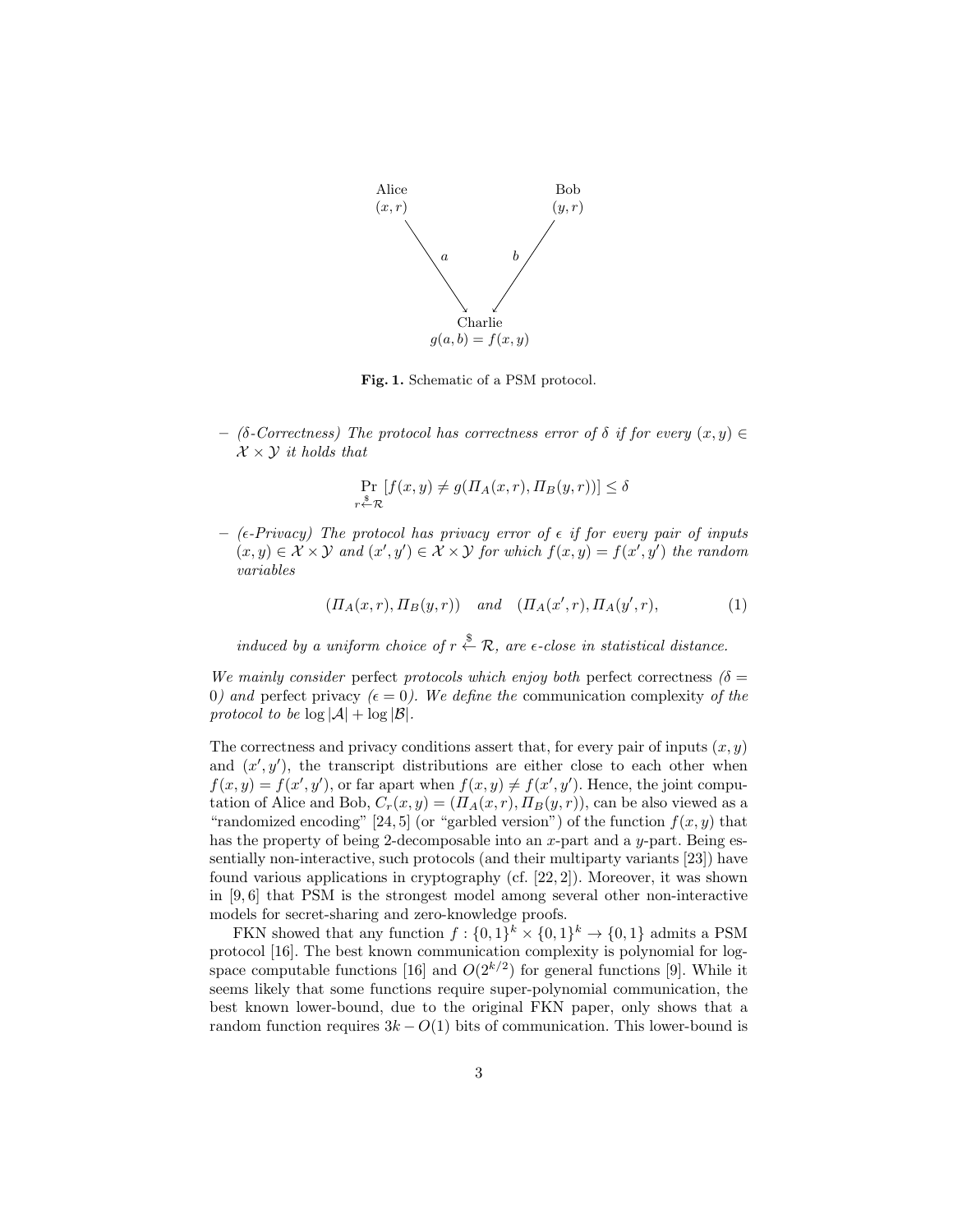somewhat weak but still non-trivial since an insecure solution (in which Alice and Bob just send their inputs to Charlie) costs  $2k$  bits of communication. The question of improving this lower-bound is an intriguing open problem. In this paper, we aim for a more modest goal. Inspired by the general theory of communication complexity, we ask:

How does the PSM complexity of a function f relate to its combinatorial properties? Is there a "simple" condition that guarantees a non-trivial lower-bound on the PSM complexity?

We believe that such a step is necessary towards proving stronger lower-bounds. Additionally, as we will see, this question leads to several interesting insights for related information-theoretic tasks.

#### 1.2 Revisiting the FKN lower-bound

Our starting point is the original proof of the  $3k$  lower-bound from [16]. In order to prove a lower-bound FKN relax the privacy condition by requiring that Charlie will not be able to recover the last bit of Alice's input. Formally, let us denote by  $\bar{x}$  the string obtained by flipping the last bit of x. Then, the privacy condition (Eq. 1) is relaxed to hold only over *sibling* inputs  $(x, y)$  and  $(\bar{x}, y)$  for which  $f(x, y) = f(\bar{x}, y)$ . We refer to this relaxation as weak privacy. Since (standard) privacy implies weak privacy, it suffices to lower-bound the communication complexity of weakly private PSM protocols.

To prove a lower-bound for random functions, FKN (implicitly) identify three conditions which hold for most functions and show that if a function  $f: \{0,1\}^k \times \{0,1\}^k \rightarrow \{0,1\}$  satisfies these conditions then any weak PSM for f has communication complexity of at least  $3k - O(1)$ . The FKN conditions are:

- 1. The function f is non-degenerate, namely, for every  $x \neq x'$  there exists y for which  $f(x, y) \neq f(x', y)$  and similarly, for every  $y \neq y'$  there exists x for which  $f(x, y) \neq f(x, y')$ .
- 2. The function is *useful* in the sense that for at least  $\frac{1}{2} o(1)$  of the inputs  $(x, y)$  it holds that  $f(x, y) = f(\bar{x}, y)$  where  $\bar{x}$  denotes the string x with its last bit flipped. (An input  $(x, y)$  for which the equation holds is referred to as being  $useful.^4$ )
- 3. We say that  $(x_1, \ldots, x_m) \times (y_1, \ldots, y_n)$  is a *complement similar* rectangle of f if  $f(x_i, y_j) = f(\bar{x}_i, y_j)$  for every  $1 \leq i \leq m$  and  $1 \leq j \leq n$ . Then, f has no complement similar rectangle of size mn larger than  $M = 2^{k+1}$ . Equivalently, the function  $f'(x, y) = f(x, y) - f(\bar{x}, y)$ , which can be viewed as a partial derivative of  $f$  with respect to its last coordinate, has no 0-monochromatic rectangle of size M.

We observe that the above conditions are, in fact, insufficient to prove a nontrivial lower-bound. As a starting point, we note that the inner-product function

<sup>&</sup>lt;sup>4</sup> In the FKN terminology such an input  $(x, y)$  is referred to as being dangerous.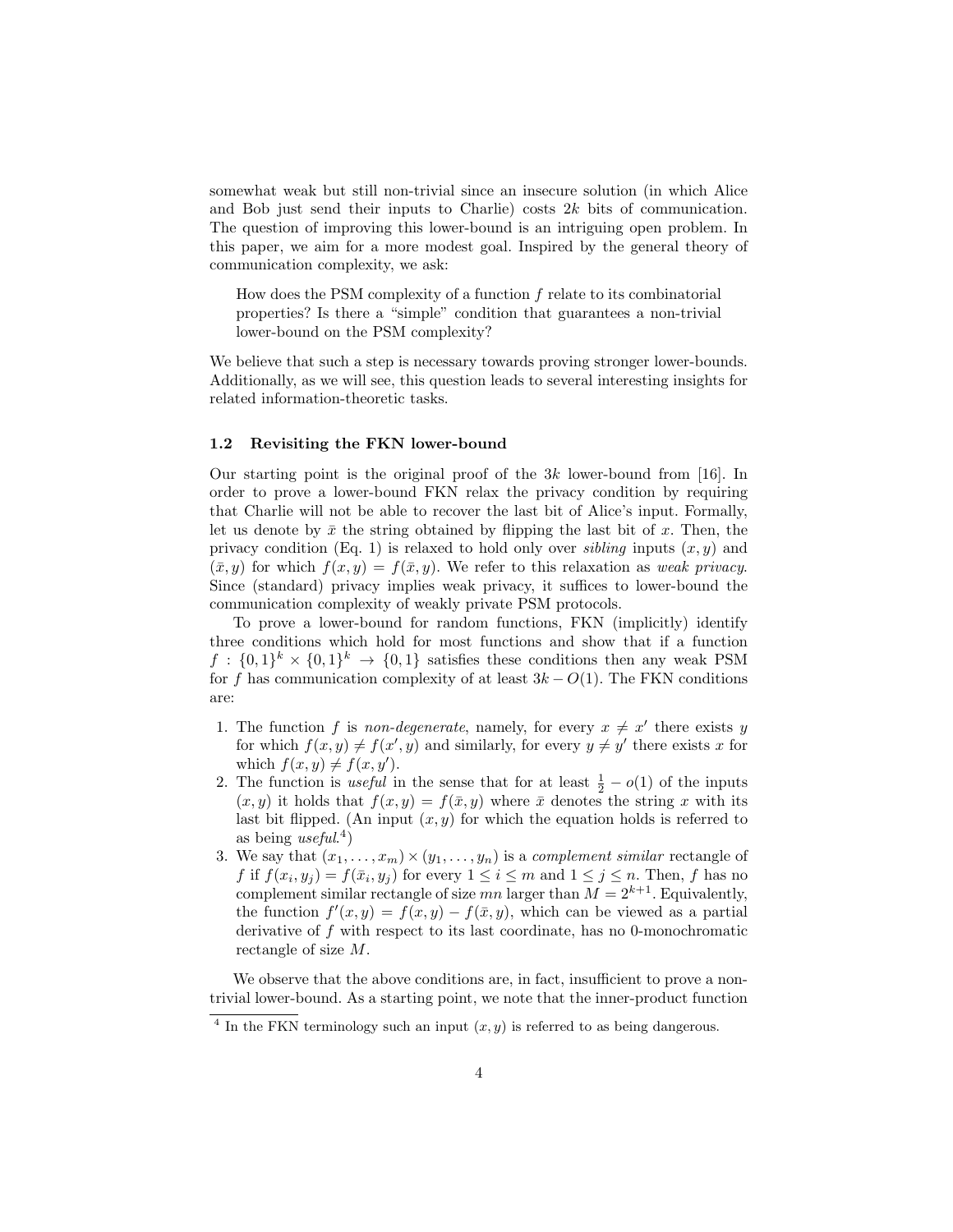has low PSM complexity and has no large monochromatic rectangles. While the inner-product function cannot be used directly as a counterexample (since it has huge complement similar rectangles), we can construct a related function f such that: (1) the derivative  $f'$  is (a variant of) the inner product function and so  $f'$  has no large monochromatic rectangles; and  $(2)$  by applying some local preprocessing on Alice's input, the computation of  $f(x, y)$  reduces to the computation of the inner product function. Altogether, we prove the following theorem (see Section 3).

**Theorem 1 (FKN counterexample).** There exists a function  $f : \{0,1\}^k \times$  $\{0,1\}^k \rightarrow \{0,1\}$  that satisfies the FKN conditions but has a (standard) PSM of communication complexity of  $2k + O(1)$ .

Let us take a closer look at the proof of the FKN lower-bound to see where the gap is. The FKN proof boils down to showing that the set  $S_r$  of all possible transcripts  $(a, b)$  sent by Alice and Bob under a random string r, has relatively small intersection with the set  $S_{r'}$  of all possible transcripts  $(a, b)$  sent by Alice and Bob under a different random string r'. Such a collision,  $c = (a, b) \in S_r \cap$  $S_{r'}$ , is counted as a *trivial collision* if the inputs  $(x, y)$  that generate c under r are the same as the inputs  $(x', y')$  that generate c under r'. Otherwise, the collision is counted as non-trivial. The argument mistakenly assumes that all non-trivial collisions are due to sibling inputs, i.e.,  $(x', y') = (\bar{x}, y)$ . In other words, it is implicitly assumed that the transcript  $(a, b)$  fully reveals all the information about  $(x, y)$  except for the last input of x. (In addition to the value of  $f(x, y)$  which is revealed due to the correctness property.) More formally, a weakly private fully revealing PSM  $\Pi = (\Pi_A, \Pi_B, g)$  for a function  $f: \{0,1\}^k \times$  $\{0,1\}^k \to \{0,1\}$  is a perfect PSM for the function  $f' : \{0,1\}^k \times \{0,1\}^k \to$  $\{0,1\}^{k-1} \times \{0,1\}^k \times \{0,1\}$  that takes  $(x, y)$  and outputs  $(x[1:k-1], y, f(x, y)),$ where  $x[1 : k - 1]$  is the  $(k - 1)$ -prefix of x. (See also Definition 4.)

We show that the original FKN argument holds if one considers fully-revealing PSM protocols. (See Theorem 8 for a slightly stronger version.)

Theorem 2 (LB's against weakly private fully revealing PSM). Let  $f$ :  $\{0,1\}^k \times \{0,1\}^k \rightarrow \{0,1\}$  be a non-degenerate function. Let M be an upperbound on size of the largest complement similar rectangle of f and let U be a lower-bound on the number of useful inputs of f. Then, any weakly-private fully-revealing PSM for f has communication complexity of at least  $2 \log U \log M - O(1)$ . In particular, for all but  $o(1)$  fraction of the functions  $f: \{0,1\}^k \times$  $\{0,1\}^k \to \{0,1\}$ , we get a lower-bound of  $3k - O(1)$ .

A lower-bound of c bits against fully-revealing weakly-private PSM easily yields a lower-bound of  $c - 2k + 1$  bits for PSM. (Since a standard PSM can be turned into a fully-revealing weakly-private PSM by letting Alice/Bob append  $x[1 : k-1]$  and y to their messages.) Unfortunately, this loss (of 2k bits) makes the  $3k$  bit lower-bound useless. Moreover, Theorem 1 shows that this loss is unavoidable. Put differently, fully-revealing weakly-private PSM may be more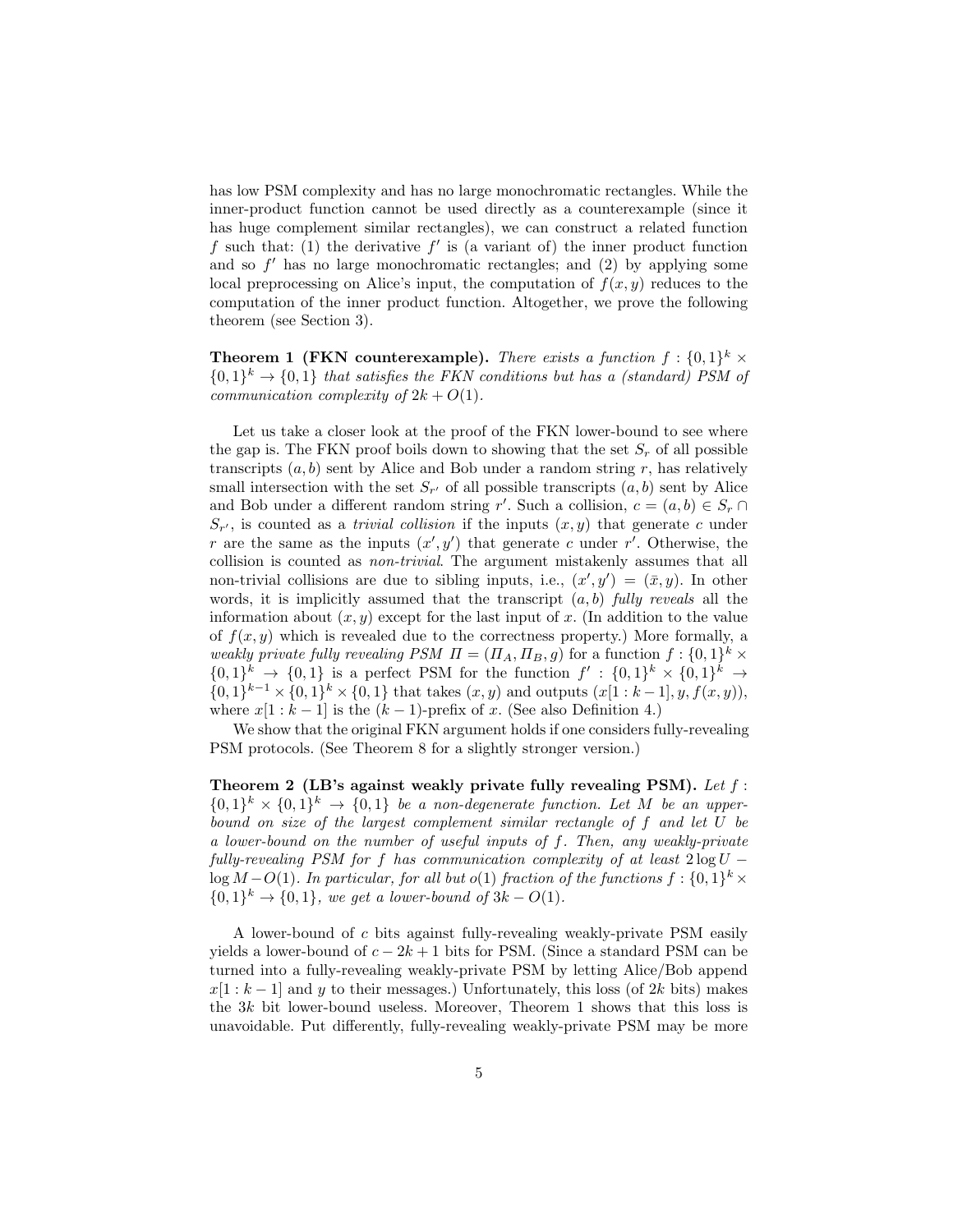expensive than standard PSM. Nevertheless, as we will see in Section 1.4, lowerbounds for fully-revealing weakly-private PSM have useful implications for other models.

#### 1.3 Fixing the PSM lower-bound

We show that the FKN argument can be fixed by posing stronger requirements on f. Roughly speaking, instead of limiting the size of complement similar rectangles, we limit the size of any pair of *similar* rectangles by a parameter  $M$ . That is, if the restriction of f to the ordered rectangle  $R = (x_1, \ldots, x_m) \times (y_1, \ldots, y_\ell)$ is equal to the restriction of f to the ordered rectangle  $R' = (x'_1, \ldots, x'_m) \times$  $(y'_1, \ldots, y'_\ell)$  and the rectangles are disjoint in the sense that either  $x_i \neq x'_i$  for every *i*, or  $y_j \neq y'_j$  for every *j*, then the size  $m\ell$  of R should be at most M. (See Section 2 for a formal definition.)

**Theorem 3 (perfect-PSM LB's).** Let  $\mathcal{X}, \mathcal{Y}$  be sets of size at least 3, and let  $f: \mathcal{X} \times \mathcal{Y} \rightarrow \{0,1\}$  be a non-degenerate function for which any pair of disjoint similar rectangles  $(R, R')$  satisfies  $|R| \leq M$ . Then, any perfect PSM for f has communication of at least  $2(\log |\mathcal{X}| + \log |\mathcal{Y}|) - \log M - 2$ .

The theorem is proved by a distributional version of the FKN argument which also implies Theorem 2. (See Section 4.) As a corollary, we recover the original lower-bound claimed by FKN.

**Corollary 1.** For a 1 – o(1) fraction of the functions  $f: \{0,1\}^k \times \{0,1\}^k \to$  ${0, 1}$  any perfect PSM protocol for f requires  $3k - 2\log k - O(1)$  bits of total communication.<sup>5</sup>

*Proof.* It is not hard to verify that  $1 - o(1)$  fraction of all functions are nondegenerate. In Section 6 we further show that, for  $1 - o(1)$  of the functions, any pair of disjoint similar rectangles  $(R, R')$  satisfies  $|R| \leq k^2 \cdot 2^k$ . The proof follows from Theorem 3.  $\Box$ 

By partially de-randomizing the proof, we show that the above lower-bound applies to a function that is computable by a family of polynomial-size circuits, or, under standard complexity-theoretic assumptions, by a polynomialtime Turing machine. This resolves an open question of Data, Prabhakaran and Prabhakaran [15] who proved a similar lower-bound for an explicit non-boolean function  $f: \{0,1\}^k \times \{0,1\}^k \to \{0,1\}^{k-1}$ . Prior to our work, we could not even rule out the (absurd!) possibility that all efficiently computable functions admit a perfect PSM with communication of  $2k + o(k)$ .

Theorem 4. There exists a sequence of polynomial-size circuits

 $f = \{f_k : \{0,1\}^k \times \{0,1\}^k \rightarrow \{0,1\}\}\$ 

<sup>5</sup> The constant 2 can be replaced by any constant larger than 1.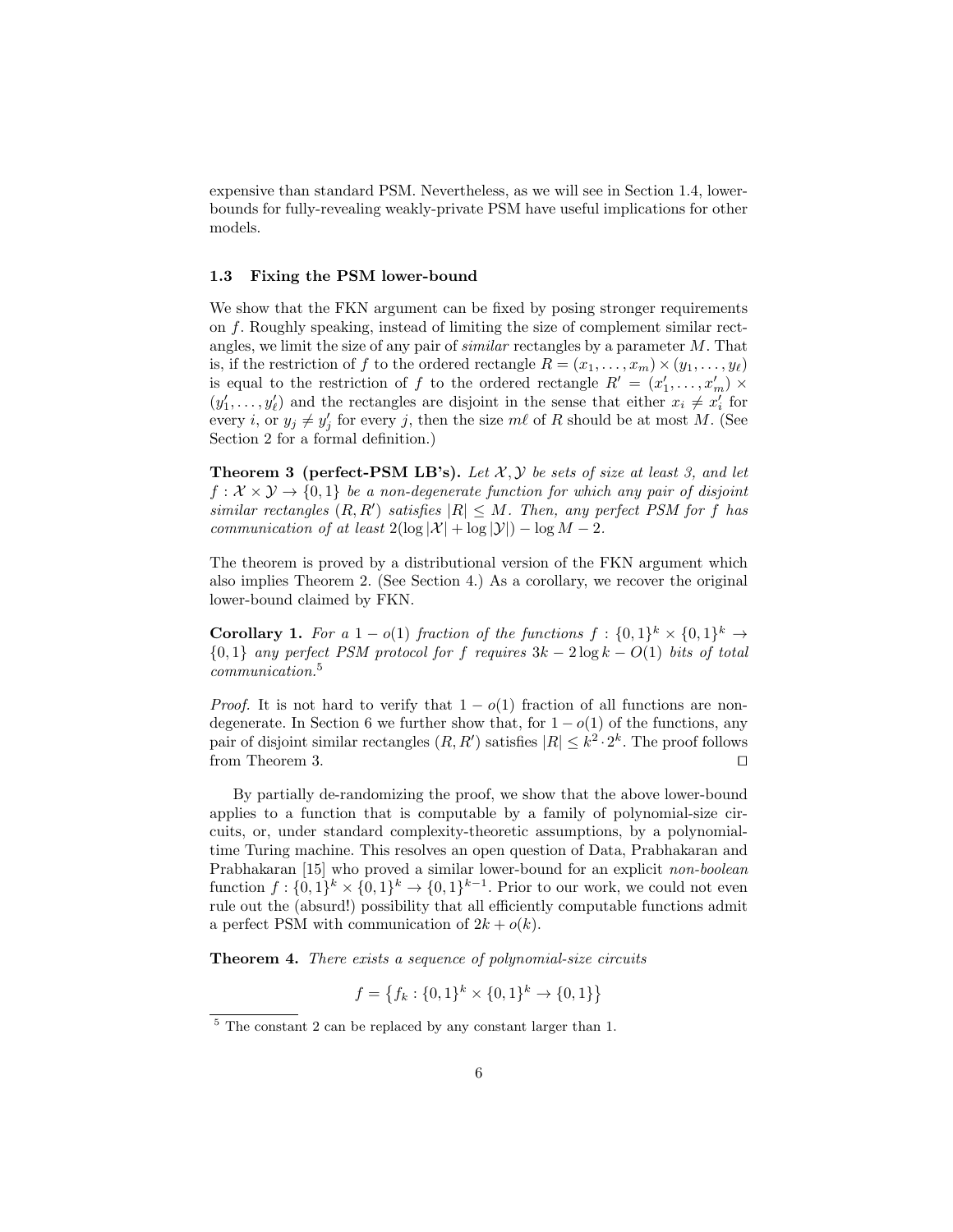such that any perfect PSM for  $f_k$  has communication complexity of at least  $3k O(\log k)$  bits. Moreover, assuming the existence of a hitting-set generator against co-nondeterministic uniform algorithms, f is computable by a polynomial-time Turing machine.<sup>6</sup>

Remark 1 (On the hitting-set generator assumption). The exact definition of a hitting-set generator against co-nondeterministic uniform algorithms is postponed to Section 6. For now, let us just say that the existence of such a generator follows from standard Nissan-Wigderson type complexity-theoretic assumptions. In particular, it suffices to assume that the class E of functions computable in  $2^{O(n)}$ -deterministic time contains a function that has no sub-exponential nondeterministic circuits [28], or, more liberally, that some function in E has no sub-exponential time Arthur-Merlin protocol [21]. (See also the discussion in [7].)

Lower-bounds for imperfect PSM's. We extend Theorem 3 to handle imperfect PSM protocols by strengthening the non-degeneracy condition and the non selfsimilarity condition. This can be used to prove an imperfect version of Corollary 1 showing that, for almost all functions, an imperfect PSM with correctness error  $\delta$  and privacy error  $\epsilon$  must communicate at least

$$
\min\{3k - 2\log(k), 2k + \log(1/\epsilon), 2k + \log(1/\delta)\} - O(1)
$$

bits. An analogous extension of Theorem 4, yields a similar bound for an explicit function. (See Section 5.)

#### 1.4 Applications to Conditional Disclosure of Secrets

We move on to the closely related model of *Conditional Disclosure of Secrets*  $(CDS)$  [18]. In the CDS model, Alice holds an input x and Bob holds an input y, and, in addition, Alice holds a secret bit s. The referee, Charlie, holds both  $x$  and  $y$ , but does not know the secret  $s$ . Similarly to the PSM case, Alice and Bob use shared randomness to compute the messages  $a$  and  $b$  that are sent to Charlie. The CDS requires that Charlie can recover s from  $(a, b)$  if and only if the predicate  $f(x, y)$  evaluates to one.<sup>7</sup>

Definition 2 (Conditional Disclosure of Secrets). A conditional disclosure of secrets *(CDS)* protocol  $\Pi = (\Pi_A, \Pi_B, q)$  for a predicate  $f : \mathcal{X} \times \mathcal{Y} \rightarrow \{0, 1\}$  and domain S of secrets is a triple of functions  $\Pi_A : \mathcal{X} \times \mathcal{S} \times \mathcal{R} \to \mathcal{A}, \Pi_B : \mathcal{Y} \times \mathcal{R} \to \mathcal{B}$ and  $g: \mathcal{X} \times \mathcal{Y} \times \mathcal{A} \times \mathcal{B} \rightarrow \mathcal{S}$  that satisfy the following two properties:

<sup>&</sup>lt;sup>6</sup> It is worth mentioning that the proof of Theorem 4 strongly relies on the explicit combinatorial condition given in Theorem 3 (and we do not know how to obtain it directly from Corollary 1). This illustrates again the importance of relating PSM complexity to other more explicit properties of functions.

<sup>7</sup> Usually, it is assumed that both Alice and Bob hold the secret s. It is not hard to see that this variant and our variant (in which only Alice knows the secret) are equivalent up to at most 1-bit of additional communication.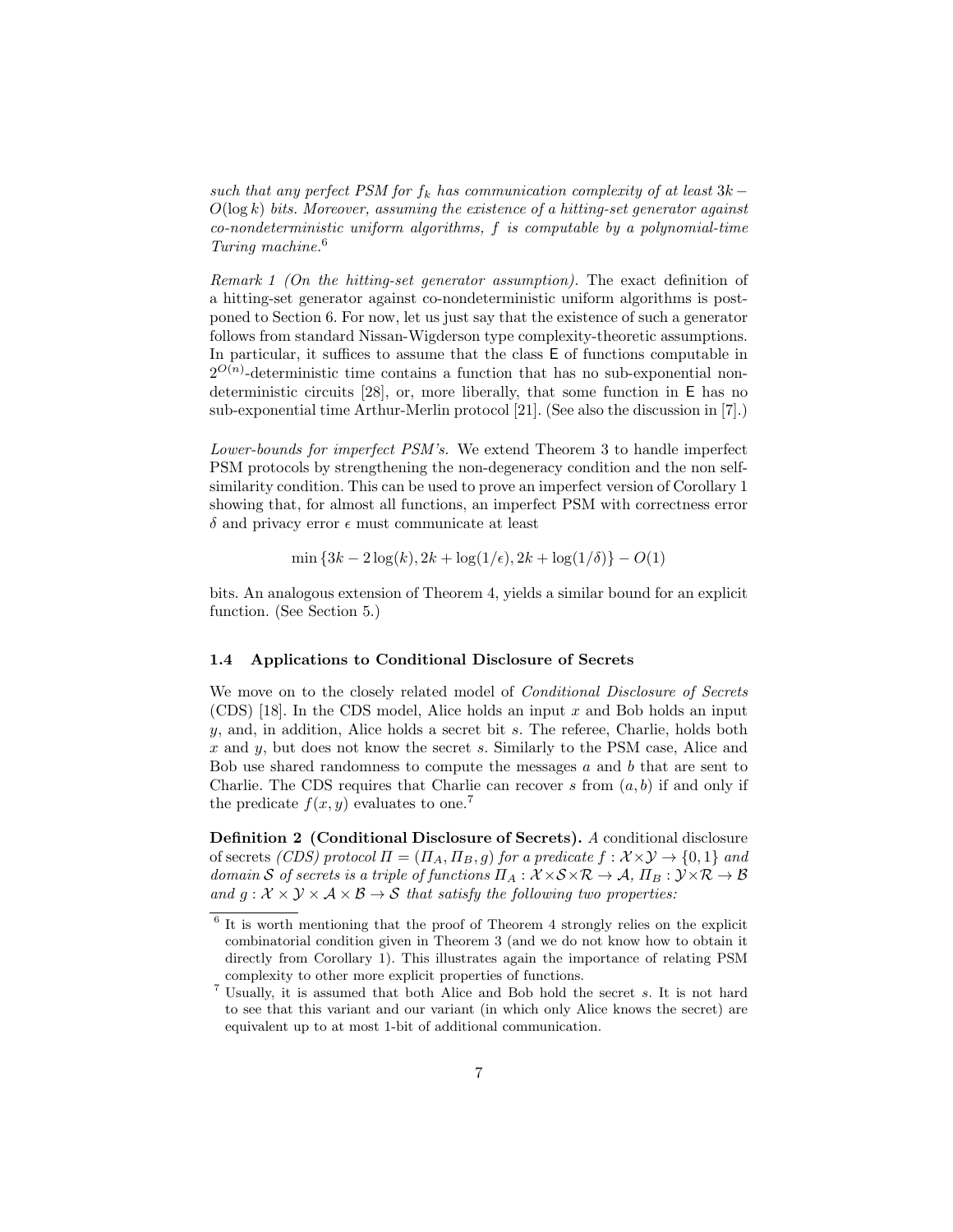1. (Perfect Correctness) For every  $(x, y)$  that satisfies f and any secret  $s \in \mathcal{S}$ we have that:

$$
\Pr_{r \stackrel{k}{\leftarrow} R} [g(x, y, \Pi_A(x, s, r), \Pi_B(y, r)) \neq s] = 0.
$$

2. (Perfect Privacy) For every input  $(x, y)$  that does not satisfy f and any pair of secrets  $s, s' \in \mathcal{S}$  the distributions

 $(x, y, \Pi_A(x, s, r), \Pi_B(y, r))$  and  $(x, y, \Pi_A(x, s', r), \Pi_B(y, r)),$ 

induced by  $r \stackrel{\$}{\leftarrow} \mathcal{R}$  are identically distributed.

The communication complexity of the CDS protocol is  $(\log |\mathcal{A}| + \log |\mathcal{B}|)$  and its randomness complexity is  $log |\mathcal{R}|$ . By default, we assume that the protocol supports single-bit secrets  $(S = \{0, 1\})$ .<sup>8</sup>

Intuitively, CDS is weaker than PSM since it either releases s or keeps it private but it cannot *manipulate the secret data*.<sup>9</sup> Still, this notion has found useful applications in various contexts such as information-theoretically private information retrieval (PIR) protocols [14], priced oblivious transfer protocols [1], secret sharing schemes for graph-based access structures (cf.  $[11, 12, 31]$ ), and attribute-based encryption [20, 29].

The communication complexity of CDS. In light of the above, it is interesting to understand the communication complexity of CDS. Protocols with communication of  $O(t)$  were constructed for t-size Boolean formula by [18] and were extended to  $t$ -size (arithmetic) branching programs by [25] and to  $t$ -size (arithmetic) span programs by [6]. Until recently, the CDS complexity of a general predicate  $f: \{0,1\}^k \times \{0,1\}^k \to \{0,1\}$  was no better than its PSM complexity, i.e.,  $O(2^{k/2})$  [9]. This was improved to  $2^{O(\sqrt{k \log k})}$  by Liu, Vaikuntanathan and Wee [27]. Moreover, Applebaum et al. [4] showed that, for very long secrets, the amortized complexity of CDS can be reduced to  $O(\log k)$  bits per bit of secret. Very recently, the amortized cost was further reduced to  $O(1)$  establishing the existence of general CDS with constant rate [3].

Lower-bounds for the communication complexity of CDS were first established by Gay, Kerenidis, and Wee [17]. Their main result shows that the CDS communication of a predicate  $f$  is at least logarithmic in its randomized one-way communication complexity, and leads to an  $\Omega(\log k)$  lower-bound for several explicit functions. Applebaum et al. [4] observed that weakly private PSM reduces to CDS. This observation together with the 3k-bit FKN lower-bound for weakly

<sup>8</sup> One may consider imperfect variants of CDS. In this paper we restrict our attention to the (more common) setting of perfect CDS.

<sup>&</sup>lt;sup>9</sup> This is analogous to the relation between Functional Encryption and Attribute Based Encryption. Indeed, CDS can be viewed as an information-theoretic one-time variant of Attribute Based Encryption.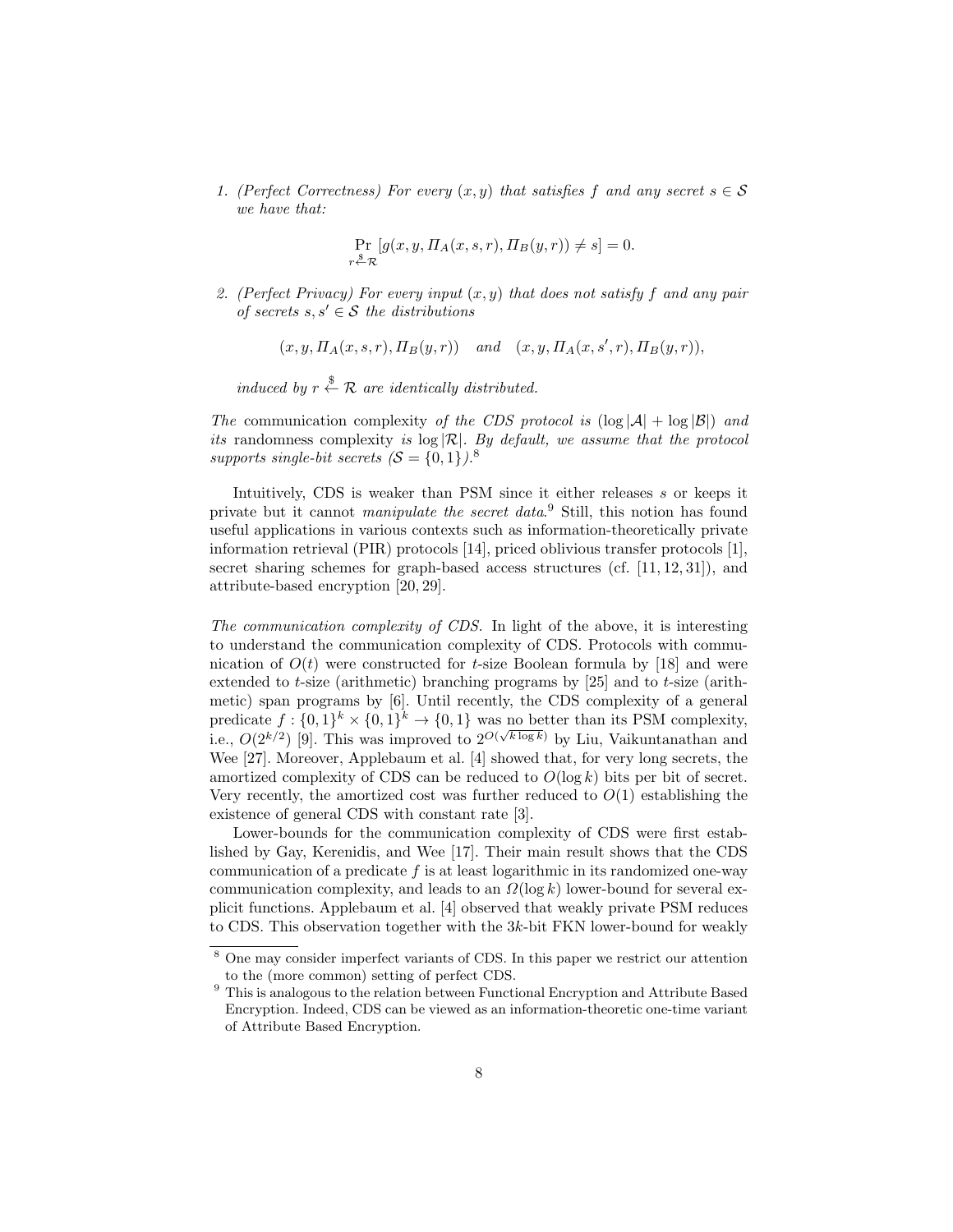private PSM has lead to a CDS lower-bound of  $k-o(k)$  bits for some non-explicit predicate. (The reduction loses about 2k bits.)

In this paper, we further exploit the connection between CDS and PSM by observing that CDS protocols for a predicate  $h(x, y)$  give rise to weakly private fully revealing PSM for the function  $f((x \circ s), y) = h(x, y) \wedge s$ , where ◦ denotes concatenation. By using our lower-bounds for weakly private fully revealing PSM's we get the following theorem. (See Section 7 for a proof.)

**Theorem 5.** Let  $h : \mathcal{X} \times \mathcal{Y} \rightarrow \{0,1\}$  be a predicate. Suppose that M upperbounds the size of the largest 0-monochromatic rectangle of h and that for every  $x \in \mathcal{X}$ , the residual function  $h(x, \cdot)$  is not the constant zero function. Then, the communication complexity of any perfect CDS for h is at least

 $2\log|f^{-1}(0)| - \log M - \log|\mathcal{X}| - \log|\mathcal{Y}| - 1,$ 

where  $|f^{-1}(0)|$  denotes the number of inputs  $(x, y)$  that are mapped to zero.

Unlike the non-explicit lower-bound of  $[4]$ , the above theorem provides a simple and clean sufficient condition for proving non-trivial CDS lower-bounds. For example, we can easily show that a random function has at least linear CDS complexity.

**Corollary 2.** For all but a  $o(1)$  fraction of the predicates  $h: \{0,1\}^k \times \{0,1\}^k \to$  ${0, 1}$ , any perfect CDS for h has communication of at least  $k - 4 - o(1)$ .

*Proof.* Let  $h: \{0,1\}^k \times \{0,1\}^k \to \{0,1\}$  be a randomly chosen predicate. Let *Proof.* Let  $n: \{0,1\}^n \times \{0,1\}^n \to \{0,1\}$  be a randomly chosen predicate. Let  $K = 2^k$  and let  $\epsilon = 1/\sqrt{K}$ . There are exactly  $2^K \cdot 2^K = 2^{2K}$  rectangles. Therefore, by a union-bound, the probability of having a 0-monochromatic rectangle of size  $M = 2K(1 + \epsilon)$  is at most

$$
2^{2K} \cdot 2^{-M} = 2^{-2\epsilon K} = 2^{-\Omega(\sqrt{K})}.
$$

Also, since h has  $K^2$  inputs, the probability of having less than  $(\frac{1}{2} - \epsilon) \cdot K^2$ unsatisfying inputs is, by a Chernoff bound,  $2^{-\Omega(\epsilon^2 K^2)} = 2^{-\Omega(K)}$ . Finally, by the union bound, the probability that there exists  $x \in \mathcal{X}$  for which  $h(x, \cdot)$  is the all-zero function is at most  $K \cdot 2^{-K}$ . It follows, by Theorem 5, that with probability of  $1 - 2^{-\Omega(\sqrt{K})}$ , the function h has a CDS complexity of at least  $k - 4 - o(1)$ .

We can also get lower-bounds for explicit functions. For example, Gay et al. [17] studied the CDS complexity of the binary inner product function  $h(x, y) =$  $\langle x, y \rangle$ . They proved an upper-bound of  $k + 1$  bits and a lower-bound of  $\Omega(\log k)$ bits, and asked as an open question whether a lower-bound of  $\Omega(k)$  can be established. (The question was open even for the special case of linear CDS for which [17] proved an  $\Omega(\sqrt{k})$  lower-bound). By plugging the inner-product predicate into Theorem 5, we conclude:

**Corollary 3.** Any perfect CDS for the inner product predicate  $h_{ip}: \{0,1\}^k \times$  $\{0,1\}^k \to \{0,1\}$  requires at least  $k-3-o(1)$  bits of communication.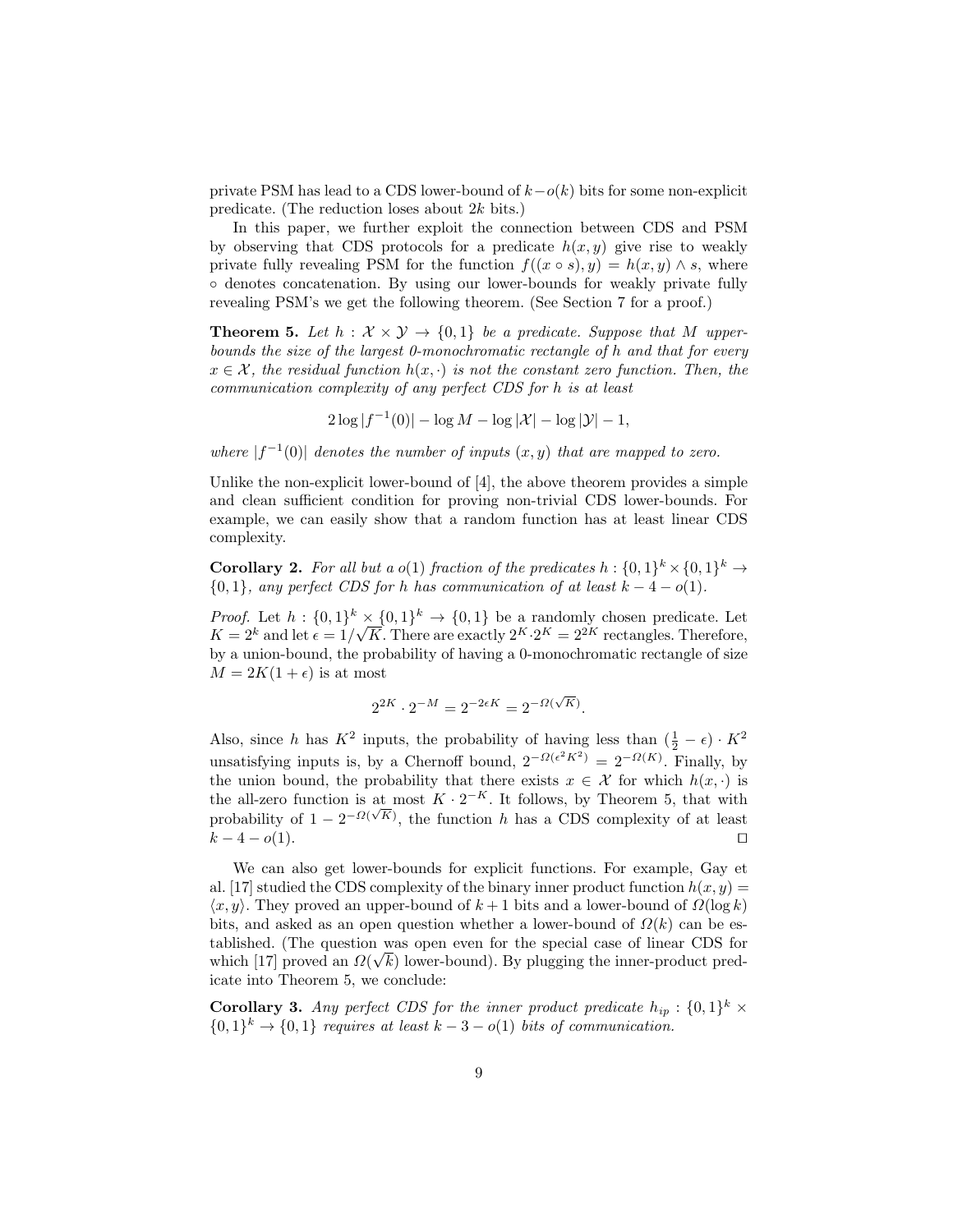Proof. It suffices to prove the lower bound for the restriction of inner-product in which  $x \neq 0^n$ . It is well known (cf. [26]) that the largest monochromatic rectangle is of size  $M = 2^k$ , and the number of "zero" inputs is exactly  $S = 2^{2k-1} - 2^{k-1}$ . Hence, Theorem 5 yields a lower-bound of  $k - 3 - o(1)$ .

This lower-bound matches the  $k + 1$  upper-bound up to a constant additive difference (of 4 bits). It also implies that in any ABE scheme for the innerproduct function which is based on the dual system methodology [32] either the ciphertext or the secret-key must be of length  $\Omega(k)$ . (See [17] for discussion.)

Organization. Following some preliminaries (Section 2), we present the counter example for the FKN lower-bound (Section 3). We then analyze the communication complexity of perfect PSM (Section 4) and imperfect PSM (Section 5). Based on these results, we obtain PSM lower-bounds for random and explicit functions (Section 6), as well as CDS lower-bounds (Section 7).

Acknowledgement. We are grateful to the reviewers of Eurocrypt 2018 and the Journal of Cryptology for the helpful and valuable comments on our manuscript. We especially thank the anonymous JOC referee for detecting a flaw in the original proof of Claims 9 and 13. BA and MM are supported by the European Union's Horizon 2020 Programme (ERC-StG-2014-2020) under grant agreement no. 639813 ERC-CLC, the Check Point Institute for Information Security, and the Blavatnik Interdisciplinary Cyber Research Center. OS and MM are supported by ERC grant no. 639573.

# 2 Preliminaries

For a string (or a vector) x of length n, and indices  $1 \leq i \leq j \leq n$ , we let  $x[i]$ denote the *i*-th entry of x, and let  $x[i : j]$  denote the string  $(x[i], x[i+1], \ldots, x[j])$ . By convention, all logarithms are taken base 2.

Rectangles. Let  $X \subset \{0,1\}^*$  and  $\mathcal{Y} \subset \{0,1\}^*$  be some finite domains. (Typically, the set of all binary strings of some specified length.) An (ordered) rectangle of size  $m \times n$  over  $\mathcal{X} \times \mathcal{Y}$  is a pair  $\rho = (\mathbf{x}, \mathbf{y})$ , where  $\mathbf{x} = (x_1, \dots, x_m) \subseteq \mathcal{X}^m$  and  $\mathbf{y} = (y_1, \ldots, y_n) \subseteq \mathcal{Y}^n$  satisfy  $x_i \neq x_j$  and  $y_i \neq y_j$  for all  $i \neq j$ . We say that  $(x, y)$ belongs to  $\rho$  if  $x = x_i$  and  $y = y_j$  for some i, j (or by abuse of notation we simply write  $x \in \mathbf{x}$  and  $y \in \mathbf{y}$ . The size of an  $(m \times n)$ -rectangle  $\rho$  is  $mn$ , and its density with respect to some probability distribution  $\mu$  over  $\mathcal{X} \times \mathcal{Y}$ , is  $\sum_{x \in \mathbf{x}, y \in \mathbf{y}} \mu(x, y)$ . Let  $\rho = (\mathbf{x}, \mathbf{y})$  and  $\rho' = (\mathbf{x}', \mathbf{y}')$  be a pair of  $(m \times n)$ -rectangles. We say that  $\rho$ and  $\rho'$  are x-disjoint (resp., y-disjoint) if  $x_i \neq x'_i$  for all  $i \in \{1, ..., m\}$  (resp., if  $y_j \neq y'_j$  for all  $j \in \{1, \ldots, n\}$ . We say that  $\rho$  and  $\rho'$  are disjoint if they are either  $x$ -disjoint or  $y$ -disjoint.

As an example, consider the three  $(2 \times 3)$ -rectangles  $\rho_1 = ((1, 2), (5, 6, 7)),$  $\rho_2 = ((2,1),(6,5,4)),$  and  $\rho_3 = ((1,3),(7,5,6)).$  Among those,  $\rho_1$  and  $\rho_3$  are y-disjoint but not x-disjoint,  $\rho_2$  and  $\rho_3$  are x-disjoint but not y-disjoint, and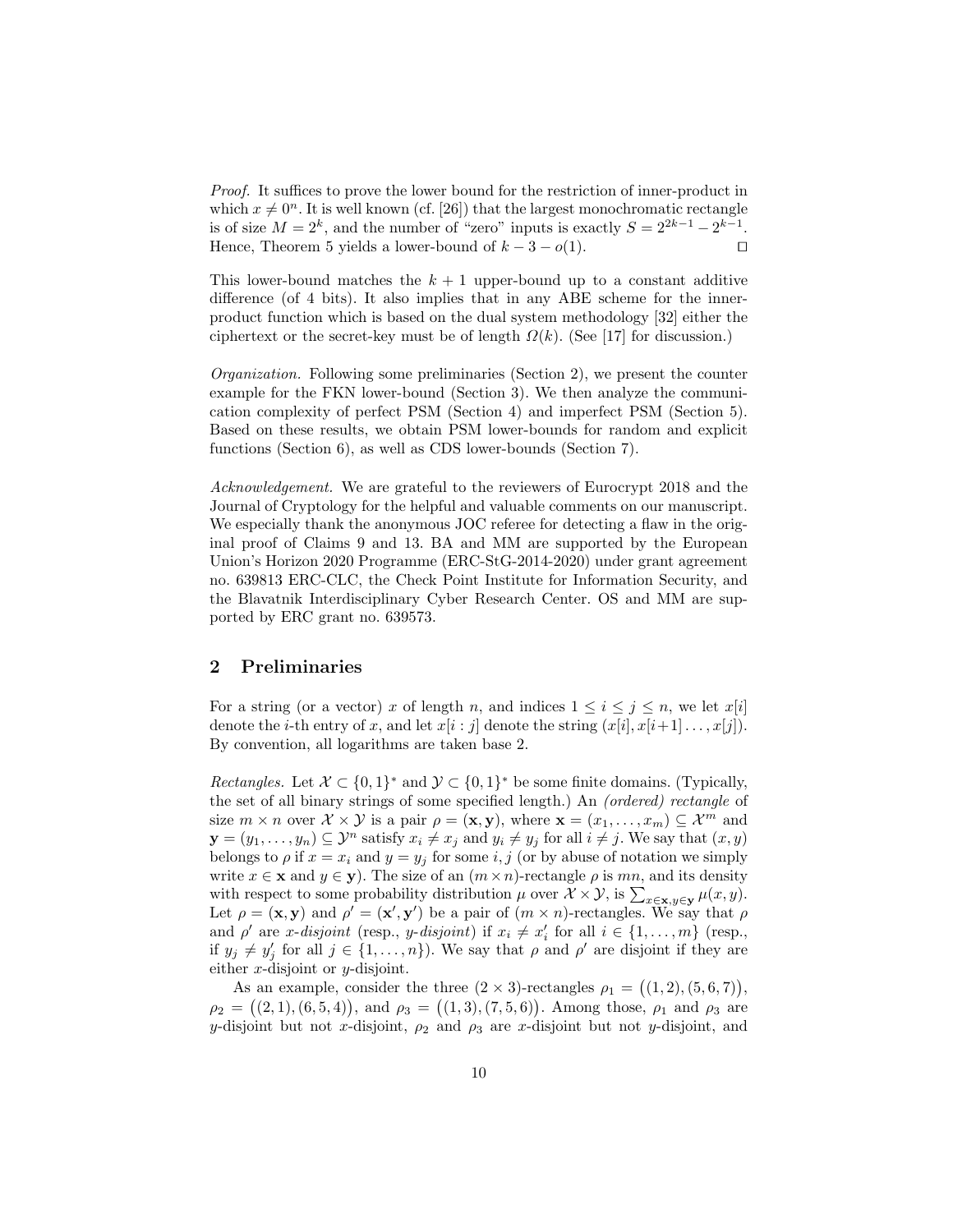$\rho_1$  and  $\rho_2$  are both x-disjoint and y-disjoint. Therefore, each of these pairs is considered to be disjoint.

If  $f: \mathcal{X} \times \mathcal{Y} \to \mathcal{Z}$  is a function and  $\rho$  a rectangle of size  $m \times n$ , we let  $f_{[\rho]}$ be the matrix M of size  $m \times n$  whose entry  $M_{ij}$  is  $f(x_i, y_j)$ . A rectangle  $\rho$  is 0-monochromatic (resp., 1-monochromatic) if  $f_{[\rho]}$  is the all-zero matrix (resp., all-one matrix). A rectangle  $\rho$  is *similar* to a rectangle  $\rho'$  (with respect to f) if  $f_{[\rho]} = f_{[\rho']}$ . A rectangle  $(\mathbf{x} = (x_1, \ldots, x_m), \mathbf{y})$  is complement similar if it is similar to the rectangle  $((\bar{x}_1, \ldots, \bar{x}_m), \mathbf{y})$ , where  $\bar{x}$  denotes the string x with its last bit flipped.

Probabilistic notation. We will use calligraphic letters  $A, B, \ldots$ , to denote finite sets. Lower case letters denote values from these sets, i.e.,  $x \in \mathcal{X}$ . Upper case letters usually denote random variables (unless the meaning is clear from the context).

Given two random variables A and B over the same set A, we use  $||A-B||$  to denote their *statistical distance*  $||A-B|| = \frac{1}{2} \sum_{a \in A} |Pr[A = a] - Pr[B = a]|$ . The min-entropy of A, denoted by  $H_{\infty}(A)$ , is minus the logarithm of the probability of the most likely value of A, i.e.,  $-\log \max_{a \in \mathcal{A}} \Pr[A = a]$ .

# 3 A Counterexample to the FKN lower-bound

Let  $\mathbf{T}_0$ ,  $\mathbf{T}_1$  be a pair of  $(k-1) \times (k-1)$  non-singular matrices (over the binary field  $\mathbb{F} = \text{GF}[2]$ ) with the property that  $\mathbf{T} = \mathbf{T}_0 + \mathbf{T}_1$  is also non-singular. (The existence of such matrices is guaranteed via a simple probabilistic argument.<sup>10</sup>) Define the mapping  $L: \mathbb{F}^k \to \mathbb{F}^k$  by

$$
x \mapsto (\mathbf{T}_{x[k]} \cdot x[1:k-1]) \circ x[k],
$$

where  $\circ$  denotes concatenation. That is, if the last entry of x is zero then L applies  $\mathbf{T}_0$  to the  $k-1$  prefix  $x' = x[1 : k-1]$  and extends the resulting  $k-1$ vector by an additional 0 entry, and if  $x[k] = 1$  then the prefix  $x'$  is sent to  $\mathbf{T}_1 x'$ and the vector is extended by an additional 1 entry. Note that  $L$  is a bijection (since  $\mathbf{T}_0, \mathbf{T}_1$  are non-singular). The function  $f : \mathbb{F}^k \times \mathbb{F}^k \to \mathbb{F}$  is defined by

$$
(x, y) \mapsto \langle L(x), y \rangle,
$$

where  $\langle \cdot, \cdot \rangle$  denotes the inner-product function over  $\mathbb{F}$ .

In Section 3.1, we will prove that  $f$  satisfies the FKN conditions (described in Section 1.2).

<sup>&</sup>lt;sup>10</sup> When  $k-1$  is even, there is a simple deterministic construction: Take  $\mathbf{T}_0$  (resp.,  $\mathbf{T}_1$ ) to be the upper triangular matrix (resp., lower triangular matrix) whose entries on and above main diagonal (resp., on and below the diagonal) are ones and all other entries are zero. It is not hard to verify that both matrices are non-singular. Also  $T = T_0 + T_1$  has a zero diagonal and ones in all other entries and so T has full rank if  $k - 1$  is even. The same construction can be used when  $k - 1$  is odd, at the expense of obtaining a matrix T with an almost full rank that has only minor affect on the parameter M obtained in Lemma 1.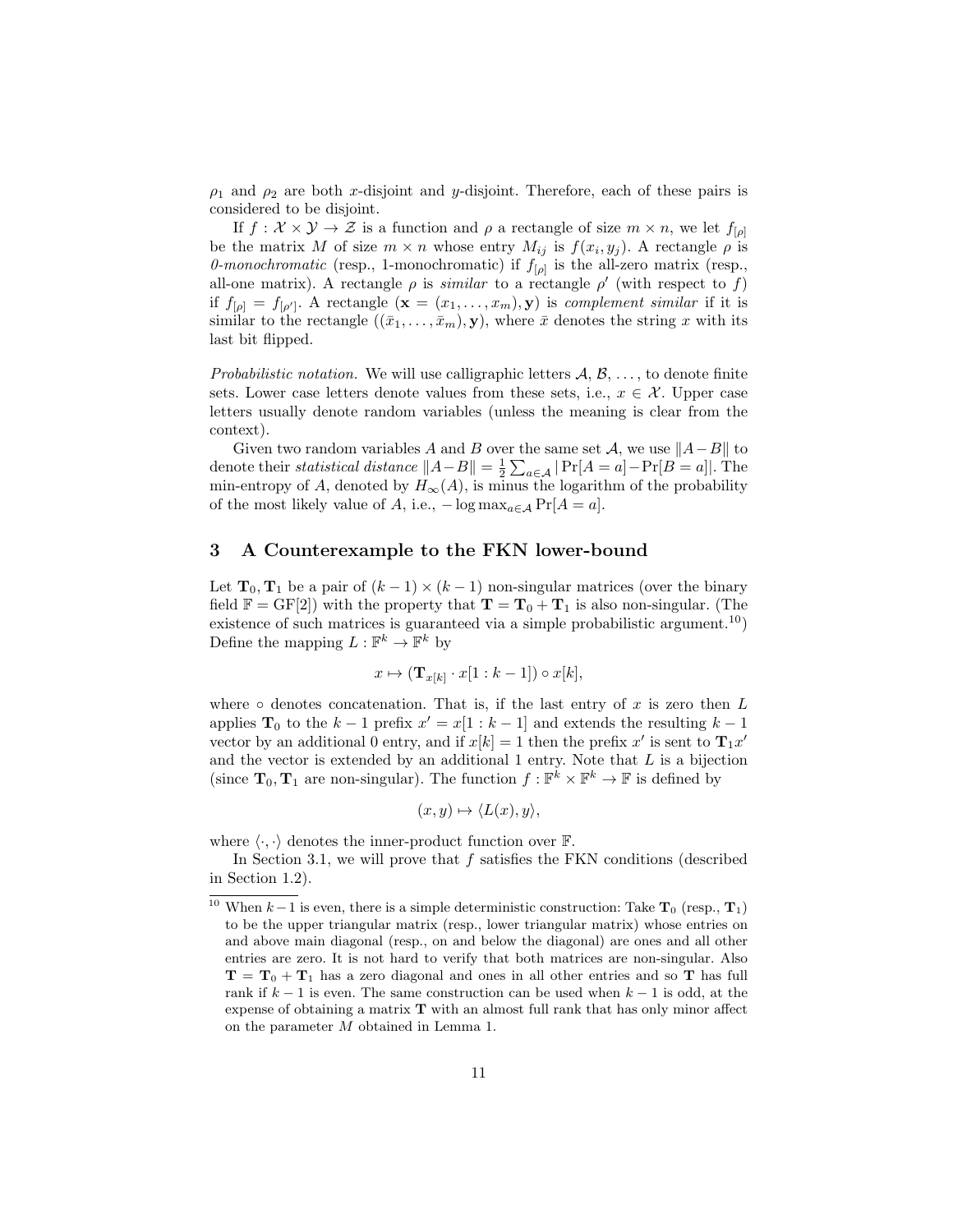**Lemma 1.** The function  $f$  is  $(1)$  non-degenerate,  $(2)$  useful, and  $(3)$  its largest complement similar rectangle is of size at most  $M = 2^{k+1}$ .

Recall that f is non-degenerate if for every distinct  $x \neq x'$  (resp.,  $y \neq y'$ ) the residual functions  $f(x, \cdot)$  and  $f(x', \cdot)$  (resp.,  $f(\cdot, y')$  and  $f(\cdot, y')$ ) are distinct. It is useful if  $Pr_{x,y}[f(x,y) = f(\bar{x}, y)] \geq \frac{1}{2}$ , where  $\bar{x}$  denotes the string x with its last entry flipped. Also, a rectangle  $R = (\mathbf{x}, \mathbf{y})$  is complement similar if  $f(x, y) = f(\bar{x}, y)$  for every  $x \in \mathbf{x}, y \in \mathbf{y}$ .

In Section 3.2 we will show that  $f$  admits a PSM with communication complexity of  $2k + O(1)$ .

Lemma 2. The function f has a PSM protocol with communication complexity  $of 2k + 2.$ 

Theorem 1 follows from Lemma 1 and Lemma 2.

### 3.1 f satisfies the FKN properties (Proof of Lemma 1)

(1) f is non-degenerate. Fix  $x_1 \neq x_2 \in \mathbb{F}^k$  and observe that  $L(x_1) \neq L(x_2)$  (since L is a bijection). Therefore there exists y for which  $f(x_1, y) = \langle L(x_1), y \rangle \neq 0$  $\langle L(x_2), y \rangle = f(x_2, y)$ . (In fact this holds for half of y's). Similarly, for every  $y_1 \neq y_2$  there exists  $v \in \mathbb{F}^k$  for which  $\langle v, y_1 \rangle \neq \langle v, y_2 \rangle$ , and since L is a bijection we can take  $x = L^{-1}(v)$  and get that  $f(x, y_1) = \langle v, y_1 \rangle \neq \langle v, y_2 \rangle = f(x, y_2)$ .

(2) f is useful. Choose  $x' \stackrel{\$}{\leftarrow} \mathbb{F}^{k-1}$  and  $y \stackrel{\$}{\leftarrow} \mathbb{F}^k$  and observe that  $f(x' \circ 0, y) =$  $f(x' \circ 1, y)$  if and only if

$$
\langle \mathbf{T}x', y[1:k-1] \rangle + y_k = 0,
$$

which happens with probability  $\frac{1}{2}$ .

(3) The largest complement similar rectangle is of size at most  $2^{k+1}$ . Fix some rectangle  $R = (\mathbf{x}, \mathbf{y})$ , where  $\mathbf{x} = (x_1, \dots, x_m) \in (\mathbb{F}^k)^m$  and  $\mathbf{y} = (y_1, \dots, y_n) \in$  $(\mathbb{F}^k)^n$ . We show that if R is complement similar then  $mn \leq 2 \cdot 2^k$ . Since R is complement similar for every  $x \in \mathbf{x}, y \in \mathbf{y}$  it holds

$$
f(x, y) = f(\bar{x}, y),
$$

which by definition of  $f$  implies that

$$
\langle \mathbf{T}x' \circ 1, y \rangle = 0,
$$

where x' is the  $(k-1)$  prefix of x. Let d be the dimension of the linear subspace spanned by the vectors in **x**, and so  $m \leq 2^d$ . Since **T** has full rank, the dimension of the subspace V spanned by  $\{(\mathbf{T}x[1:k-1] \circ 1) : x \in \mathbf{x}\}\)$  is at least  $d-1$ . (We may lose 1 in the dimension due to the removal of the last entry of the vectors  $x \in \mathbf{x}$ .) Noting that every  $y \in \mathbf{y}$  is orthogonal to V, we conclude that the dimension of the subspace spanned by y is at most  $k - (d - 1)$ . It follows that  $n \leq 2^{k-(d-1)}$  and so  $mn < 2 \cdot 2^k$ . The contract of the contract of the contract of the contract of the contract of the contract of the contract of the contract of the contract of the contract of the contract of the contract of the contract of the contract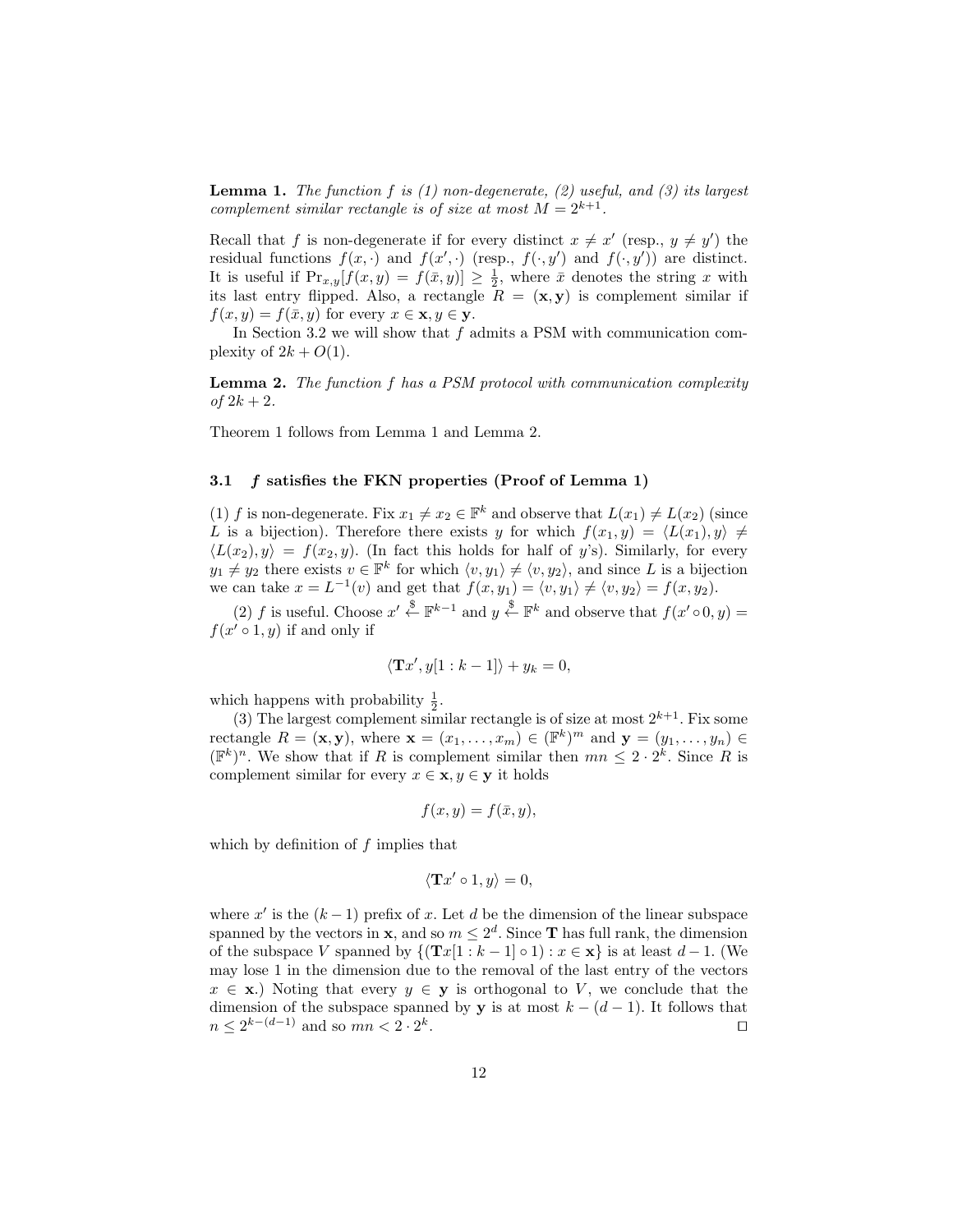#### 3.2 PSM for f (Proof of Lemma 2)

Note that  $f$  can be expressed as applying the inner product to  $v$  and  $y$  where  $v$  can be locally computed based on  $x$ . Hence it suffices to construct a PSM for the inner-product function and let Alice compute  $v$  and apply the innerproduct protocol to  $v$ . (This reduction is a special instance of the so-called substitution lemma of randomize encoding, cf. [22, 2].) Lemma 2 now follows from the following lemma.

**Lemma 3.** The inner product function  $h_{ip} : \mathbb{F}^k \times \mathbb{F}^k \to \mathbb{F}$  has a PSM protocol with communication complexity of  $2k + 2$ .

A proof of the lemma appears<sup>11</sup> in [27, Corollary 3]. For the sake of selfcontainment we describe here an alternative proof.

*Proof.* We show a PSM  $\Pi = (\Pi_A, \Pi_B, g)$  with communication 2k under the promise that the inputs of Alice and Bob,  $x, y$ , are both not equal to the all zero vector. To get a PSM for the general case, let Alice and Bob locally extend their inputs x, y to  $k + 1$ -long inputs  $x' = x \circ 1$  and  $y' = y \circ 1$ . Then run the protocol  $\Pi$  and at the end let Charlie flip the outcome. It is easy to verify that the reduction preserves correctness and privacy. Since the inputs are longer by a single bit the communication becomes  $2(k+1)$  as promised.

We move on to describe the protocol  $\Pi$ . The common randomness consists of a random invertible matrix  $\mathbf{R} \in \mathbb{F}^{k \times k}$ . Given non-zero  $x \in \mathbb{F}^k$ , Alice outputs  $a = \mathbf{R}x$  where x is viewed as a column vector. Bob, who holds  $y \in \mathbb{F}^k$ , outputs  $b = y^T \mathbf{R}^{-1}$ . Charlie outputs ba.

Prefect correctness is immediate:  $(y^T \mathbf{R}^{-1}) \cdot (\mathbf{R}x) = y^T x$ , as required. To prove perfect privacy, we use the following claim.

**Claim 6.** Let  $x, y \in \mathbb{F}^k$  be non-zero vectors and denote their inner-product by z. Then, there exists an invertible matrix  $\mathbf{M} \in \mathbb{F}^{k \times k}$  for which  $\mathbf{M}e_1 = x$  and  $v_z^T \mathbf{M}^{-1} = y^T$  where  $e_i$  is the i-th unit vector, and  $v_z$  is taken to be  $e_1$  if  $z = 1$ and  $e_k$  if  $z = 0$ .

*Proof.* Let us first rewrite the condition  $v_z^T \mathbf{M}^{-1} = y^T$  as  $v_z^T = y^T \mathbf{M}$ . Let  $V \subset \mathbb{F}^k$ be the linear subspace of all vectors that are orthogonal to  $y$ . Note that the dimension of V is  $k - 1$ . We distinguish between two cases based on the value of z.

Suppose that  $z = 0$ , that is,  $x \in V$  and  $v_z = e_k$ . Then set the first column of M to be x and choose the next  $k-2$  columns  $M_2, \ldots, M_{k-1}$  so that together with x they form a basis for V. Let the last column  $M_k$  be some vector outside  $V$ . Observe that the columns are linearly independent and so  $M$  is invertible. Also, it is not hard to verify that  $\mathbf{M}e_1 = x$  and that  $y^T \mathbf{M} = e_k^T$ .

Next, consider the case where  $z = 1$ , that is,  $x \notin V$  and  $v_z = e_1$ . Then, take  $M_1 = x$  and let the other columns  $M_2, \ldots, M_k$  to be some basis for V. Since x is non-zero the columns of M are linearly independent. Also,  $Me<sub>1</sub> = x$  and  $y^T \mathbf{M} = e_1^T$ . The claim follows.

 $11$  We thank the anonymous reviewer for pointing this out.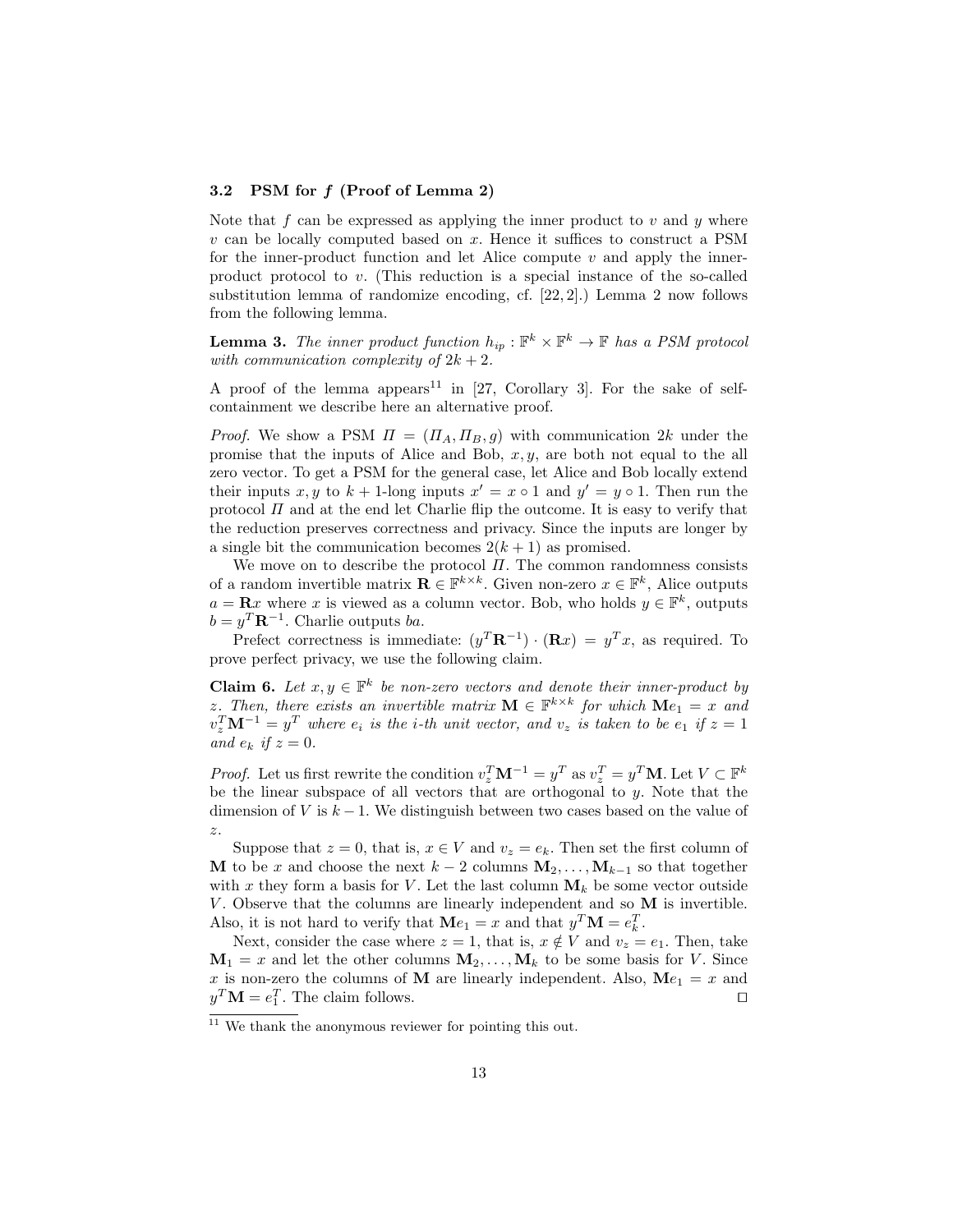We can now prove perfect privacy. Fix some non-zero  $x, y \in \mathbb{F}^k$  and let  $z = \langle x, y \rangle$ . We show that the joint distribution of the messages  $(A, B)$  depends only on z. In particular,  $(A, B)$  is distributed identically to  $(\mathbf{R}e_1, v_b^T \mathbf{R}^{-1})$  where R a random invertible matrix. Indeed, letting M be the matrix guaranteed in Claim 6 we can write

$$
(\mathbf{R}x, y^T \mathbf{R}^{-1}) = (\mathbf{R}(\mathbf{M}e_1), (v_z^T \mathbf{M}^{-1}) \mathbf{R}^{-1}).
$$

Noting that  $T = RM$  is also a random invertible matrix (since the set of invertible matrices forms a group) we conclude that the RHS is identically distributed to  $\mathbf{T}e_1, v_\text{z}^T \mathbf{T}^{-1}$ , as claimed.

Remark 2. Overall the PSM for f has the following form: Alice sends  $a = \mathbf{R} \cdot$  $(L(x) \circ 1)$  and Bob sends  $b = (y \circ 1)^T \mathbf{R}^{-1}$  where  $\mathbf{R} \in \mathbb{F}^{(k+1)\times (k+1)}$  is a random invertible matrix. The privacy proof shows that if the input  $(x, y)$  is mapped to  $(a, b)$  for some **R** then for every  $(x', y')$  for which  $f(x, y) = f(x', y')$ , there exists  $\mathbf{R}'$  under which the input  $(x', y')$  is mapped to  $(a, b)$  as well. Hence, there are collisions between non-sibling inputs. As explained in the introduction, this makes the FKN lower-bound inapplicable.

## 4 Lower bound for perfect PSM protocols

In this Section we will prove a lower bound for perfect PSM protocols.

**Definition 3.** For a function  $f : \mathcal{X} \times \mathcal{Y} \rightarrow \mathcal{Z}$  and distribution  $\mu$  over the domain  $X \times Y$  with marginals  $\mu_A$  and  $\mu_B$ , define

$$
\alpha(\mu) = \max_{(R_1, R_2)} \min(\mu(R_1), \mu(R_2)),
$$

where the maximum ranges over all pairs of similar disjoint rectangles  $(R_1, R_2)$ . We also define

$$
\beta(\mu) = \min_{z} \Pr[(X, Y) \neq (X', Y') \mid f(X, Y) = f(X', Y') = z],
$$

where  $(X, Y)$  and  $(X', Y')$  represent two independent samples from  $\mu$ , and minimum is taken over all z's in the support of  $f(X, Y)$ . Finally, we say that f is non-degenerate with respect to  $\mu$  if for every  $x \neq x'$  in the support of  $\mu_A$  there exists some  $y \in Y$  for which  $f(x, y) \neq f(x', y)$ , and similarly for every  $y \neq y'$  in the support of  $\mu_B$  there exists some  $x \in \mathcal{X}$  for which  $f(x, y) \neq f(x, y')$ .

In Section 4.1, we prove the following key lemma.

**Lemma 4.** Let  $f : \mathcal{X} \times \mathcal{Y} \rightarrow \mathcal{Z}$ . Then the communication complexity of any perfect PSM protocol is at least

$$
\max_{\mu} \log(1/\alpha(\mu)) + H_{\infty}(\mu) - \log(1/\beta(\mu)) - 1,
$$

where the maximum is taken over all (not necessarily product) distribution  $\mu$ under which f is non-degenerate.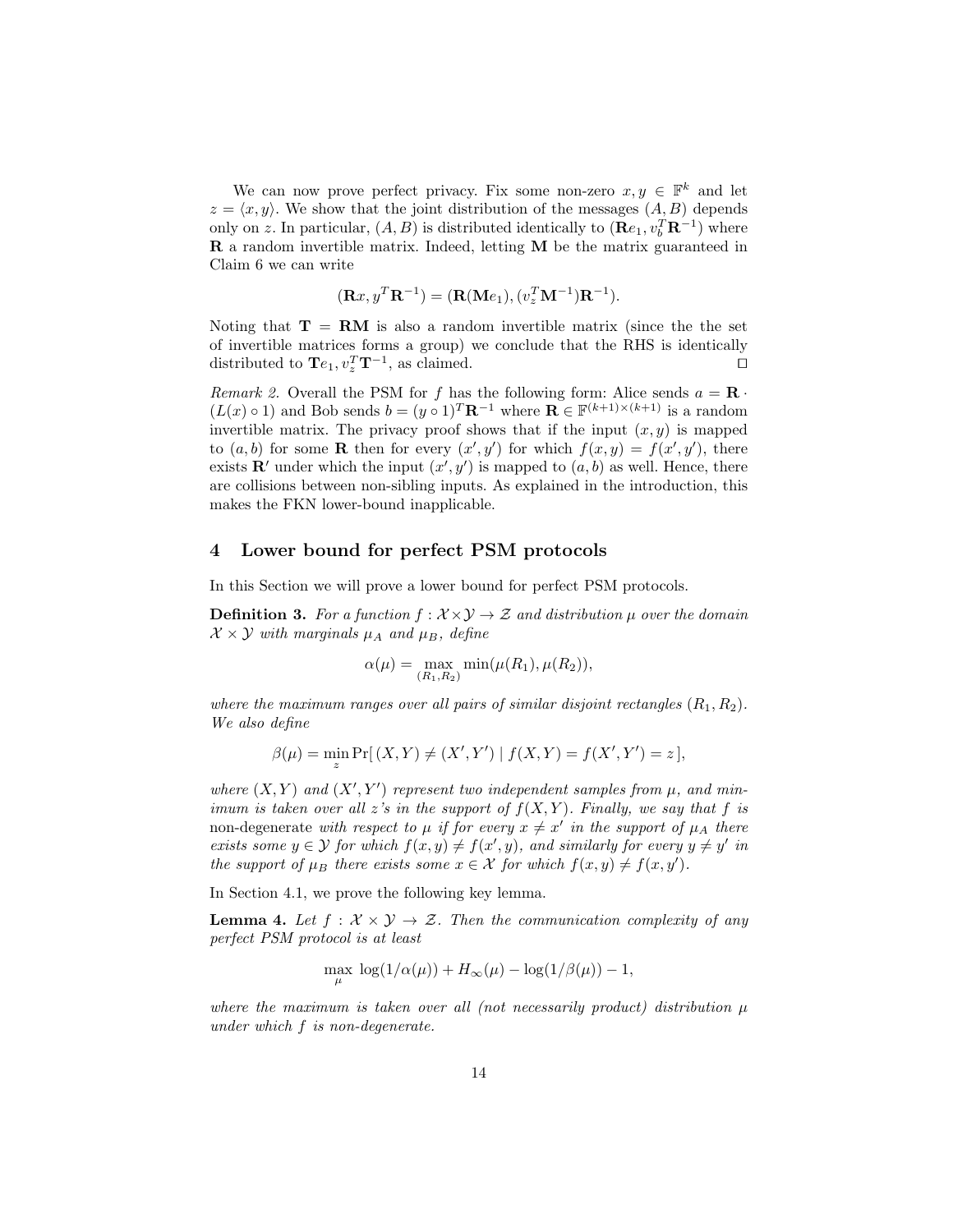The lower-bound is meaningful as long as  $\beta$  is not too small. Intuitively, this makes sure that the privacy requirement (which holds only over inputs on which the function agrees) is not trivial to achieve under  $\mu$ .

For the special case of a Boolean function  $f$ , we can use the uniform distribution over  $\mathcal{X} \times \mathcal{Y}$  and prove Theorem 3 from the introduction (restated here for the convenience of the reader).

**Theorem 7 (Thm 3 restated).** Let  $\mathcal{X}, \mathcal{Y}$  be sets of size at least 3. Let  $f$ :  $X \times Y \rightarrow \{0, 1\}$  be a non-degenerate function for which any pair of disjoint similar rectangles  $(R, R')$  satisfies  $|R| \leq M$ . Then, any perfect PSM for f has communication of at least  $2(\log |\mathcal{X}| + \log |\mathcal{Y}|) - \log M - 2$ .

Proof. By the key lemma (Lemma 4), it suffices to show that, for the uniform distribution  $\mu$ , we have

$$
\alpha(\mu) \le M/(|\mathcal{X}||\mathcal{Y}|),
$$
  $H_{\infty}(\mu) = \log |\mathcal{X}| + \log |\mathcal{Y}|,$  and  $\beta(\mu) \ge 1/2.$ 

The first two inequalities are immediate. The third inequality follows by noting that for every possible outcome  $z \in \{0,1\},\$ 

$$
\Pr[(X,Y) \neq (X',Y') | f(X,Y) = f(X',Y') = z] = 1 - \frac{1}{N_z} \geq 1 - \frac{1}{|\mathcal{X}| - 1} \geq 1/2,
$$

where  $N_z$  is the number of preimages of z under f. The inequality  $N_z \geq |\mathcal{X}|-1$ follows by observing that if  $N_z \le |\mathcal{X}| - 2$ , then there must be a pair  $x \ne x'$  for which the restricted functions  $f(x, \cdot)$  and  $f(x', \cdot)$  are both equal to  $1 - z$ . This contradicts the non-degeneracy of  $f$ .

We note that the additive constant 2 in the theorem statement can be replaced by  $1 + o_k(1)$  when the size of the domain  $\mathcal{X} \times \mathcal{Y}$  grows with k.

Weakly private fully revealing PSM. We can also derive a lower-bound on the communication complexity of weakly private fully revealing PSM. We begin with a formal definition.

Definition 4 (Weakly Private Fully Revealing PSM). A weakly private fully revealing PSM  $\Pi = (\Pi_A, \Pi_B, g)$  for a function  $f: \{0,1\}^{k_1} \times \{0,1\}^{k_2} \rightarrow \mathcal{Z}$  is a perfect PSM for the function  $f': \{0,1\}^{k_1} \times \{0,1\}^{k_2} \to \{0,1\}^{k_1-1} \times \{0,1\}^{k_2} \times \mathcal{Z}$ that takes  $(x, y)$  and outputs  $(x[1 : k_1 - 1], y, f(x, y))$ , where  $x[1 : k_1 - 1]$  is the  $(k_1 - 1)$ -prefix of x.

In the following, we say that f is *weakly non-degenerate* if for every  $x$  there exists y such that  $f(x, y) \neq f(\bar{x}, y)$ . Recall that an input  $(x, y)$  is useful if  $f(x, y) = f(\bar{x}, y)$ . We prove the following (stronger) version of Theorem 2 from the introduction.

**Theorem 8.** Let  $f : \{0,1\}^{k_1} \times \{0,1\}^{k_2} \rightarrow \{0,1\}$  be a weakly non-degenerate function. Let M be an upper-bound on the size of the largest complement similar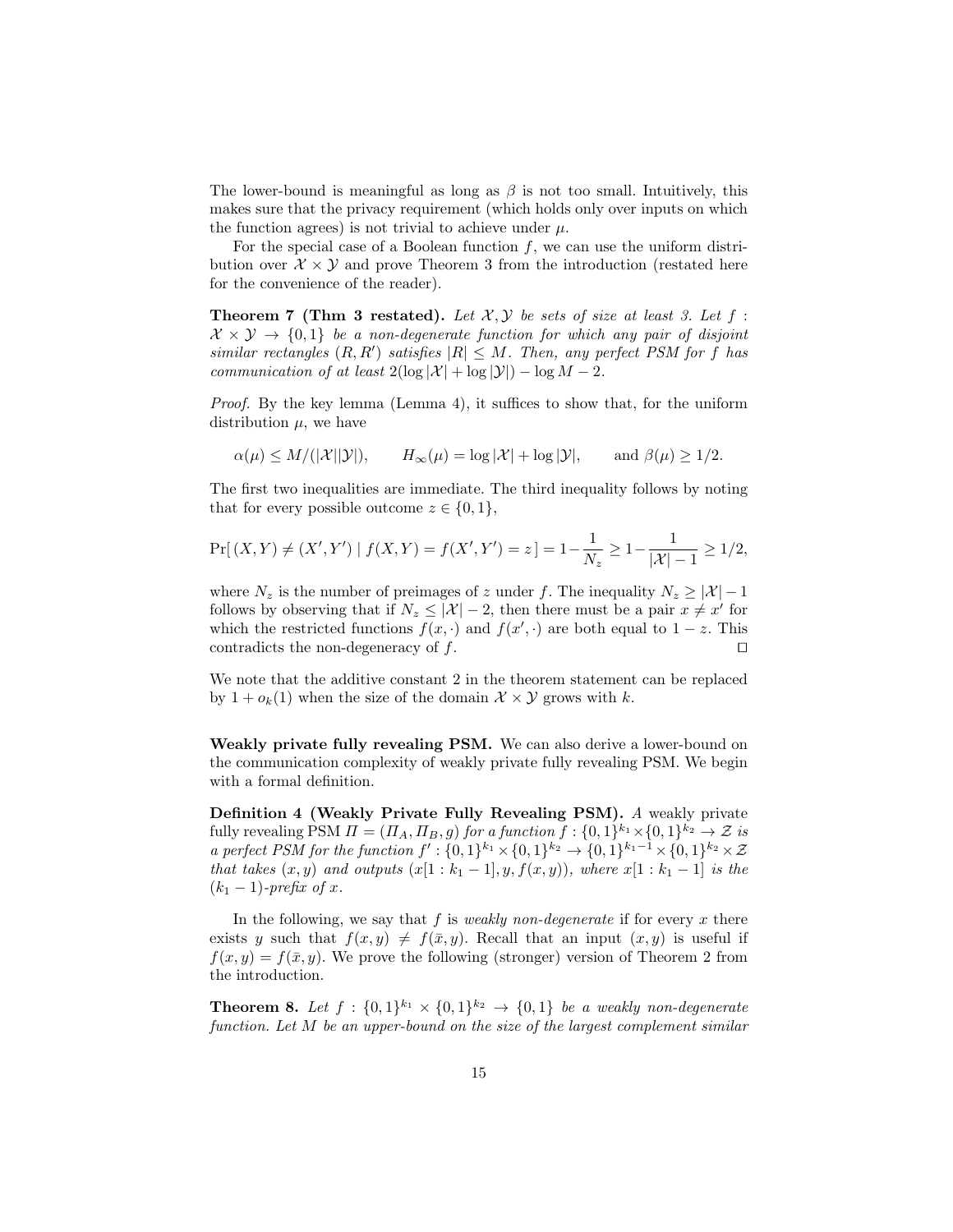rectangle of f and let U be a lower-bound on the number of useful inputs of f. Then, any weakly-private fully-revealing PSM for f has communication complexity of at least  $2 \log U - \log M - 2$ . In particular, for all but an o(1) fraction of the predicates  $f: \{0,1\}^k \times \{0,1\}^k \rightarrow \{0,1\}$  we get a lower-bound of  $3k-4-o(1)$ .

*Proof.* Let  $f'$  be the function defined in Definition 4 based on  $f$ . We will prove a lower-bound on the communication complexity of any perfect PSM for  $f'$ . Let  $\mu$  be the uniform distribution over the set of useful inputs. Since f is weakly non-degenerate the function  $f'$  is non-degenerate under  $\mu$ . The first part of the theorem follows from Lemma 4 by noting that

$$
\alpha(\mu) \le M/U
$$
,  $\beta(\mu) = 1/2$ , and  $H_{\infty}(\mu) \ge \log U$ .

Indeed, the bound on  $\alpha$  follows by noting that the complement similar rectangles are the only similar disjoint rectangles, and the bound on  $\beta$  follows by noting that every z in the support of  $f'(\mu)$  has exactly two preimages for which  $\mu$  assigns equal weights.

To prove the second ("in particular") part observe that, for a random function f, each pair of inputs  $(x, y)$  and  $(\bar{x}, y)$  gets the same f-value with probability  $\frac{1}{2}$ independently of other inputs. Hence, with all but  $o(1)$  probability, a fraction of  $\frac{1}{2}$  −o(1) of all  $2^{2k-1}$  of the pairs is mapped to the same value, and so there will be  $\tilde{2}^{2k-1}(1-o(1))$  useful inputs. (Since each successful pair contributes two useful inputs.) Also, each  $M$ -size rectangle  $R$  is complement similar with probability  $2^{-M}$ . By taking a union bound over all  $2^{2^{k+1}}$  rectangles, we conclude that f has an  $M = 2^{k+1}(1+o(1))$ -size complement similar rectangle with probability at most  $2^{2^{k+1}-M} = o(1)$ . We conclude that, all but an  $o(1)$  fraction of the functions, do not have weakly-private fully-revealing PSM with complexity smaller than  $3k - 4 - o(1)$ .

A direct combinatorial proof of this theorem (based on the FKN argument) appears in Appendix A.

#### 4.1 Proof of the Key Lemma (Lemma 4)

Fix some function  $f: \mathcal{X} \times \mathcal{Y} \to \mathcal{Z}$  and let  $\Pi = (\Pi_A, \Pi_B, g)$  be a perfect PSM protocol for f. Let  $\mu$  denote some distribution over the domain  $\mathcal{X} \times \mathcal{Y}$  and assume that f is non-degenerate with respect to  $\mu$ .

We will use a probabilistic version of the FKN proof. In particular, consider two independent executions of  $\Pi$  on inputs that are sampled independently from  $\mu$ . We let X, Y and R (resp., X', Y' and R') denote the random variables that represent the inputs of Alice and Bob and their shared randomness in the first execution (resp., second execution), and let  $A$  and  $B$  (resp.,  $A'$  and  $B'$ ) denote the random variables that represent the messages sent by Alice and Bob in the first execution (resp., second execution). Thus, we can for example write  $Pr[(A, B) = (A', B') \wedge X \neq X']$  to denote the probability that the messages in the two executions match while the two inputs for Alice are different.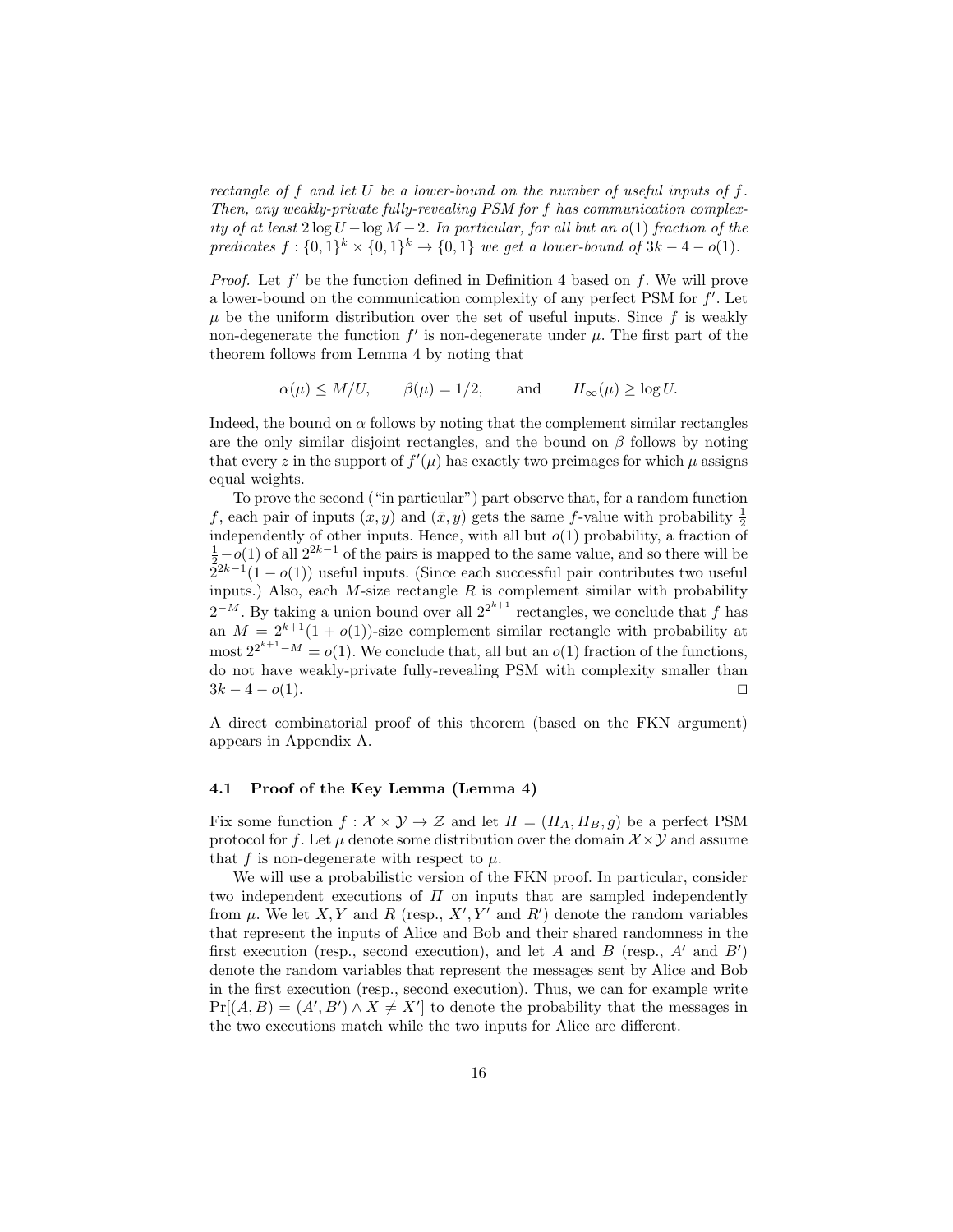To simplify notation somewhat, we define the following events:

$$
\mathcal{P}^{(=)} := (A = A') \land (B = B')
$$
  
\n
$$
\mathcal{I}^{(=)} := (X = X') \land (Y = Y')
$$
  
\n
$$
\mathcal{I}^{(\neq)} := (X \neq X') \lor (Y \neq Y') \equiv \neg \mathcal{I}^{(=)}
$$
  
\n
$$
\mathcal{F}^{(=)} := f(X, Y) = f(X', Y')
$$

(The notation  $P$  is chosen to indicate equivalence/inequivalence of *Protocol* message and  $\mathcal I$  to indicate equivalence/inequivalence of the *Inputs*.) Our lower-bound follows from the following claims.

**Claim 9.** The communication complexity of  $\Pi$  is at least  $\log(1/\Pr[\mathcal{I}^{(\neq)} \wedge \mathcal{P}^{(=)}])$  $\log(1/\beta)$ .

*Proof.* We upper-bound the collision probability  $Pr[(A, B) = (A', B')]$  of two random executions by showing that

$$
\Pr[\mathcal{P}^{(=)}] \le \frac{\Pr[\mathcal{I}^{(\ne)} \land \mathcal{P}^{(=)}]}{\beta}.
$$
 (2)

Because the collision probability of two independent instances of a random variable is at least the inverse of the alphabet size, the alphabet of A and B must have size at least  $\beta$ /Pr $[\mathcal{I}^{(\neq)} \wedge \mathcal{P}^{(=)}]$ . Thus, in total the protocol requires

$$
\log(1/\Pr[\mathcal{I}^{(\neq)} \wedge \mathcal{P}^{(=)}]) - \log(1/\beta)
$$

bits of communication.

We move on to prove (2). That is, we show that  $Pr[\mathcal{I}^{(\neq)} \wedge \mathcal{P}^{(=\circ)}]$  is at least  $\beta \Pr[\mathcal{P}^{(=)}]$ . First, by perfect correctness  $\mathcal{P}^{(=)}$  happens only when  $\mathcal{F}^{(=)}$  happens, hence

$$
\Pr[\mathcal{I}^{(\neq)}\wedge\mathcal{P}^{(=)}]=\Pr[\mathcal{I}^{(\neq)}\wedge\mathcal{P}^{(=)}\wedge\mathcal{F}^{(=)}]=\Pr[\mathcal{I}^{(\neq)}\wedge\mathcal{P}^{(=)}\mid\mathcal{F}^{=}]\Pr[\mathcal{F}^{=}].
$$

Denoting by  $\mathcal{F}^{-z}$  the event  $f(X,Y) = f(X',Y') = z$ , the RHS equals to

$$
\sum_{z} \Pr[\mathcal{I}^{(\neq)} \wedge \mathcal{P}^{(=)} | \mathcal{F}^{=z}] \Pr[\mathcal{F}^{=z}], \tag{3}
$$

where the sum ranges over all z's in the support Z of  $f(X, Y)$ . Below we argue that, by perfect privacy, for every  $z \in Z$ , the conditional random variables  $[\mathcal{I}^{(\neq)} | \mathcal{F}^{=z}]$  and  $[\mathcal{P}^{(=)} | \mathcal{F}^{=z}]$  are statistically independent. Hence, (3) equals to

$$
\sum_{z} \Pr[\mathcal{I}^{(\neq)} | \mathcal{F}^{=z}] \Pr[\mathcal{P}^{(=)} | \mathcal{F}^{=z}] \Pr[\mathcal{F}^{=z}] \ge \sum_{z} \beta \Pr[\mathcal{P}^{(=)} | \mathcal{F}^{=z}] \Pr[\mathcal{F}^{=z}]
$$

$$
= \beta \Pr[\mathcal{P}^{(=)}],
$$

(recall that  $\beta = \min_z \Pr[\mathcal{I}^{(\neq)} | \mathcal{F}^{=z}]\)$ , and we established (2).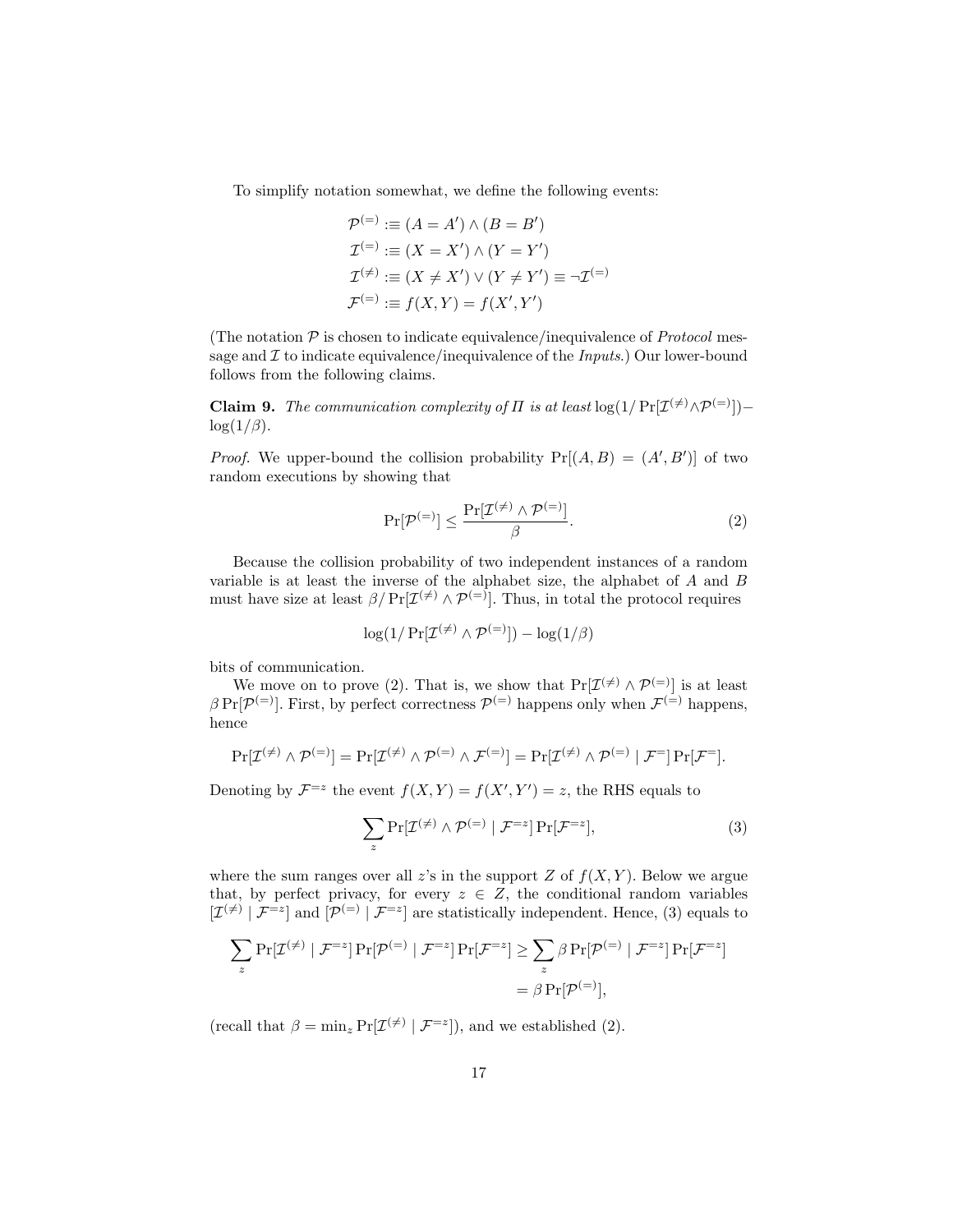It remains to show that, for every  $z \in Z$ , the conditional random variables  $[\mathcal{I}^{(\neq)} | \mathcal{F}^{=z}]$  and  $[\mathcal{P}^{(=)} | \mathcal{F}^{=z}]$  are statistically independent. To see this, note that by privacy, for every fixing of  $(X, Y, X', Y')$  to  $(x, y, x', y')$  for which  $f(x,y) = f(x', y') = z$ , the distribution of the random variables  $[(A, B, A', B')]$  $X = x, Y = y, X' = x', Y' = y'$  remains the same regardless of the values of  $(x, y, x', y')$ . Hence, conditioning on  $\mathcal{F}^{(=}z)$ , the random variable  $(A, B, A', B')$  is independent of  $(X, Y, X', Y')$ , which implies that  $[\mathcal{I}^{(\neq)} | \mathcal{F}^{=z}]$  and  $[\mathcal{P}^{(=)} | \mathcal{F}^{=z}]$ are statistically independent. This completes the proof of Claim 9.  $\Box$ 

Claim 10. For any pair of strings  $r$  and  $r'$ ,

$$
\Pr[\mathcal{P}^{(=)} \wedge \mathcal{I}^{(\neq)} | R = r, R' = r'] \le 2\alpha(\mu)2^{-H_{\infty}(\mu)}.
$$

Proof. We see that

$$
\Pr[\mathcal{P}^{(=)} \wedge \mathcal{I}^{(\neq)} | R = r \wedge R' = r'] \le \Pr[\mathcal{P}^{(=)} \wedge (X \neq X') | R = r \wedge R' = r'] + \Pr[\mathcal{P}^{(=)} \wedge (Y \neq Y') | R = r \wedge R' = r'] .
$$

Due to symmetry it suffices to bound the first summand by  $\alpha(\mu)2^{-H_{\infty}(\mu)}$ .

Say that x collides with x' if  $\Pi_A(x,r) = \Pi_A(x',r')$ . Restricting our attention to x's in the support of  $\mu_A$ , we claim that every x can collide with at most a single x'. Indeed, if this is not the case, then  $\Pi_A(x,r) = \Pi_A(x',r') = \Pi_A(x'',r')$ . The second equality implies that when the randomness is  $r'$ , for every  $y$ , the messages  $(a, b)$  communicated under  $(x', y)$  are equal to the ones communicated under  $(x'', y)$ . By perfect correctness, this implies that  $f(x', y) = f(x'', y)$  for every y, contradicting the non-degeneracy of f under  $\mu$ . Analogously, let us say that y collides with y' if  $\Pi_B(y, r) = \Pi_B(y', r')$ . The same reasoning shows that every y in the support of  $\mu_B$  can collide with at most a single y' in the support of  $\mu_B$ .

Let  $\mathbf{x} = (x_1, \dots, x_m)$  and  $\mathbf{x}' = (x'_1, \dots, x'_m)$  be a complete list of entries for which  $x_i$  collides with  $x'_i$  and  $x_i \neq x'_i$  and  $\mu_A(x_i), \mu_A(x'_i) > 0$ . Analogously let  $\mathbf{y} = (y_1, \dots, y_n)$  and  $\mathbf{y}' = (y'_1, \dots, y'_n)$  be a complete list for which  $y_i$  collides with  $y'_i$  and  $\mu_B(y_i), \mu_B(y'_i) > 0$ . (Note that we do not require  $y_i \neq y'_i$ .) Since collisions are unique (as explained above), the tuples  $x, x', y, y'$  are uniquely determined up to permutation.

By definition, the tuples  $(x, y, x', y')$  with  $x \neq x'$ , and  $(a, b) = (a', b')$  are exactly those of the form  $(x_i, y_j, x'_i, y'_j)$  for some i and j.

Now, consider the two x-disjoint rectangles  $\rho = (\mathbf{x}, \mathbf{y})$  and  $\rho' = (\mathbf{x}', \mathbf{y}')$  and assume, without loss of generality, that  $\mu(\rho) \leq \mu(\rho')$ . Since Alice and Bob both send the same messages with randomness r on inputs  $(x_i, y_j)$  as they send with randomness r' on inputs  $x'_i, y'_j$ , we see that it must be that  $f(x_i, y_j) = f(x'_i, y'_j)$ if the protocol is correct. Therefore,  $f_{[\rho]} = f_{[\rho']}$ , and so  $\mu(\rho) \le \alpha(\mu)$ .

To complete the argument, note that  $\mathcal{P}^{(=)} \wedge (X \neq X')$  can only happen if we pick  $(X,Y) = (x_i, y_j)$  and  $(X', Y') = (x'_i, y'_j)$  for some  $i, j$ . The event that there exists i, j for which  $(X, Y) = (x_i, y_j)$  has probability at most  $\alpha(\mu)$ . The event that  $(X', Y') = (x'_i, y'_j)$  for the same  $(i, j)$  has probability at most  $\max_{x,y} \mu(x,y) = 2^{-H_{\infty}(\mu)}$ . . The contract of the contract of the contract of the contract of the contract of the contract of the contract of the contract of the contract of the contract of the contract of the contract of the contract of the contract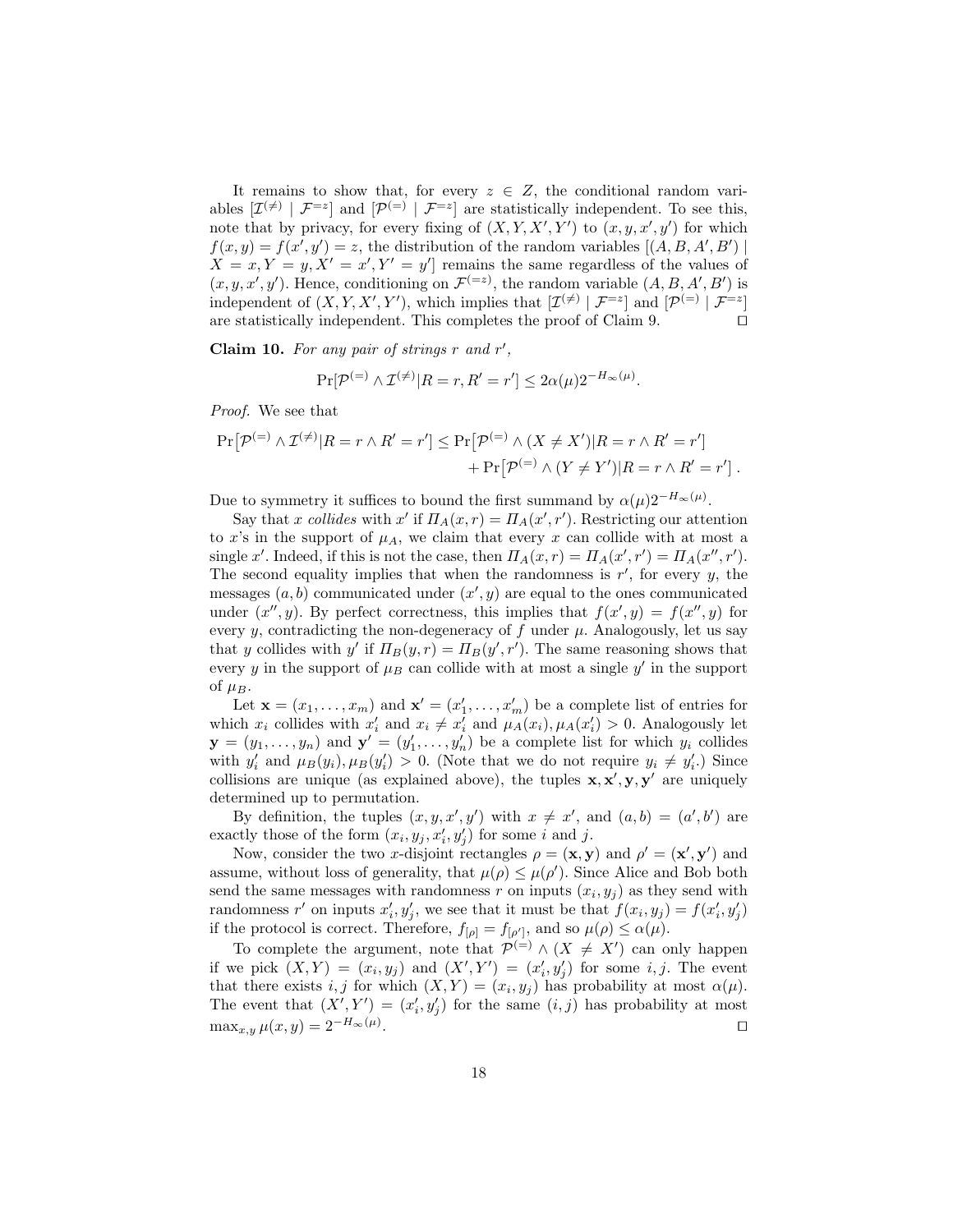Claim 10 implies that

$$
\Pr[\mathcal{P}^{(=)} \wedge \mathcal{I}^{(\neq)}] = \sum_{r,r'} \Pr[\mathcal{P}^{(=)} \wedge \mathcal{I}^{(\neq)} | R = r, R' = r'] \Pr[R = r, R' = r']
$$
  

$$
\leq \sum_{r,r'} 2\alpha(\mu) 2^{-H_{\infty}(\mu)} \Pr[R = r, R' = r']
$$
  

$$
\leq 2\alpha(\mu) 2^{-H_{\infty}(\mu)}.
$$

Combined with Claim 9, this yields Lemma 4.  $\Box$ 

# 5 Lower bounds for imperfect PSM protocols

In this section we prove a lower-bound on the communication complexity of imperfect PSM protocols. For this, we will have to strengthen the requirements from the function  $f$ .

Definition 5. Let  $f : \mathcal{X} \times \mathcal{Y} \to \mathcal{Z}$ .

- We call f somewhat regular if for every possible image  $z \in \mathcal{Z}$  the number of preimages  $f^{-1}(z)$  is at least  $0.9\frac{|\mathcal{X}|\cdot|\mathcal{Y}|}{|\mathcal{Z}|}$  and at most  $1.1\frac{|\mathcal{X}|\cdot|\mathcal{Y}|}{|\mathcal{Z}|}$ .
- We call f strongly non-degenerate if for any  $x \neq x'$  we have  $|\{y|f(x,y) =$  $|f(x', y)| \leq 0.9|\mathcal{Y}|$  and for any  $y \neq y'$  we have  $|\{x | f(x, y) = f(x, y')\}| \leq$  $0.9|\mathcal{X}|$ .
- $-$  A pair of ordered  $m \times n$  rectangles  $\rho = (\mathbf{x}, \mathbf{y})$  and  $\rho' = (\mathbf{x}', \mathbf{y}')$  in which either  $x_i \neq x'_i$  for all  $i \in [m]$ , or  $y_i \neq y'_i$  for all  $i \in [n]$  are called approximately similar if for 0.99 of the pairs  $(i, j)$  we have  $f(x_i, y_j) = f(x'_i, y'_j)$ .

(All the constants in the above definition are somewhat arbitrary and other constants may be chosen.)

In Section 5.1 we prove the following theorem:

**Theorem 11.** Let  $f : \mathcal{X} \times \mathcal{Y} \rightarrow \mathcal{Z}$  be a somewhat-regular, strongly non-degenerate function whose largest approximately similar pair of rectangles is of size at most M. Then, any PSM for f with privacy error of  $\epsilon$  and correctness error of  $\delta < \frac{1}{100}$ , requires at least

$$
\log |\mathcal{X}| + \log |\mathcal{Y}| + \min \left\{ \frac{\log |\mathcal{X}| + \log |\mathcal{Y}| - \log \left( \frac{1}{\Pr[\mathcal{F}^{(=)}]} \right),}{\log |\mathcal{X}| + \log |\mathcal{Y}| - \log M, \right\}} - c \qquad (4)
$$
  

$$
\log(1/\delta) - \log \left( \frac{1}{\Pr[\mathcal{F}^{(=)}]} \right)
$$

bits of communication, where c is some universal constant (that does not depend on f) and  $Pr[\mathcal{F}^{(=)}] = Pr[f(X, Y) = f(X', Y')]$  when  $(X, Y)$  and  $(X', Y')$  are picked independently and uniformly at random from  $\mathcal{X} \times \mathcal{Y}$ .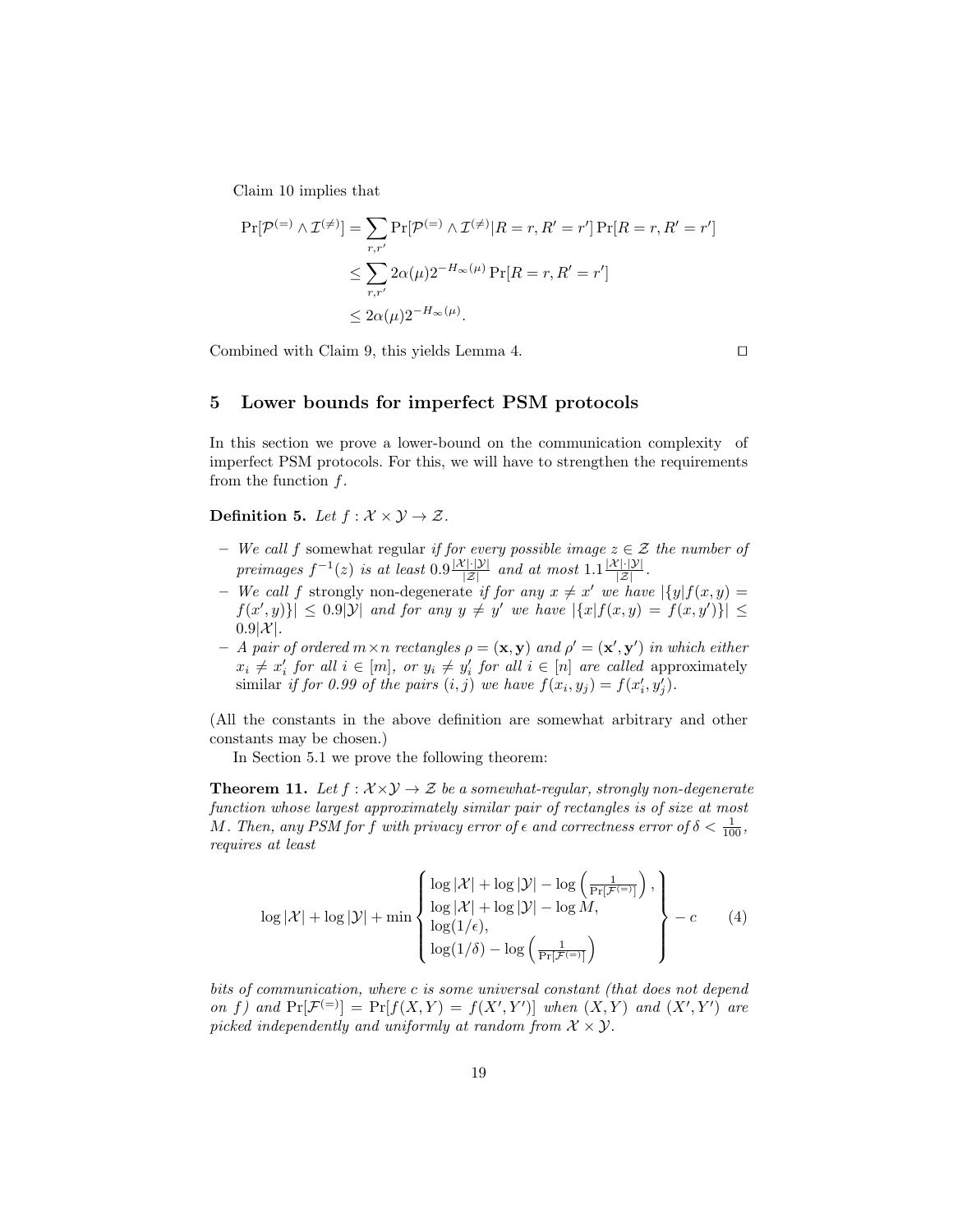In the special case of a Boolean function f, it holds that  $Pr[\mathcal{F}^{(=)}] = Pr[f(X, Y)]$  $f(X', Y') \geq 1/2$ , and the communication lower-bound simplifies to

 $\log |\mathcal{X}| + \log |\mathcal{Y}| + \min \left\{ \log |\mathcal{X}| + \log |\mathcal{Y}| - \log M, \log(1/\epsilon), \log(1/\delta) \right\} - c$ 

where  $c$  is some universal constant. In Section 6, we will use Theorem 11 to prove imperfect PSM lower-bounds for random functions and for efficiently computable functions.

#### 5.1 Proof of Theorem 11

In the following, all random variables are defined as in Section 4 where  $\mu$  is simply the uniform distribution over  $\mathcal{X} \times \mathcal{Y}$ . In order to analyze protocols that are not perfectly private or perfectly correct, we first study the mistakes the protocol does in a few more details. Fix a PSM protocol  $\Pi = (H_A, H_B, g)$  for f with correctness error of  $\delta < 1/100$  and privacy error of  $\epsilon$ . We let  $\beta(x, r)$  be the probability that  $f(X, Y) \neq g(A, B)$  conditioned on  $(X, R) = (x, r)$ , and (by abuse of notation) define  $\beta(y, r)$  analogously. That is,

$$
\beta(x, r) := \Pr[f(X, Y) \neq g(A, B)|(X, R) = (x, r)],
$$
  

$$
\beta(y, r) := \Pr[f(X, Y) \neq g(A, B)|(Y, R) = (y, r)].
$$

We then consider the event

$$
\mathcal{H}_{\delta} := \left(\beta(X,R) \leq 5\delta\right) \wedge \left(\beta(X',R') \leq 5\delta\right) \wedge \left(\beta(Y,R) \leq 5\delta\right) \wedge \left(\beta(Y',R') \leq 5\delta\right).
$$

Intuitively,  $\mathcal{H}_{\delta}$  occurs if what the players see is unlikely to produce an error.

Claim 12.  $Pr[\mathcal{H}_{\delta}] \geq \frac{1}{5}$ .

Proof. We compute

$$
\Pr[\neg \mathcal{H}_{\delta}] \le 2 \Pr[\beta(X, R) > 5\delta \lor \beta(Y, R) > 5\delta] \\
\le 2 \Pr[\beta(X, R) > 5\delta] + 2 \Pr[\beta(Y, R) > 5\delta],
$$

where we used the union bound. Because

$$
\Pr[f(X, Y) \neq g(A, B)] \geq \Pr[\beta(X, R) > 5\delta] \cdot \Pr[f(X, Y) \neq g(A, B)|\beta(X, R) > 5\delta]
$$
  
> 
$$
\Pr[\beta(X, R) > 5\delta] \cdot 5\delta,
$$

and similarly for  $Pr[\beta(Y, R) > 5\delta]$ , we get  $Pr[\neg \mathcal{H}_{\delta}] \leq 4 \frac{Pr[f(X, Y) \neq g(A, B)]}{5\delta} \leq \frac{4}{5}$ .  $\Box$ 

Our main goal is to derive an upper-bound on the conditional probability  $Pr[\mathcal{P}^{(=)}|\mathcal{H}_{\delta}]$ . Since the event  $\mathcal{H}_{\delta}$  represents a restriction of the alphabets  $\mathcal{X}, \mathcal{Y}, \mathcal{R}$ , the conditional collision probability  $Pr[\mathcal{P}^{(=)}|\mathcal{H}_{\delta}]$  is indicative of only a subset of the alphabet  $A \times B$ . That is,

$$
\Pr[\mathcal{P}^{(=)}|\mathcal{H}_\delta]\geq \frac{1}{|\mathcal{A}\times \mathcal{B}|}.
$$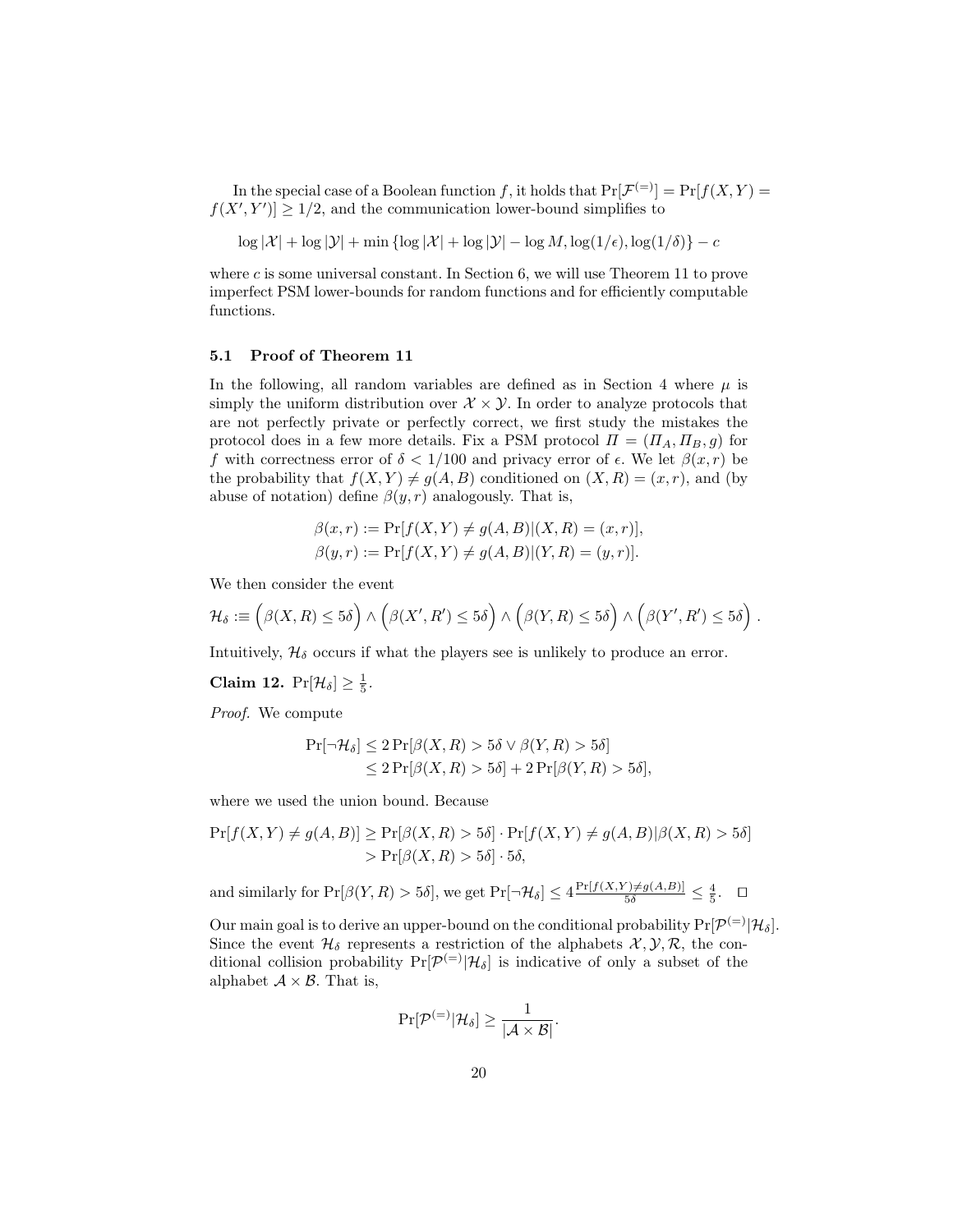Therefore, an upper-bound on the conditional probability  $Pr[\mathcal{P}^{(=)}|\mathcal{H}_{\delta}]$  translates into a lower-bound on the communication complexity.

Now,

$$
\Pr[\mathcal{P}^{(=)} \wedge \mathcal{H}_{\delta}] = \Pr[\mathcal{P}^{(=)} \wedge \mathcal{I}^{(=)} \wedge \mathcal{H}_{\delta}] + \Pr[\mathcal{P}^{(=)} \wedge \mathcal{I}^{(\neq)} \wedge \mathcal{H}_{\delta}] .
$$

We upper-bound each of the two summands. In Section 5.3 we show that

$$
\Pr[\mathcal{P}^{(=)} \wedge \mathcal{I}^{(=)} \wedge \mathcal{H}_{\delta}] \le \frac{1}{|\mathcal{X}||\mathcal{Y}|} \left( \frac{1.5}{\Pr[\mathcal{F}^{(=)}]} \cdot \left( \frac{1}{|\mathcal{X}||\mathcal{Y}|} + 60\delta \right) + \epsilon \right). \tag{5}
$$

In Section 5.4 we prove that

$$
\Pr[\mathcal{P}^{(=)} \wedge \mathcal{I}^{(\neq)} \wedge \mathcal{H}_{\delta}] \leq \max \left\{ \tilde{c} \frac{\delta^2}{|\mathcal{X}||\mathcal{Y}|}, \frac{M}{|\mathcal{X}|^2 |\mathcal{Y}|^2} \right\},\tag{6}
$$

where  $\tilde{c}$  is a universal constant. We conclude that

$$
\Pr[\mathcal{P}^{(=)} \land \mathcal{H}_{\delta}] \leq \frac{O(1)}{|\mathcal{X}||\mathcal{Y}|} \cdot \max \left\{ \frac{1}{|\mathcal{X}||\mathcal{Y}| \Pr[\mathcal{F}^{(=)}]}, \frac{\delta}{\Pr[\mathcal{F}^{(=)}]}, \epsilon, \frac{M}{|\mathcal{X}||\mathcal{Y}|} \right\}.
$$

Since  $Pr[\mathcal{H}_{\delta}] \geq \frac{1}{5}$ , we get:

$$
\Pr[\mathcal{P}^{(=)}|\mathcal{H}_{\delta}] \leq \frac{O(1)}{|\mathcal{X}||\mathcal{Y}|} \cdot \max \left\{ \frac{1}{|\mathcal{X}||\mathcal{Y}| \Pr[\mathcal{F}^{(=)}]}, \frac{\delta}{\Pr[\mathcal{F}^{(=)}]}, \epsilon, \frac{M}{|\mathcal{X}||\mathcal{Y}|} \right\}
$$

Thus,

$$
|\mathcal{A} \times \mathcal{B}| \geq \frac{1}{\Pr[\mathcal{P}^{(=)}|\mathcal{H}_{\delta}]} \geq |\mathcal{X}||\mathcal{Y}| \cdot \Omega \left( \min \left\{ |\mathcal{X}||\mathcal{Y}| \Pr[\mathcal{F}^{(=)}], \frac{|\mathcal{X}||\mathcal{Y}|}{M}, \frac{\Pr[\mathcal{F}^{(=)}]}{\delta}, \frac{1}{\epsilon} \right\} \right),
$$

which proves Theorem 11.  $\Box$ 

#### 5.2 A useful fact

The proofs of Equations  $(5)$  and  $(6)$  both exploit the non-degeneracy of f via the following simple fact.

Fact 13. Suppose that f is strongly non-degenerate and that  $(\Pi_A, \Pi_B, g)$  is a PSM for f. Suppose that there is a set  $\mathbf{x} \subset \mathcal{X}$  of at least k distinct inputs whose A-message collide under some string r, that is,  $\Pi_A(x,r) = \Pi_A(x',r)$  for any  $x, x' \in \mathbf{x}$ . Then, for at least  $k-1$  of the inputs  $x \in \mathbf{x}$ 's, the protocol conditioned on r errs for at least  $1/20$  fraction of the y's, i.e.,

$$
\Pr_{y \stackrel{s}{\sim} y} [g(\Pi_A(x, r), \Pi_B(y, r)) \neq f(x, y)] \ge 1/20.
$$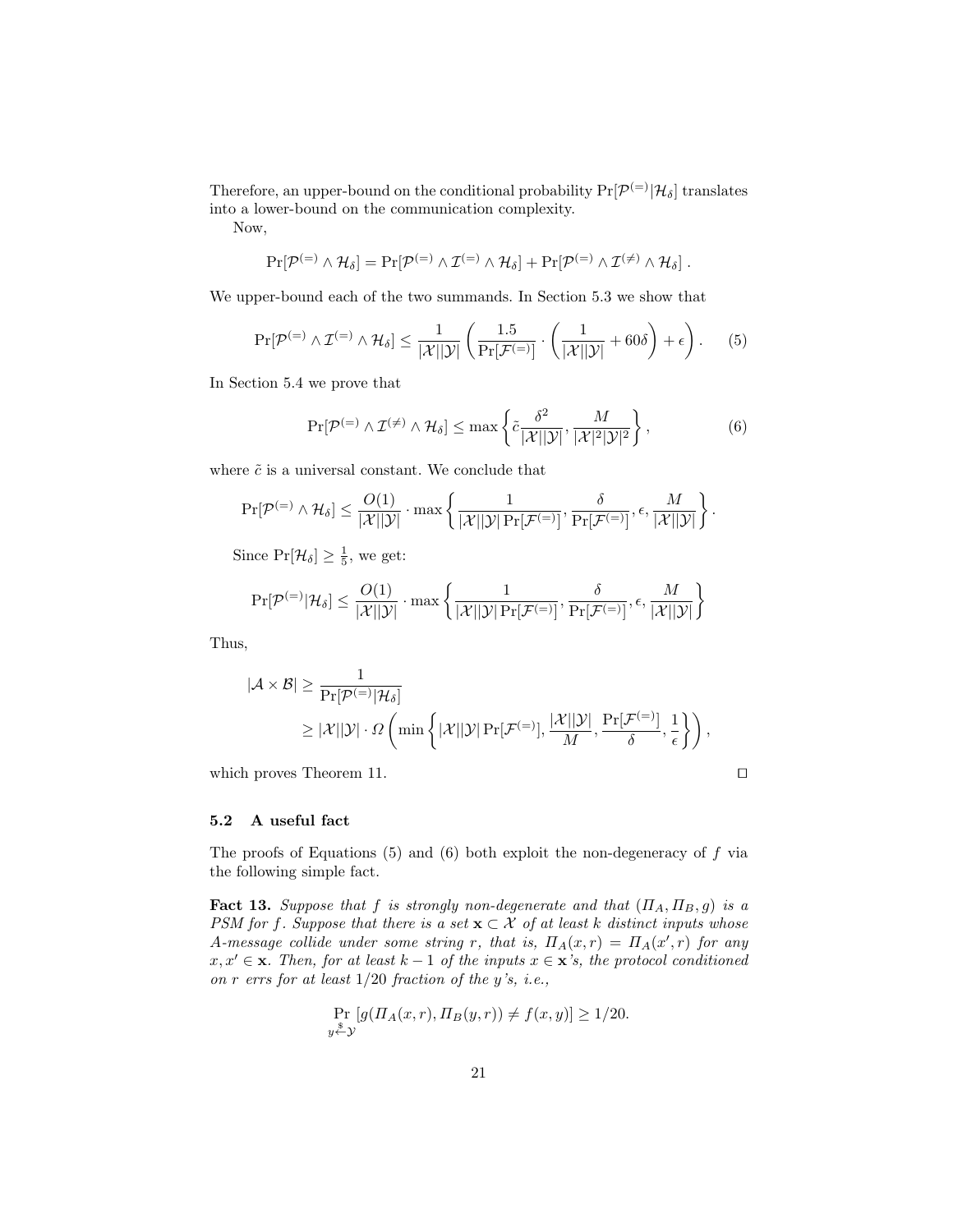An analogues fact holds for collisions over the B-messages.

Proof. Assume, towards a contradiction, that there is a pair of distinct inputs  $x \neq x' \in \mathbf{x}$ , for which

$$
\Pr_{y \stackrel{s}{\sim} y} [g(\Pi_A(x, r), \Pi_B(y, r)) \neq f(x, y)] < 1/20,
$$

and

$$
\Pr_{y \stackrel{k}{\sim} y} [g(\Pi_A(x', r), \Pi_B(y, r)) \neq f(x', y)] < 1/20,
$$

since  $\Pi_A(x,r) = \Pi_A(x',r)$ , we conclude that  $f(x,y)$  and  $f(x',y)$  disagree on less than 0.1-fraction of the y's, which contradicts the fact that  $f$  is strongly non-degenerate.  $\hfill\Box$ 

### 5.3 Proof of Eq. (5)

Eq. (5) follows by combining the following two claims.

Claim 14. Suppose that f is somewhat regular and that  $(\Pi_A, \Pi_B, g)$  is a PSM for f with privacy error of  $\epsilon$ . Then,

$$
\Pr[\mathcal{P}^{(=)} \wedge \mathcal{I}^{(=)} \wedge \mathcal{H}_{\delta}] \leq \frac{1}{|\mathcal{X}||\mathcal{Y}|} \left(1.5 \Pr[\mathcal{P}^{(=)}|\mathcal{F}^{(=)}] + \epsilon\right).
$$

Proof. First,

$$
\Pr[\mathcal{P}^{(=)} \land \mathcal{I}^{(=)} \land \mathcal{H}_{\delta}] \le \Pr[\mathcal{I}^{(=)} \land \mathcal{P}^{(=)}]
$$

$$
= \Pr[\mathcal{I}^{(=)}] \Pr[\mathcal{P}^{(=)} | \mathcal{I}^{(=)}]
$$

$$
= \frac{1}{|\mathcal{X}||\mathcal{Y}|} \Pr[\mathcal{P}^{(=)} | \mathcal{I}^{(=)}]. \tag{7}
$$

To establish the claim it suffices to show that

$$
\Pr[\mathcal{P}^{(=)} | \mathcal{I}^{(=)}] \le \epsilon + 1.5 \left( \Pr[\mathcal{P}^{(=)} | \mathcal{F}^{(=)}] \right). \tag{8}
$$

By Bayes' rule, we can rewrite (8) as

$$
\sum_{x,y} p(x,y)q(x,y) \le \epsilon + 1.5\left(\sum_{x,y} p'(x,y)q'(x,y)\right). \tag{9}
$$

where

$$
p(x, y) := \Pr[\mathcal{P}^{(=)} | \mathcal{I}^{(=)}, (X, Y) = (x, y)], \quad q(x, y) := \Pr[(X, Y) = (x, y) | \mathcal{I}^{(=)}],
$$
  
and

$$
p'(x, y) := Pr[\mathcal{P}^{(-)} | \mathcal{F}^{(-)}, (X, Y) = (x, y)], \quad q'(x, y) := Pr[(X, Y) = (x, y) | \mathcal{F}^{(-)}].
$$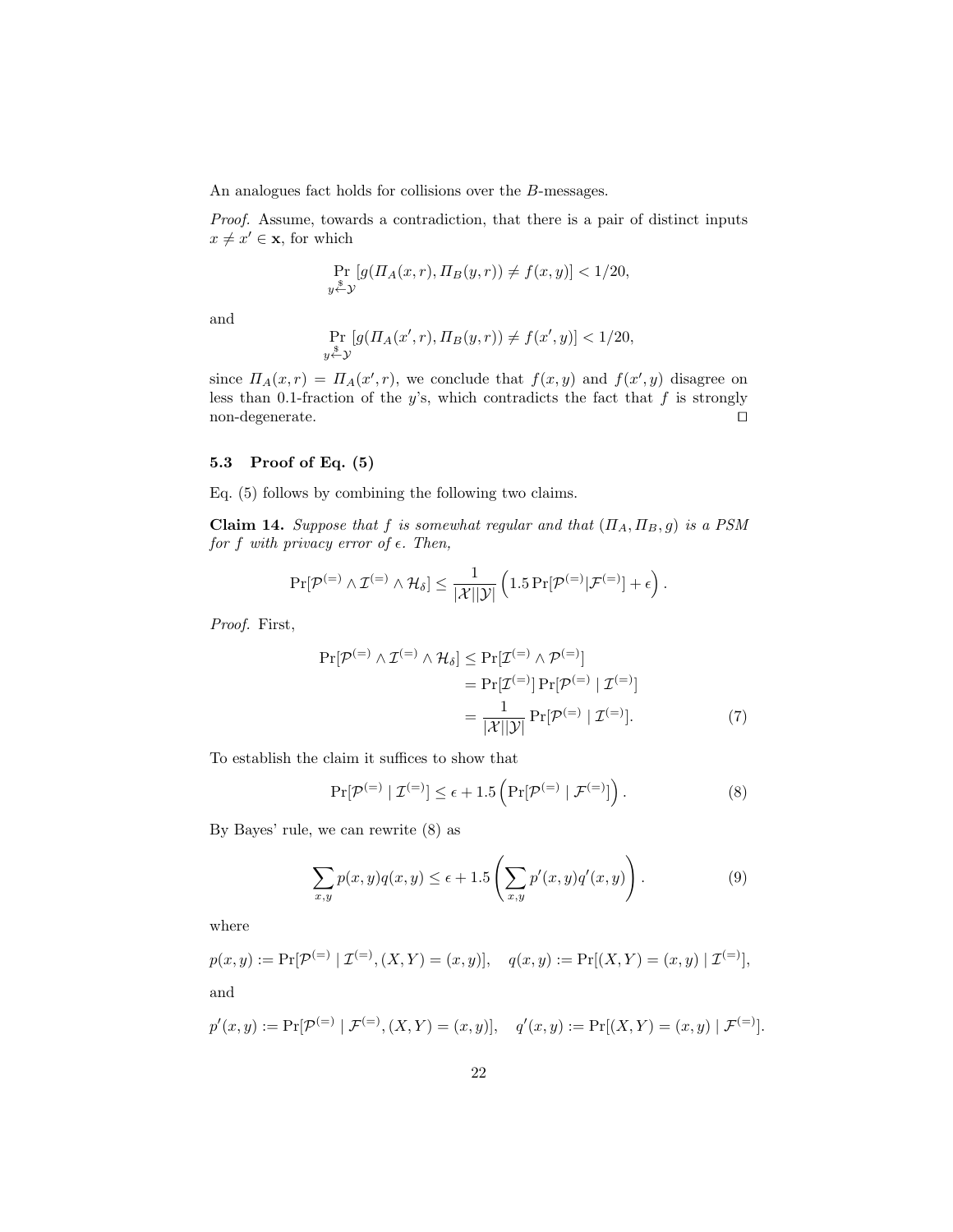In the remainder of the proof, we establish  $(9)$ , by relating, for every  $(x, y)$ , the value of  $p(x, y)$  to  $p'(x, y)$  and the value of  $q(x, y)$  to  $q'(x, y)$ .

First, observe that conditioning on  $\mathcal{I}^{(=)}$  does not affect the distribution of  $(X, Y)$ , hence

$$
\forall (x, y): \quad q(x, y) = \Pr[(X, Y) = (x, y)] = 1/N, \tag{10}
$$

where  $N = |\mathcal{X}| \cdot |\mathcal{Y}|$ . Also, letting  $N_z$  denote the number of preimages of  $z \in \mathcal{Z}$ under  $f$ , it holds that

$$
\forall (x, y): \quad q'(x, y) = \frac{N_{f(x, y)}}{\sum_{z} N_{z}^{2}} \ge \frac{0.9(N/|\mathcal{Z}|)}{|\mathcal{Z}| (1.1)^{2} N^{2} / |\mathcal{Z}|^{2}} = \frac{0.9}{(1.1)^{2} N}, \quad (11)
$$

where the inequality follows from the fact that  $f$  is somewhat regular. (Recall that "somewhat regularity" just means that, for every  $z, N_z \in [0.9\frac{N}{|\mathcal{Z}|}, 1.1\frac{N}{|\mathcal{Z}|}]$ .) By combining Equations  $(10),(11)$ , we get that

$$
\forall (x, y): \quad q(x, y) \le \frac{(1.1)^2}{0.9} q'(x, y) < 1.5q'(x, y). \tag{12}
$$

We will later use privacy to show that

$$
\forall (x, y): \quad p(x, y) \le p'(x, y) + \epsilon. \tag{13}
$$

By combining Equations (12), and (13), we get

$$
\sum_{x,y} p(x,y)q(x,y) \leq \sum_{x,y} (p'(x,y) + \epsilon)q(x,y)
$$

$$
= \sum_{x,y} p'(x,y)q(x,y) + \epsilon \sum_{x,y} p'(x,y)
$$

$$
\leq 1.5 \left( \sum_{x,y} p'(x,y)q'(x,y) \right) + \epsilon,
$$

and (9) follows.

It remains to prove (13). Since the event  $\mathcal{P}^{(=)}$  is a function of  $(A, B, A', B')$ , the difference  $|p(x, y) - p'(x, y)|$  is upper-bounded by the statistical distance

$$
\left\| \left( (A, B, A', B') \mid (X, Y) = (x, y), \mathcal{I}^{(-)} \right) - \left( (A, B, A', B') \mid (X, Y) = (x, y), \mathcal{F}^{(-)} \right) \right\|.
$$
 (14)

We show that, for every  $(x, y)$ , (14) is at most  $\epsilon$ . In fact, we prove a stronger statement: for every  $(x, y)$  and  $(x', y')$  for which  $f(x, y) = f(x', y')$ , the random variable

$$
[(A, B, A', B') | (X, Y) = (x, y), (X', Y') = (x, y)]
$$

is  $\epsilon$ -close in statistical distance to

$$
[(A, B, A', B') | (X, Y) = (x, y), (X', Y') = (x', y')].
$$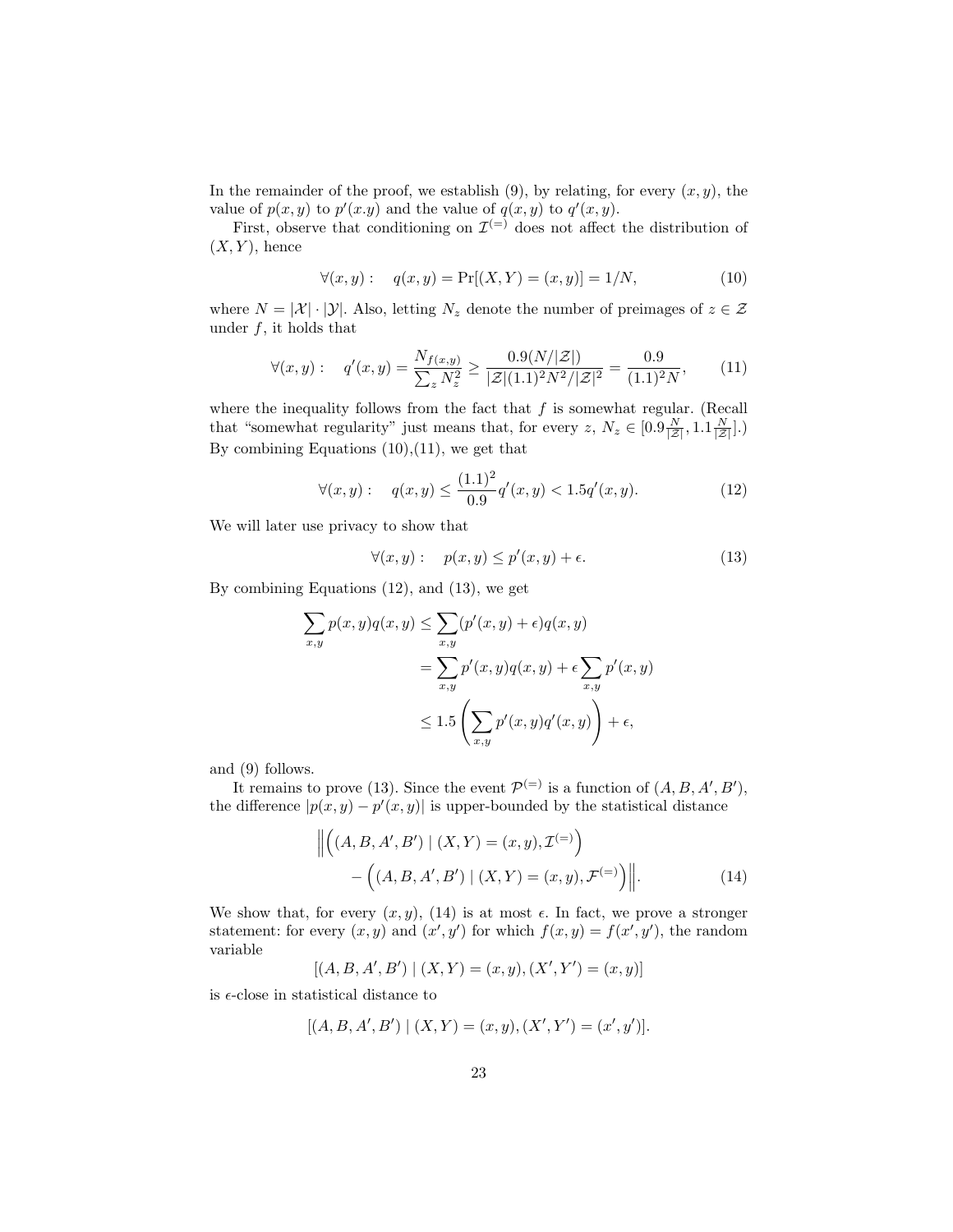Indeed, in both cases the  $(A, B)$ -part is statistically independent of  $(A', B')$ , and therefore the statistical distance is just the statistical distance between

$$
[(A',B') | (X',Y')=(x,y)] \text{ and } [(A',B') | (X',Y')=(x',y')]
$$

which is at most  $\epsilon$  by  $\epsilon$ -privacy. This completes the proof of the claim.  $\Box$ 

By Claim 14, in order to prove Eq.  $(5)$  it suffices to prove the following claim.

**Claim 15.** Suppose f is strongly non-degenerate and  $(\Pi_A, \Pi_B, g)$  is a PSM with correctness error of  $\delta$ . Then,

$$
\Pr[\mathcal{P}^{(=)}|\mathcal{F}^{(=)}] \leq \frac{1}{\Pr[\mathcal{F}^{(=)}]} \cdot \left(\frac{1}{|\mathcal{X}||\mathcal{Y}|} + 60\delta\right).
$$

*Proof.* We define  $k(r, a) := |\{x | H_A(x, r) = a\}|$  and  $k(r, b) := |\{y | H_B(y, r) = b\}|$ , the number of inputs to the respective part of a protocol that map to  $a$ , respectively to  $b$ , for a fixed randomness  $r$ .

We first bound  $Pr[\mathcal{P}^{(=)}]$ . Fix randomness r, r', and x, y, and let  $a = \Pi_A(x, r)$ ,  $b = \Pi_B(y, r)$ . We see that

$$
\Pr[\mathcal{P}^{(=)} | R = r, R' = r', X = x, Y = y] = \frac{k(r', a)k(r', b)}{|\mathcal{X}||\mathcal{Y}|}.
$$

We can write the RHS as

$$
\frac{1}{|\mathcal{X}||\mathcal{Y}|} + \frac{(k(r',a)-1)|\mathcal{Y}| \cdot (k(r',b)-1)|\mathcal{X}|}{|\mathcal{X}|^2|\mathcal{Y}|^2} + \frac{(k(r',a)-1)|\mathcal{Y}|}{|\mathcal{X}||\mathcal{Y}|^2} + \frac{(k(r',b)-1)|\mathcal{X}|}{|\mathcal{X}|^2|\mathcal{Y}|}.
$$

Thus, by letting  $k(r, a, b) = \max\{(k(r, a) - 1)|\mathcal{Y}|, (k(r, b) - 1)|\mathcal{X}|\}$ , we get

$$
\Pr[\mathcal{P}^{(=)}|R=r,R'=r',X=x,Y=y] \le \frac{1}{|\mathcal{X}||\mathcal{Y}|} + \frac{(k(r',a,b))^2}{|\mathcal{X}|^2|\mathcal{Y}|^2} + \frac{k(r',a,b)}{|\mathcal{X}||\mathcal{Y}|^2} + \frac{k(r',a,b)}{|\mathcal{X}|^2|\mathcal{Y}|}. \tag{15}
$$

Because  $f$  is strongly non-degenerate, we see that for any  $a, b$ , we have

$$
\Pr[f(X', Y') \neq g(A', B')|R' = r']
$$
  
\n
$$
\geq \max \left\{ \frac{1}{20} \cdot \frac{(k(r', a) - 1)}{|\mathcal{X}|}, \frac{1}{20} \cdot \frac{(k(r', b) - 1)}{|\mathcal{Y}|} \right\}
$$
  
\n
$$
= \max \left\{ \frac{1}{20} \cdot \frac{(k(r', a) - 1) \cdot |\mathcal{Y}|}{|\mathcal{X}||\mathcal{Y}|}, \frac{1}{20} \cdot \frac{(k(r', b) - 1)|\mathcal{X}|}{|\mathcal{X}||\mathcal{Y}|} \right\}
$$
  
\n
$$
= \frac{1}{20|\mathcal{X}||\mathcal{Y}|} k(r', a, b).
$$

Indeed, if  $k(r', a) > 1$ , then by Fact 13, for at least  $k(r', a) - 1$  of the choices of x' that map to a, the protocol makes an error for at least  $\frac{|\mathcal{Y}|}{20}$  choices of y' (and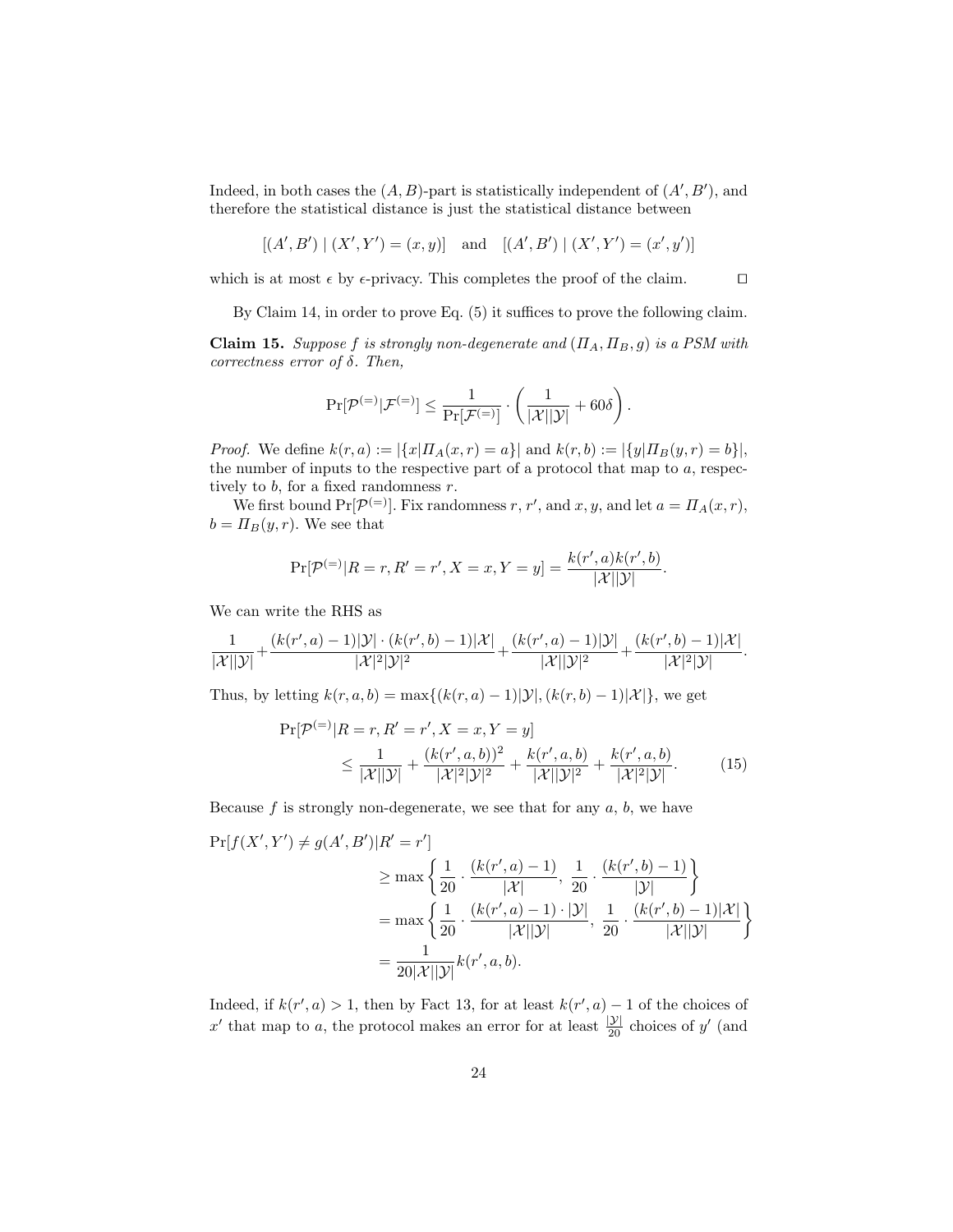similarly, for the symmetric case where  $k(r', b) > 1$ . Multiplying both sides by  $Pr[R' = r']$  and summing up the inequalities over all r', we get:

$$
\Pr[f(X',Y') \neq g(A',B')] \geq \frac{1}{20|\mathcal{X}||\mathcal{Y}|} \mathsf{E}[k(R',a,b)].
$$

Since the PSM is  $\delta$ -correct, the LHS is at most  $\delta$ , and we get:

$$
20\delta \ge \frac{\mathsf{E}(k(R',a,b))}{|\mathcal{X}||\mathcal{Y}|}.
$$

Plugging this into (15), and taking expectations over  $r, r', x, y$ , we conclude that

$$
\Pr[\mathcal{P}^{(=)}] \le \frac{1}{|\mathcal{X}||\mathcal{Y}|} + 20\delta + \frac{20\delta}{|\mathcal{Y}|} + \frac{20\delta}{|\mathcal{X}|}
$$

$$
\le \frac{1}{|\mathcal{X}||\mathcal{Y}|} + 60\delta
$$

Since  $Pr[\mathcal{P}^{(=)}|\mathcal{F}^{(=)}] \leq Pr[\mathcal{P}^{(=)}|/Pr[\mathcal{F}^{(=)}],$  we get the claim.

#### 5.4 Proof of Eq. (6)

**Claim 16.** Suppose that  $f$  is a strongly non-degenerate function whose largest approximately similar pair of rectangles is of size at most M, and assume that  $(\Pi_A, \Pi_B, g)$  is a PSM protocol for f with correctness error of  $\delta < \frac{1}{100}$ . Then, for any fixed choice  $r$  and  $r'$  of the randomness, we have

$$
\Pr[\mathcal{P}^{(=)} \wedge \mathcal{I}^{(\neq)} \wedge \mathcal{H}_{\delta} \mid R = r \wedge R' = r'] \leq \max \left\{ \tilde{c} \frac{\delta^2}{|\mathcal{X}||\mathcal{Y}|}, \frac{M}{|\mathcal{X}|^2 |\mathcal{Y}|^2} \right\},\,
$$

where  $\tilde{c}$  is some universal constant.

*Proof.* We see that  $Pr[\mathcal{P}^{(=)} \wedge \mathcal{I}^{(\neq)} \wedge \mathcal{H}_{\delta} | R = r \wedge R' = r']$  is at most

$$
\Pr[\mathcal{P}^{(=)} \land (X \neq X') \land \mathcal{H}_{\delta} | R = r \land R' = r'] + \Pr[\mathcal{P}^{(=)} \land (Y \neq Y') \land \mathcal{H}_{\delta} | R = r \land R' = r'] .
$$

Due to symmetry it suffices to bound the first summand.

As in the proof of the perfect case, we say that  $x$  and  $x'$  are colliding (under r and r') if  $\Pi_A(x,r) = \Pi_A(x',r')$ . We restrict our attention to inputs x and x' for which  $\beta(x,r) \leq 5\delta$  and  $\beta(x',r') \leq 5\delta$ .

**Claim.** Suppose that  $\beta(x, r) \leq 5\delta$ . Then x can collide with at most a single x' for which  $\beta(x', r') \leq 5\delta$ .

*Proof.* If this is not the case, then there exist  $x' \neq x''$  for which  $\Pi_A(x,r) =$  $\Pi_A(x',r') = \Pi_A(x'',r')$  and  $\beta(x',r'), \beta(x'',r') \leq 5\delta$ . By Fact 13, either  $\beta(x',r')$ or  $\beta(x'', r')$  must be at least  $\frac{1}{20}$  which is larger than 5δ for  $\delta < 1/100$ . Thus we have reached a contradiction.  $\hfill \Box$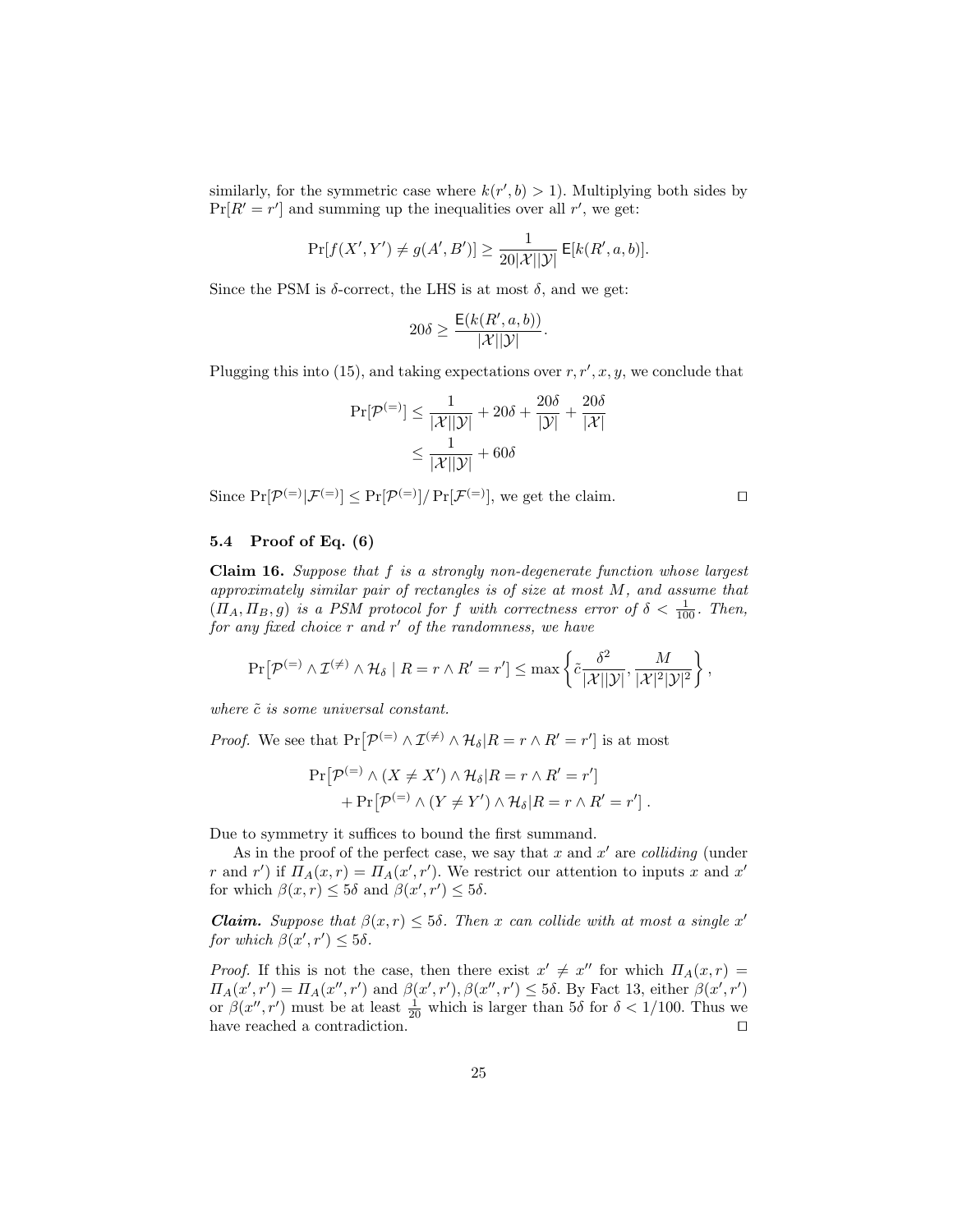A similar conclusion for  $y, y' \in \mathcal{Y}$ , holds as well. That is, for every  $y \in \mathcal{Y}$  with  $\beta(y,r) \leq 5\delta$  there exists at most a single y' with  $\beta(y',r') \leq 5\delta$  for which a collision  $\Pi_B(y,r) = \Pi_B(y',r')$  occurs.

Let  $\mathbf{x} = (x_1, \dots, x_n)$  and  $\mathbf{x}' = (x'_1, \dots, x'_n)$  be a complete list of colliding elements for which all of the following hold for all  $i$ :

$$
H_A(x_i, r) = H_A(x'_i, r')
$$
  
\n
$$
\beta(x_i, r) \le 5\delta,
$$
  
\n
$$
\beta(x'_i, r') \le 5\delta.
$$

Analogously, let  $y = (y_1, \ldots, y_m)$  and  $y' = (y'_1, \ldots, y'_m)$  be a complete list of colliding elements for which

$$
\Pi_B(y_i, r) = \Pi_B(y'_i, r'), \quad \beta(y_i, r) \le 5\delta, \quad \text{and } \beta(y'_i, r') \le 5\delta.
$$

(In the latter case, pairs  $(y_i, y'_i)$  are allowed to be equal.) By definition, the resulting rectangles  $\rho = (\mathbf{x}, \mathbf{y})$  and  $\rho' = (\mathbf{x}', \mathbf{y}')$  are x-disjoint. Note that Alice and Bob both send the same messages with randomness r on inputs  $(x_i, y_j)$ as they send with randomness r' on inputs  $x'_i, y'_j$ , for any  $(i, j)$ . Also, by the above claim, the tuples  $x, x', y, y'$  are uniquely determined up to permutation. We conclude that the event  $\mathcal{P}^{(=)} \wedge (X \neq X') \wedge \mathcal{H}_{\delta}$  happens if and only if we pick  $(X, Y) = (x_i, y_j)$  from  $\rho$  and  $(X', Y') = (x'_i, y'_j)$  from  $\rho'$ , for some  $(i, j)$ . The probability of this is  $\frac{mn}{|\mathcal{X}||\mathcal{Y}|} \cdot \frac{1}{|\mathcal{X}||\mathcal{Y}|}.$ 

If  $n \leq 200 \cdot 5\delta \cdot |\mathcal{X}|$  and  $m \leq 200 \cdot 5\delta \cdot |\mathcal{Y}|$ , then  $\frac{mn}{|\mathcal{X}|^2 |\mathcal{Y}|^2}$  is at most  $\frac{40\,000 \cdot 25\delta^2}{|\mathcal{X}||\mathcal{Y}|}$ , and we are done. Otherwise, either  $n > 200 \cdot 5\delta \cdot |\mathcal{X}|$  or  $m > 200 \cdot 5\delta \cdot |\mathcal{Y}|$  holds. We will show that in this case  $\rho$  and  $\rho'$  are approximately similar rectangles and conclude that  $mn \leq M$ , giving us  $\frac{mn}{|\mathcal{X}|^2|\mathcal{Y}|^2} \leq \frac{M}{|\mathcal{X}|^2|\mathcal{Y}|^2}$ .

**Claim.** Suppose that  $n > 200 \cdot 5\delta \cdot |\mathcal{X}|$  or  $m > 200 \cdot 5\delta \cdot |\mathcal{Y}|$ . Then the rectangles  $\rho$  and  $\rho'$  are approximately similar.

*Proof.* Let us assume that  $m > 200 \cdot 5\delta \cdot |\mathcal{Y}|$ . (The other case is handled symmetrically). For every  $(i, j) \in [n] \times [m]$  it holds that

$$
g_r(x_i, y_j) = g_{r'}(x'_i, y'_j),
$$

where  $g_r = g(\Pi_A(x,r), \Pi_B(y,r))$ . Hence, to prove that  $f_{[\rho]}$  agrees with  $f_{[\rho']}$  on all but  $1/100$  of the inputs, it suffices to show that  $g_r$  (resp.,  $g_{r'}$ ) disagrees with f over at most 1/200-fraction of the entries of  $\rho$  (resp.,  $\rho'$ ). Indeed, for every  $x_i \in \mathbf{x}$  (resp.,  $x'_i \in \mathbf{x}'$ ) the number of y's for which the PSM errs over r (resp., over r') is at most  $5\delta|\mathcal{Y}|$ . Overall, for each of the rectangles  $\rho$  and  $\rho'$ , the number of decoding errors produced by the PSM (over  $r$  and  $r'$  respectively) is bounded above by  $n \times 5\delta|\mathcal{Y}|$ . As a result, f disagrees with  $g_r$  (resp.,  $g_{r'}$ ) on at most  $\frac{n\times5\delta|\mathcal{Y}|}{mn} \leq 1/200$  fraction of the inputs in  $\rho$  (resp.,  $\rho'$ ). The claim follows.

This completes the proof of Claim 16.  $\Box$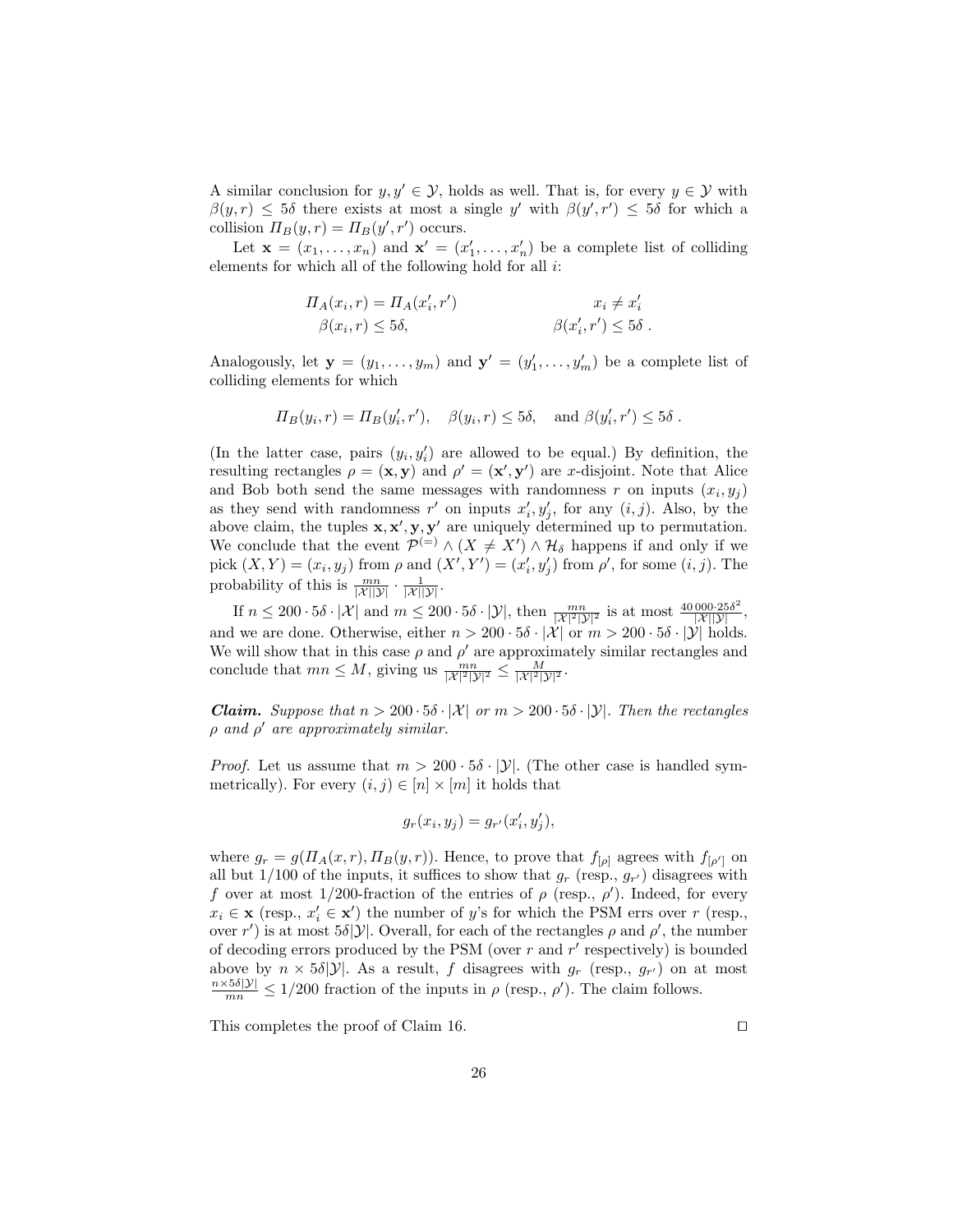# 6 Imperfect PSM lower-bounds for random and explicit functions

In this section we will show that most functions have non-trivial imperfect PSM complexity, and establish the existence of an explicit function that admits a nontrivial imperfect PSM lower-bound. Formally, in Section 6.1 we will prove the following theorem (which strengthens Corollary 1 from the introduction).

**Theorem 17.** For a 1 – o(1) fraction of the functions  $f: \{0,1\}^k \times \{0,1\}^k \to$  ${0,1}$  any PSM protocol for f with privacy error of  $\epsilon$  and correctness error of  $\delta$ ,  $\delta < \frac{1}{100}$ , requires at least

$$
\ell(k, \epsilon, \delta) = \min\left\{3k - 2\log(k), 2k + \log(1/\epsilon), 2k + \log(1/\delta)\right\} - c \tag{16}
$$

bits of communication, where c is some universal constant.

By de-randomizing the proof, we derive (in Section 6.2) the following theorem (which strengthens Theorem 4 from the introduction).

Theorem 18. There exists a sequence of polynomial-size circuits

$$
f = \{f_k : \{0, 1\}^k \times \{0, 1\}^k \to \{0, 1\}\}\
$$

such that any  $\delta$ -correct  $\epsilon$ -private PSM for  $f_k$  has communication complexity of at least  $\ell(k, \epsilon, \delta)$  bits (as defined in (16)). Moreover, assuming the existence of a hitting-set generator against co-nondeterministic uniform algorithms, there exists an explicit family f which is computable by a polynomial-time Turing machine whose imperfect PSM communication complexity is at least  $\ell(k, \epsilon, \delta)$  –  $O(\log k)$ .

The reader is advised to read the following subsections sequentially since the proof of Theorem 18 builds over the proof of Theorem 17.

#### 6.1 Lower bounds for random functions (Proof of Thm. 17)

We will need the following definition.

**Definition 6 (good function).** We say that a function  $f: \{0,1\}^k \times \{0,1\}^k \rightarrow$  ${0, 1}$  is good if it satisfies the following conditions:

1. For every set  $S \subset \{0,1\}^k \times \{0,1\}^k$  of  $k^2$  consecutive pairs of strings (according to some predefined order over  $\{0,1\}^k \times \{0,1\}^k$ ), the function f, restricted to the inputs in S, is somewhat regular (as per Definition 5). That is,

$$
0.9\frac{k^2}{2} \le \sum_{(x,y)\in S} f(x,y) \le 1.1\frac{k^2}{2}.
$$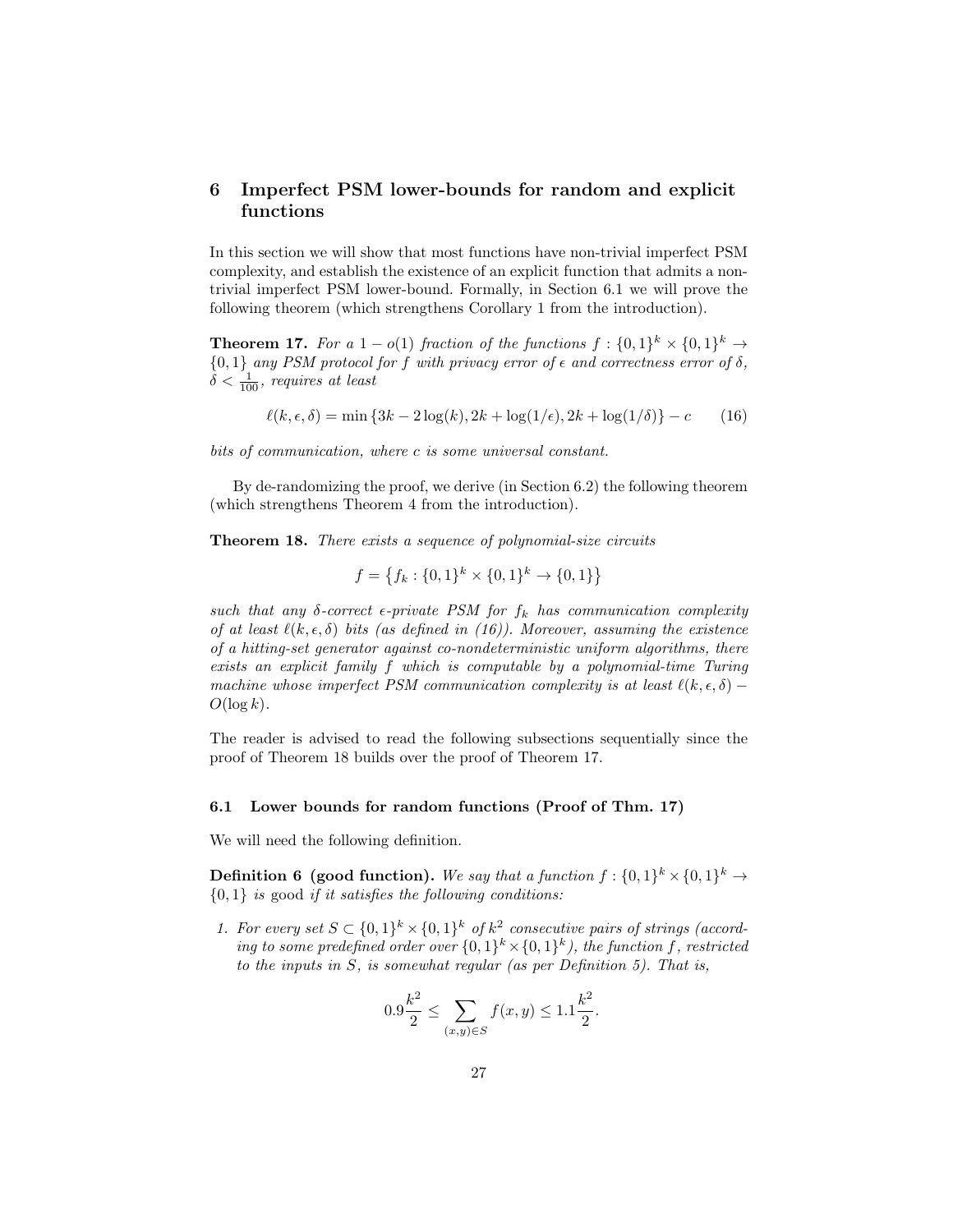- 2. For every  $x \neq x'$  and every set y of  $k^2$  consecutive strings (according to some predefined order over  $\{0,1\}^k$ , it holds that  $f(x,y) = f(x',y)$  for at most 0.9-fraction of the elements  $y \in y$ .
- 3. Similarly, for every  $y \neq y'$  and set **x** of  $k^2$  consecutive strings (according to some predefined order over  $\{0,1\}^k$ , it holds that  $f(x,y) = f(x,y')$  for at most 0.9-fraction of  $x \in \mathbf{x}$ .
- 4. For every pair of  $k^2 \times k^2$  x-disjoint or y-disjoint rectangles R, R', it holds that  $f_{[R]}$  disagrees with  $f_{[R']}$  on at least 0.01 fraction of the entries.

**Claim 19.** Any good  $f: \{0,1\}^k \times \{0,1\}^k \rightarrow \{0,1\}$  satisfies the conditions of Theorem 11 with  $M = 2^k \cdot k^2$ , and therefore any  $\delta$ -correct  $\epsilon$ -private PSM for f,  $\delta < \frac{1}{100}$ , requires communication of

$$
\ell(k, \epsilon, \delta) = \min\left\{3k - 2\log(k), 2k + \log(1/\epsilon), 2k + \log(1/\delta)\right\} - c,
$$

for some universal constant c.

*Proof.* Fix some good f. First, since f is somewhat regular on every block of consecutive inputs  $(Condition (1))$ , it is also somewhat regular over the whole domain. Next, Condition (2) guarantees that  $f(x, \cdot)$  and  $f(x', \cdot)$  differ on 0.1 fraction of each  $k^2$  block of consecutive y's, and therefore, overall, they must differ on a 0.1 fraction of all possible  $y$ 's. Applying the same argument on the y-axis (using condition (3)), we conclude that a good f must be strongly nondegenerate.

Finally, we claim that a good  $f$  cannot have a pair of  $x$ -disjoint approximately similar  $m \times n$  rectangles  $R, R'$  of size  $mn \geq 2^k \cdot k^2$ . To see this, observe that the latter condition implies that  $m, n$  are both larger than  $k^2$ , and therefore, again by an averaging argument, there must exists a pair of  $k^2 \times k^2$  x-disjoint subrectangles  $R'_0 \subseteq R_0, R'_1 \subseteq R_1$  which are also approximately similar. Applying the same argument to y-disjoint rectangles we conclude that any good  $f$  satisfies the conditions of Theorem 11.  $\Box$ 

We say that a family of functions  $\{f_z : \mathcal{A} \to \mathcal{B}\}_{z \in \mathcal{Z}}$  is t-wise independent functions if for any t-tuple of distinct inputs  $(a_1, \ldots, a_t)$  and for a uniformly chosen  $z \stackrel{\$}{\leftarrow} \mathcal{Z}$ , the joint distribution of  $(f_z(a_1), \ldots, f_z(a_t))$  is uniform over  $\mathcal{B}^t$ .

**Claim 20.** Pick  $f : \{0,1\}^k \times \{0,1\}^k \rightarrow \{0,1\}$  uniformly at random among all such functions. Then, with probability  $1 - o(1)$ , the resulting function is good. Moreover, this holds even if f is chosen from a family of  $k^4$ -wise independent functions.

*Proof.* Choose f randomly from a family of  $k^4$ -wise independent hash functions. By a multiplicative Chernoff bound, the probability that  $f$  fails to be somewhat regular over some fixed set  $S \subset \{0,1\}^k \times \{0,1\}^k$  of size  $k^2$ , is  $2^{-\Omega(k^2)}$ . (Indeed,  ${f(x,y)}_{(x,y)\in S}$  is just a uniform sequence of  $k^2$  random bits.) Since we consider at most  $2^{2k}/k^2$  (consecutive) sets of inputs we can apply a union-bound and conclude that condition (1) fails with probability at most  $2^{2k-\Omega(k^2)} = 2^{-\Omega(k^2)}$ .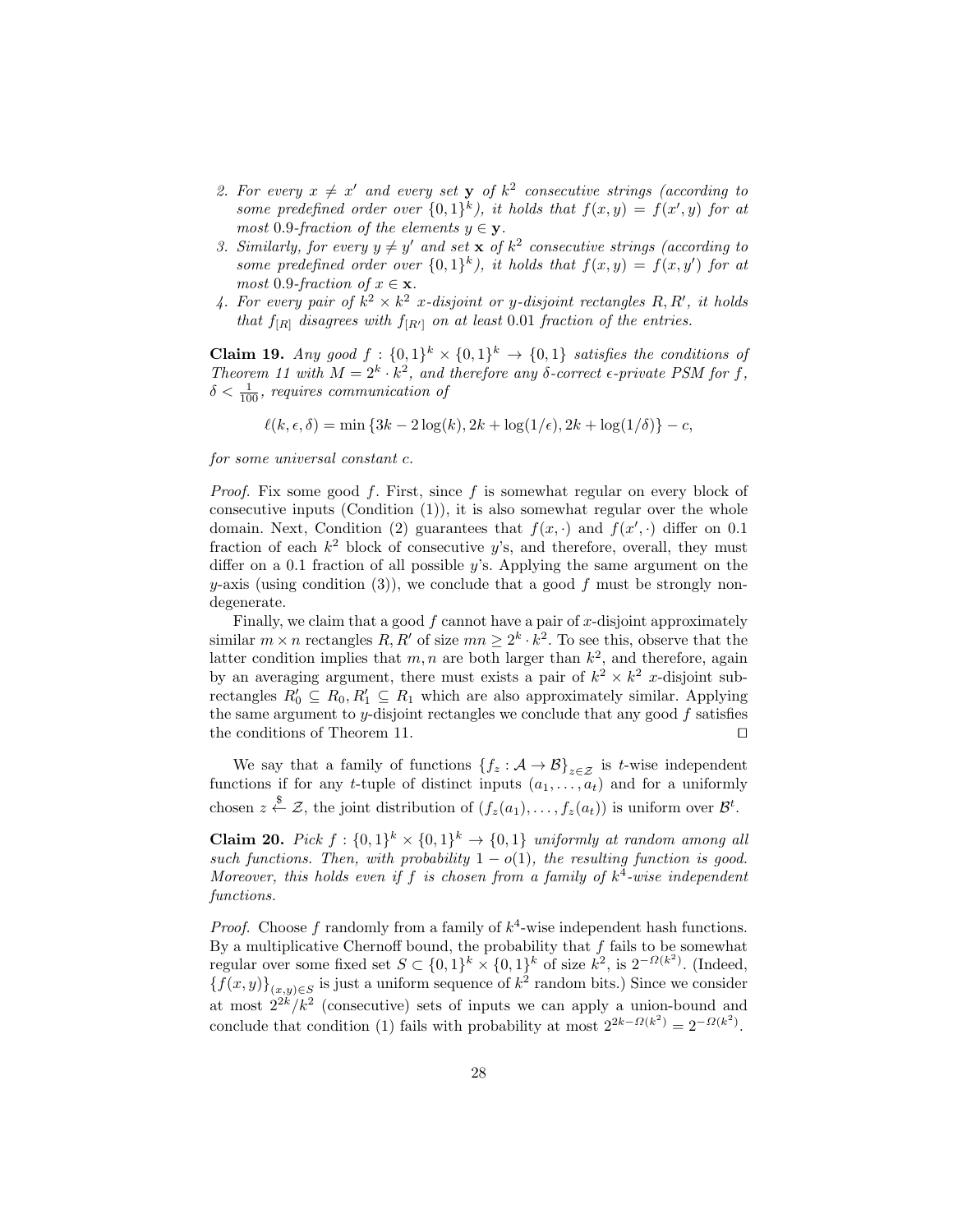Next, we establish properties (2) and (3). Fix a pair of  $x \neq x'$  and a  $k^2$ subset  $y \n\subset \{0,1\}^k$  of consecutive y's. By a Chernoff bound, the probability that  $f(x,y) = f(x',y)$  for more than 0.9 of  $y \in y$  is at most  $2^{-\Omega(k^2)}$ . There are at most  $2^{2k}$  pairs of x, x', and at most  $2^k$  different sets y of consecutive y's, therefore by a union bound the probability that condition (2) does not hold is  $2^{3k}2^{-\Omega(k^2)} = 2^{-\Omega(k^2)}$ . A similar argument, shows that (3) fails with a similar probability.

We move on to prove there is no pair of approximately similar  $x$ -disjoint rectangles of size exactly  $k^2 \times k^2$ . (Again, the case of y-disjoint rectangles is treated similarly.)

Let  $m = k^2$ . Fix two x-disjoint  $m \times m$ -rectangles  $R = (\mathbf{x}, \mathbf{y})$  and  $R' = (\mathbf{x}', \mathbf{y}')$ . We want to give an upper bound on the probability that  $f_{[R]}$  agrees with  $f_{[R']}$  on 0.99 of their entries. This event happens only if the entries of  $f$  satisfy all but 0.01 of the the  $m^2$  equations  $f(x_i, y_j) = f(x'_i, y'_j)$  for  $(i, j) \in \{1, ..., m\} \times \{1, ..., m\}$ . The probability that any such equation is satisfied is  $\frac{1}{2}$ : since the rectangles are x-disjoint the equation is non-trivial. We can further find a subset  $T$  of at least  $m^2/2$  such equations such that each equation in the subset uses an entry  $f(x, y)$  that is not used in any other equation. Let us fix some  $0.01m^2$  subset S of equations that are allowed to be unsatisfied. After removing S from  $T$ , we still have at least  $0.49m^2$  equations that are simultaneously satisfied with probability of at most  $2^{-0.49m^2}$ . There are at most  $2^{H_2(0.01)m^2}$  sets S (where  $H_2$ is the binary entropy function), and at most  $2^{2mk}$  choices for R and  $2^{2mk}$  choices for  $R'$ . Hence, by a union bound, the probability that  $(3)$  fails is at most

$$
2^{-0.49m^2 + 0.081m^2 + 4m^{3/2}} < 2^{-\Omega(m^2)},
$$

the claim follows.  $\Box$ 

Theorem 17 follows from Claims 19 and 20.  $\Box$ 

#### 6.2 Explicit lower-bound (Proof of Thm. 18)

Our next goal is to obtain an explicit lower-bound. We begin by noting that good functions (as per definition 6) can be identified by efficient co-nondeterministic algorithms.

**Definition 7.** A co-nondeterministic algorithm  $M(z, v)$  is a Turing machine that takes z as its primary input and v as a witness. For each  $z \in \{0,1\}^*$  we say that M rejects z if there exist a witness v such that  $M(z, v) = 1$ , and say that M accepts z otherwise.

Claim 21. There exists a co-nondeterministic algorithm M that given some sbit representation of a function  $f: \{0,1\}^k \times \{0,1\}^k \rightarrow \{0,1\}$  accepts f if and only if f is good. The complexity of M is  $O(k^4t)$  where  $t \geq k$  is an upper-bound on the time complexity of evaluating f on a given point.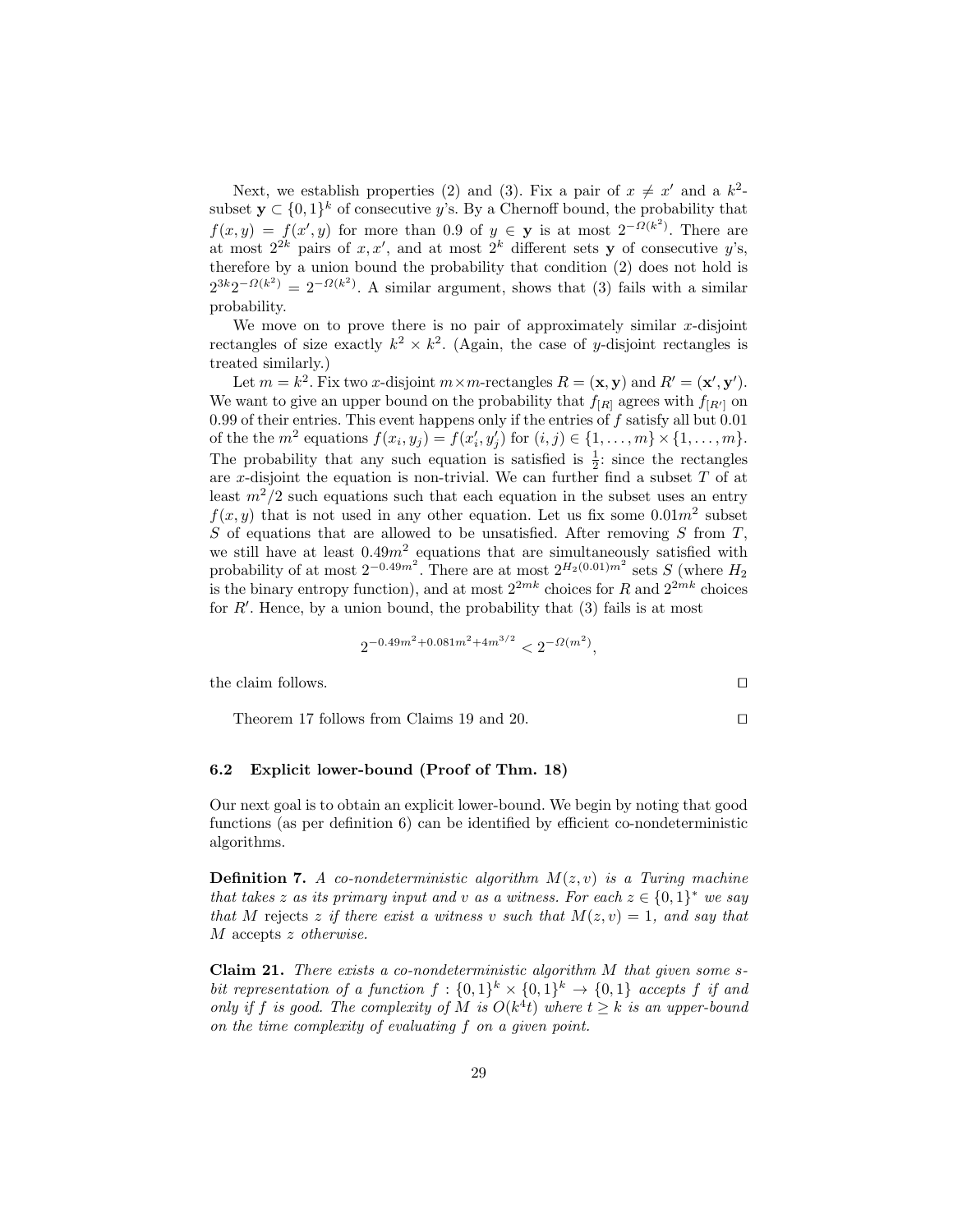Proof. It suffices to describe a polynomial-time verifiable witness for the failure of each of the goodness conditions.

A failure of (1) is witnessed by a set  $S \subset \{0,1\}^k \times \{0,1\}^k$  of  $k^2$  consecutive inputs. The verification process computes  $s = \sum_{(x,y)\in S} f(x,y)$  in time  $O(k^2t +$  $k^2 \log k$ , and outputs 1 if s is not in  $[0.9k^2/2, 1.1k^2/2]$ .

If f is not good due to (2), then the witness is a pair  $x \neq x'$  and a  $k^2$ -set y of consecutive y's. Since f can be efficiently evaluated we can verify that  $f(x, y) =$  $f(x', y)$  for more than 0.9-fraction of the y's in y in times  $O(k^2t + k^2 \log k)$ . A violation of (3) is treated similarly.

If f is not good due to  $(4)$ , then the witness is a pair of x-disjoint or y-disjoint  $k^2 \times k^2$  rectangles R, R' that are approximately similar. Again, we can verify the validity of this witness in time  $O(k^4t + k^4 \log k)$ , which simplifies to  $O(k^4t)$  since  $t \geq k$ .

Let  $s(k) = \text{poly}(k)$  and let  $\{f_z: \{0,1\}^k \times \{0,1\}^k \to \{0,1\}\}_{z \in \{0,1\}^s}$  be a family of  $k^4$ -wise independent functions with an *evaluator* algorithm  $\overline{F}$  which takes an index  $z \in \{0,1\}^s$  and input  $(x,y) \in \{0,1\}^k \times \{0,1\}^k$  and outputs in time  $t(k)$  the value of  $f_z(x, y)$ . (Such an F can be based on  $k^4$ -degree polynomials over a field of size  $\Theta(k^4)$ ). Claims 19 and 20 imply that for most choices of z, the function  $f_z$  has an imperfect PSM complexity of at least  $\ell(k, \epsilon, \delta)$ . Since F is efficiently computable, for every  $z$  there is a polynomial-size circuit that computes  $f_z$ . Hence, there exists a polynomial-size computable function for which the  $\ell(k, \epsilon, \delta)$  lower-bound holds, and the first part of Theorem 18 follows.

To prove the second part, we use a properly chosen pseudorandom generator  $(PRG) G : \{0,1\}^{O(\log k)} \longrightarrow \{0,1\}^s$  to "derandomize" the family  $\{f_z\}$ . That is, we define the function  $g: \{0,1\}^{O(\log k)} \times \{0,1\}^k \times \{0,1\}^k \rightarrow \{0,1\}$  which takes  $(w, x, y)$  and outputs  $f_z(x, y)$  where  $z = G(w) \in \{0, 1\}^s$ . Concretely, we require  $G$  to "hit" the image of any co-nondeterministic algorithms of complexity  $T = O(k<sup>4</sup>t)$ . Formally, this means that for every T-time co-nondeterministic algorithm M it holds that if  $Pr_z[M(z) = 1] \ge \frac{1}{2}$  then there exists a "seed" r for which  $M(G(r)) = 1$ .

Taking  $M$  to be the algorithm from Claims 21, we conclude, by Claims 20 and 19, that for some seed w, the function  $f_{G(w)}$  has an imperfect PSM complexity of at least  $\ell(k, \epsilon, \delta)$ . Let us parse g as a two-party function, say by partitioning w to two halves  $w_A, w_B$  and giving  $(x, w_A)$  to Alice, and  $y, w_B$  to Bob. We conclude that g must have an imperfect PSM complexity of at least  $\ell(k, \epsilon, \delta)$ . Since the input length  $k'$  of Alice and Bob becomes longer by an additional  $O(\log k)$ bits, the lower-bound becomes at least  $\ell(k', \epsilon, \delta) - O(\log k')$ , as claimed. The second part of Theorem 18 follows.  $\Box$ 

# 7 Lower-bounds for Conditional Disclosure of Secrets

In this section we derive CDS lower bounds. We begin with a reduction from fully revealing weakly hiding PSM (Definition 4) to CDS.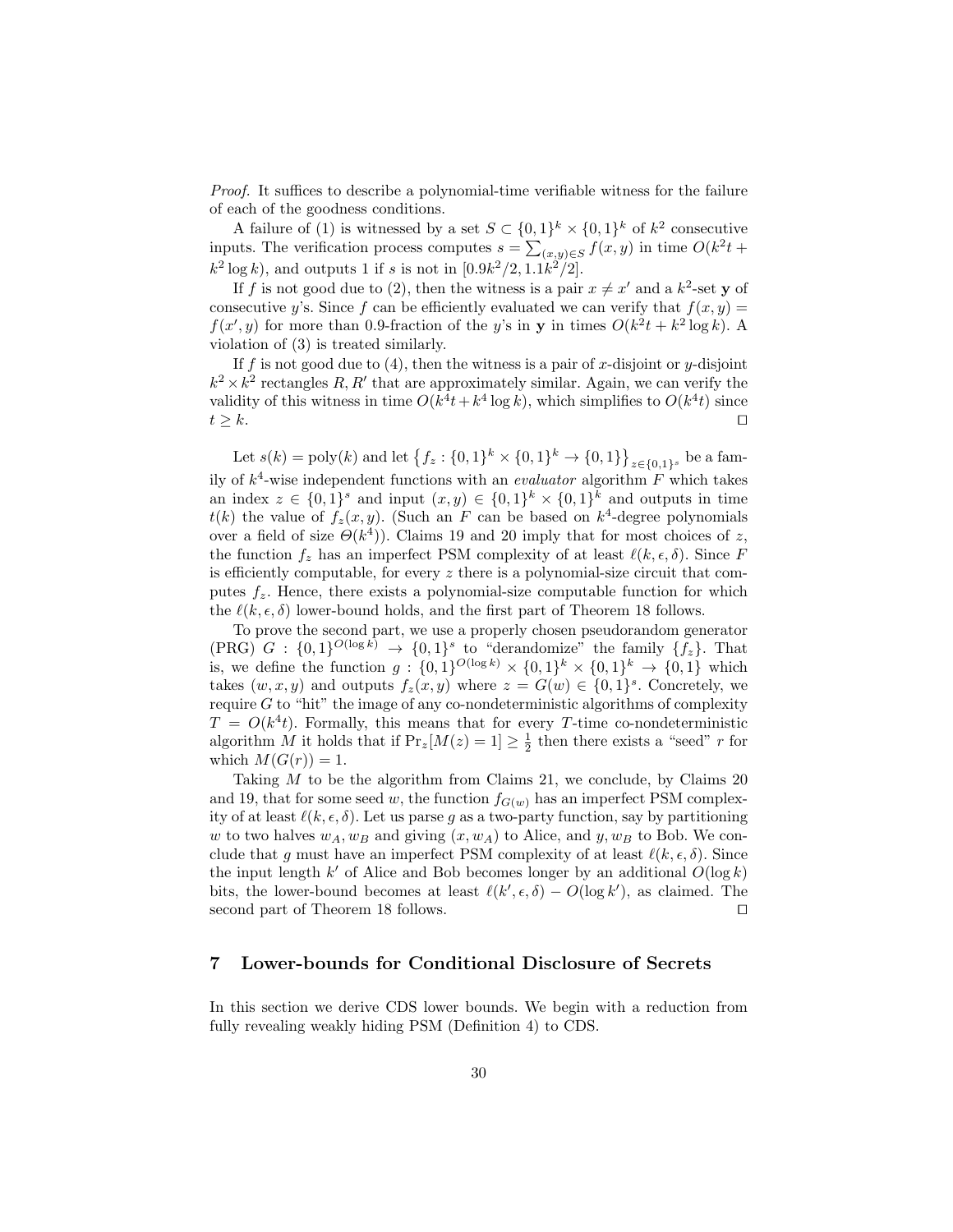**Claim 22.** Let  $h : \mathcal{X} \times \mathcal{Y} \rightarrow \{0,1\}$  be a predicate. Define the function f:  $\mathcal{X}' \times \mathcal{Y} \to \{0,1\}$  where  $\mathcal{X}' = \mathcal{X} \times \{0,1\}$  by  $f((x,s),y) = s \wedge h(x,y)$ . If h has a perfect CDS with communication complexity of c then f has a weakly-private fully-revealing PSM with complexity of  $c + \log |\mathcal{X}| + \log |\mathcal{Y}|$ .

*Proof.* Given a CDS protocol  $\Pi = (\Pi_A, \Pi_B, g)$  for h we construct a weaklyprivate fully-revealing PSM for f as follows. Given an input  $(x, s)$ , Alice sends  $(x, a = \Pi_A(x, s, r))$  where x plays the role of the Alice's input in the CDS, s plays the role of the secret, and  $r$  is a shared string uniformly sampled from  $\mathcal{R}$ . Bob takes his input y, and sends  $(y, b = \Pi_B(y, r))$ . Charlie outputs  $h(x, y) \wedge$  $g(x, y, a, b)$ .

It is not hard to verify that the protocol is perfectly correct and fully revealing. Indeed, a PSM decoding error happens only if  $g(x, y, a, b)$  fails to decode the secret s (which happens with probability zero). To prove weak privacy observe that if f agrees on a pair of inputs,  $((x, 0), y)$  and  $((x, 1), y)$ , then  $h(x, y)$  must be zero. By CDS privacy, for  $R \stackrel{\$}{\leftarrow} \mathcal{R}$  the distribution  $(x, y, \Pi_A(x, 0, R), \Pi_B(y, R))$ is identical to the distribution  $(x, y, \Pi_A(x, 1, R), \Pi_B(y, R))$ , as required.  $\square$ 

Next, we show that the properties of  $f$  needed for applying Theorem 8, follow from simple requirements on h. In the following, we say that  $x \in \mathcal{X}$  is a null *input* if the residual function  $h(x, \cdot)$  is the constant zero function.

Claim 23. Let h and f be as in Claim 22. Then

- 1. The size of the largest complement similar rectangle of f equals to the size of the largest 0-monochromatic rectangle of h.
- 2. The number U of useful inputs of f is exactly two times larger than the number of inputs that are mapped by h to zero.
- 3. If h has no input x for which the residual function  $h(x, \cdot)$  is the constant zero function, then f is weakly non-degenerate.

*Proof.* The claim follows immediately by noting that for every  $(x, y)$  it holds that  $f((x, 1), y) = f((x, 0), y)$  if and only if  $h(x, y) = 0$ . We proceed with a formal argument.

1. Consider some complement similar rectangle  $R = (\mathbf{x}' \times \mathbf{y})$  of f. For every  $(x, b) \in \mathbf{x}'$  and  $y \in \mathbf{y}$ , it holds that

$$
f((x, b), y) = f((x, 1 - b), y),
$$

and therefore  $h(x, y) = 0$  and R is a 0-monochromatic rectangle of h.

- 2. Every input  $(x, y)$  that does not satisfy h induces an unordered pair,  $((x, 1), y)$ and  $((x, 0), y)$ , of useful inputs for f. Therefore, the number of (ordered) useful inputs of f is exactly  $2|h^{-1}(0)|$ .
- 3. Fix some  $(x, s) \in \mathcal{X}'$  and assume, towards a contradiction, that for every y it holds that  $f((x, s), y) = f((x, 1-s), y)$ . By the definition of f this means that  $h(x, y) = 0$  for every y, contradicting our assumption on h.

 $\Box$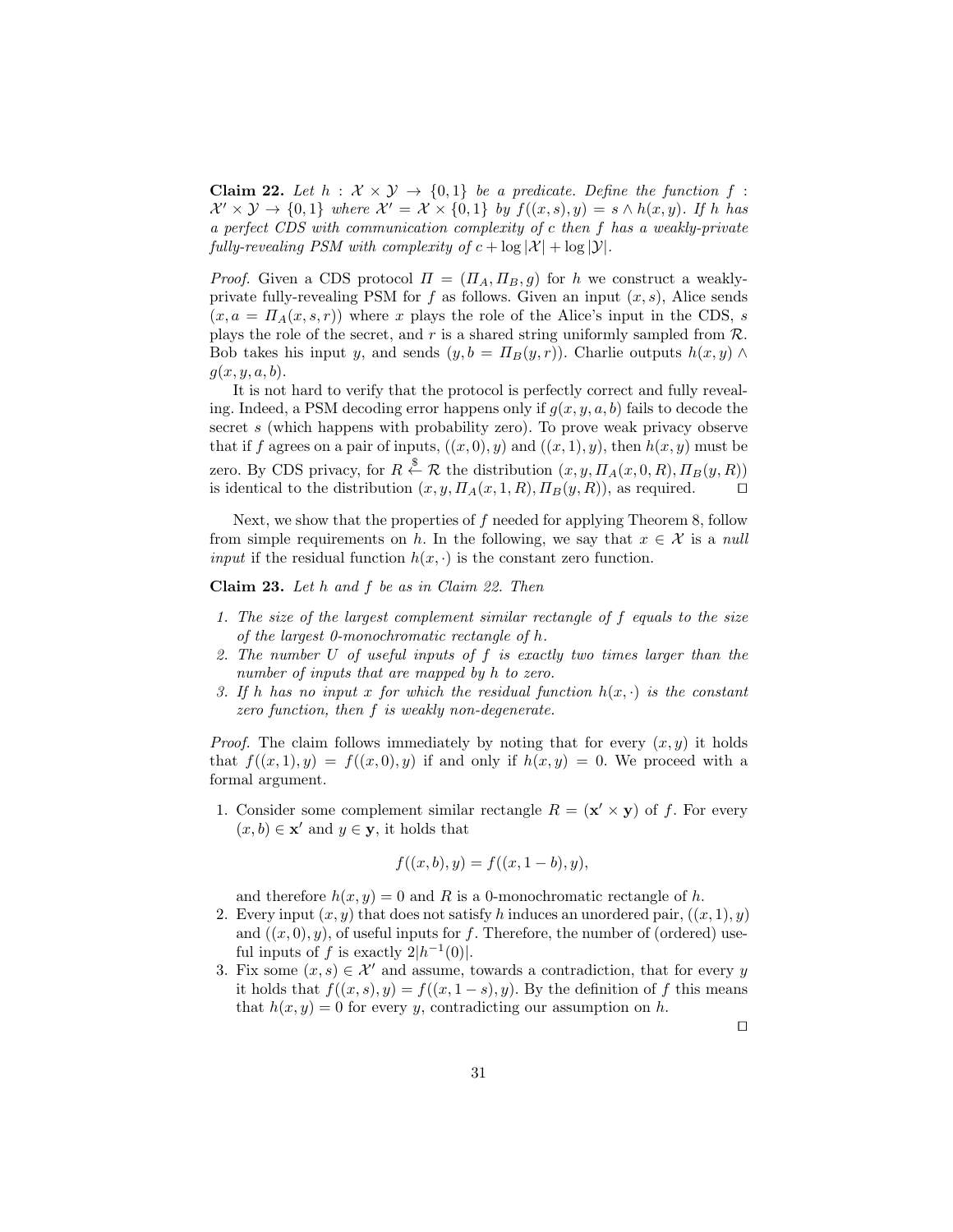Theorem 5 (restated here for convenience) now follows immediately from the lower-bound on weakly-private fully revealing PSM (Theorem 8).

**Theorem 24 (Theorem 5 restated).** Let  $h : \mathcal{X} \times \mathcal{Y} \rightarrow \{0, 1\}$  be a predicate. Suppose that M upper-bounds the size of the largest 0-monochromatic rectangle of h and that for every  $x \in \mathcal{X}$ , the residual function  $h(x, \cdot)$  is not the constant zero function. Then, the communication complexity of any perfect CDS for h is at least

$$
2\log|f^{-1}(0)| - \log M - \log|\mathcal{X}| - \log|\mathcal{Y}| - 1,
$$

where  $|f^{-1}(0)|$  denotes the number of inputs  $(x, y)$  that are mapped to zero.

*Proof.* Let  $h : \mathcal{X} \times \mathcal{Y} \rightarrow \{0,1\}$  be a predicate that satisfies the theorem requirement. That is, M upper-bounds the size of the largest 0-monochromatic rectangle of  $h$ , there at least  $S$  inputs that are mapped to zero, and for every  $x \in \mathcal{X}$ , the residual function  $h(x, \cdot)$  is not the constant zero function.

Suppose that h has a perfect CDS with communication complexity of  $c$ . By Claim 22, the function  $f$  (defined in the claim) has a weakly-private fullyrevealing PSM with complexity of at most

$$
c + \log |\mathcal{X}| + \log |\mathcal{Y}|,
$$

which, by Claim 23 and Theorem 8, is at least

$$
2\log U - \log M - 2 = 2\log S - \log M - 1.
$$

It follows that

$$
c \ge 2\log S - \log M - 1 - (\log |\mathcal{X}| + \log |\mathcal{Y}|),
$$

as required.  $\Box$ 

Example 1 (The index predicate). As a sanity check, consider the index predicate  $f_{ind}: [k] \times \{0,1\}^k \to \{0,1\}$  which given an index  $i \in [k]$  and a string  $y \in \{0,1\}^k$ outputs  $y[i]$ , the *i*-th bit of y. Clearly exactly half of all inputs are mapped to 0. Also, for every i the residual function  $f(i, \cdot)$  is not the constant zero. Finally, every zero rectangle is of the form  $I \times \{y : y[i] = 0, \forall i \in I\}$  where  $I \subseteq [k]$ . This implies that the size of any such rectangle is exactly  $|I| \cdot 2^{k-|I|} \leq 2^{k-1}$ . Plugging this into Theorem 24, we get a lower-bound of

$$
2(k + \log k - 1) - (k - 1) - k - \log k - 1 \ge \log k - 2.
$$

# References

- 1. William Aiello, Yuval Ishai, and Omer Reingold. Priced oblivious transfer: How to sell digital goods. In EUROCRYPT, pages 119–135, 2001.
- 2. Benny Applebaum. Garbled circuits as randomized encodings of functions: a primer. In Yehuda Lindell, editor, Tutorials on the Foundations of Cryptography., pages 1–44. Springer International Publishing, 2017.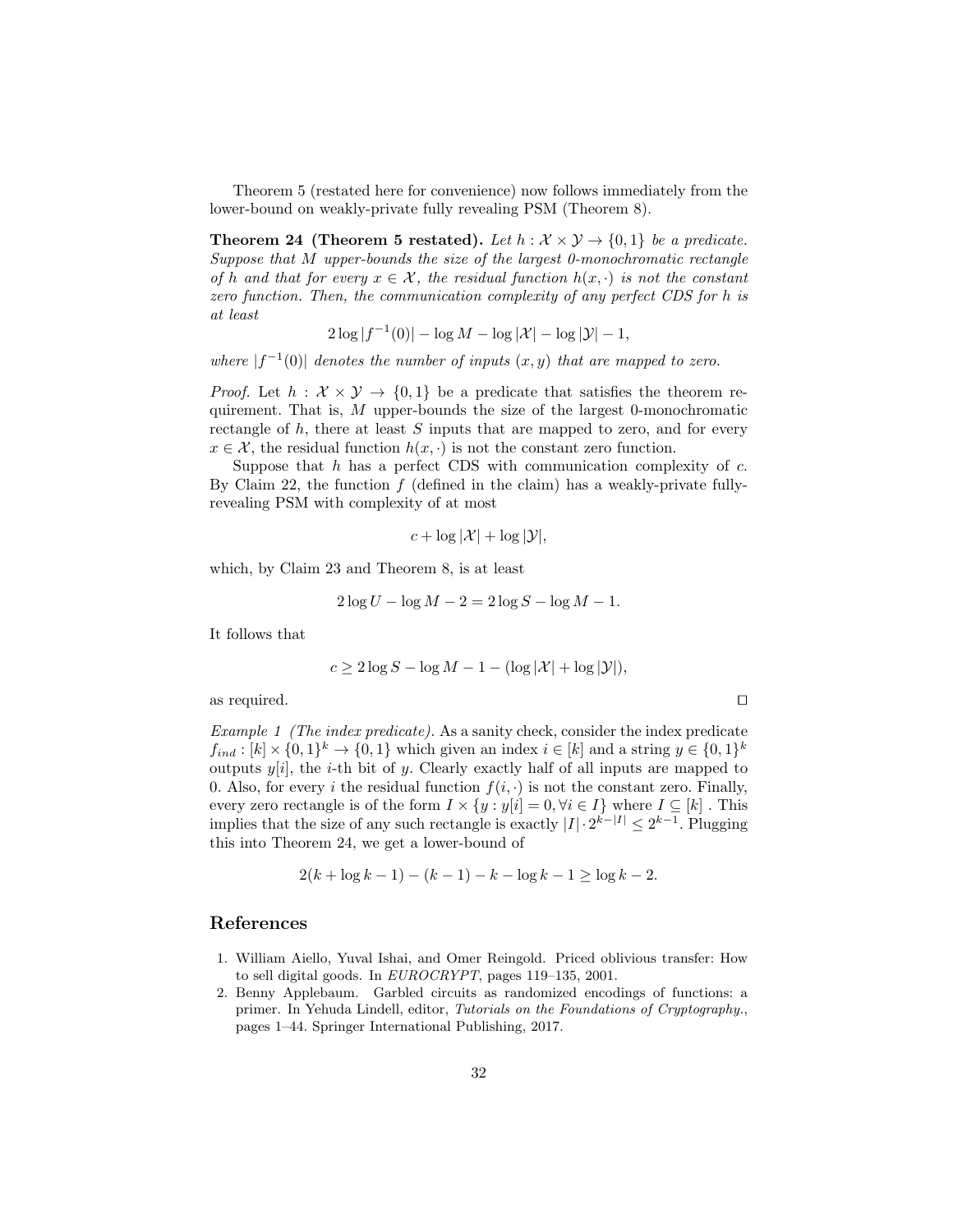- 3. Benny Applebaum and Barak Arkis. Conditional disclosure of secrets and \$d\$ uniform secret sharing with constant information rate. Electronic Colloquium on Computational Complexity (ECCC), 24:189, 2017.
- 4. Benny Applebaum, Barak Arkis, Pavel Raykov, and Prashant Nalini Vasudevan. Conditional disclosure of secrets: Amplification, closure, amortization, lowerbounds, and separations. In CRYPTO, pages 727–757, 2017.
- 5. Benny Applebaum, Yuval Ishai, and Eyal Kushilevitz. Cryptography in  $NC<sup>0</sup>$ . In FOCS, pages 166–175, 2004.
- 6. Benny Applebaum and Pavel Raykov. From private simultaneous messages to zeroinformation arthur-merlin protocols and back. In Theory of Cryptography - 13th International Conference, TCC 2016-A, Tel Aviv, Israel, January 10-13, 2016, Proceedings, Part II, pages 65–82, 2016.
- 7. Boaz Barak, Shien Jin Ong, and Salil P. Vadhan. Derandomization in cryptography. SIAM J. Comput., 37(2):380–400, 2007.
- 8. Donald Beaver, Silvio Micali, and Phillip Rogaway. The round complexity of secure protocols (extended abstract). In STOC, pages 503–513, 1990.
- 9. Amos Beimel, Yuval Ishai, Ranjit Kumaresan, and Eyal Kushilevitz. On the cryptographic complexity of the worst functions. In TCC, pages 317–342, 2014.
- 10. Michael Ben-Or, Shafi Goldwasser, and Avi Wigderson. Completeness theorems for non-cryptographic fault-tolerant distributed computation (extended abstract). In STOC, pages 1–10, 1988.
- 11. Ernest F. Brickell and Daniel M. Davenport. On the classification of ideal secret sharing schemes. J. Cryptology, 4(2):123–134, 1991.
- 12. Renato M. Capocelli, Alfredo De Santis, Luisa Gargano, and Ugo Vaccaro. On the size of shares for secret sharing schemes. J. Cryptology, 6(3):157–167, 1993.
- 13. David Chaum, Claude Crépeau, and Ivan Damgård. Multiparty unconditionally secure protocols (extended abstract). In STOC, pages 11–19, 1988.
- 14. Benny Chor, Eyal Kushilevitz, Oded Goldreich, and Madhu Sudan. Private information retrieval. J. ACM, 45(6):965–981, 1998.
- 15. Deepesh Data, Vinod M. Prabhakaran, and Manoj M. Prabhakaran. Communication and randomness lower bounds for secure computation. IEEE Trans. Information Theory, 62(7):3901–3929, 2016.
- 16. Uriel Feige, Joe Kilian, and Moni Naor. A minimal model for secure computation (extended abstract). In  $STOC$ , pages 554–563, 1994.
- 17. Romain Gay, Iordanis Kerenidis, and Hoeteck Wee. Communication complexity of conditional disclosure of secrets and attribute-based encryption. In Rosario Gennaro and Matthew Robshaw, editors, Advances in Cryptology - CRYPTO 2015 - 35th Annual Cryptology Conference, Santa Barbara, CA, USA, August 16-20, 2015, Proceedings, Part II, volume 9216 of Lecture Notes in Computer Science, pages 485–502. Springer, 2015.
- 18. Yael Gertner, Yuval Ishai, Eyal Kushilevitz, and Tal Malkin. Protecting data privacy in private information retrieval schemes. J. Comput. Syst. Sci., 60(3):592– 629, 2000.
- 19. Oded Goldreich, Silvio Micali, and Avi Wigderson. How to play any mental game or a completeness theorem for protocols with honest majority. In STOC, 1987.
- 20. Vipul Goyal, Omkant Pandey, Amit Sahai, and Brent Waters. Attribute-based encryption for fine-grained access control of encrypted data. In Ari Juels, Rebecca N. Wright, and Sabrina De Capitani di Vimercati, editors, Proceedings of the 13th ACM Conference on Computer and Communications Security, CCS 2006, Alexandria, VA, USA, Ioctober 30 - November 3, 2006, pages 89–98. ACM, 2006.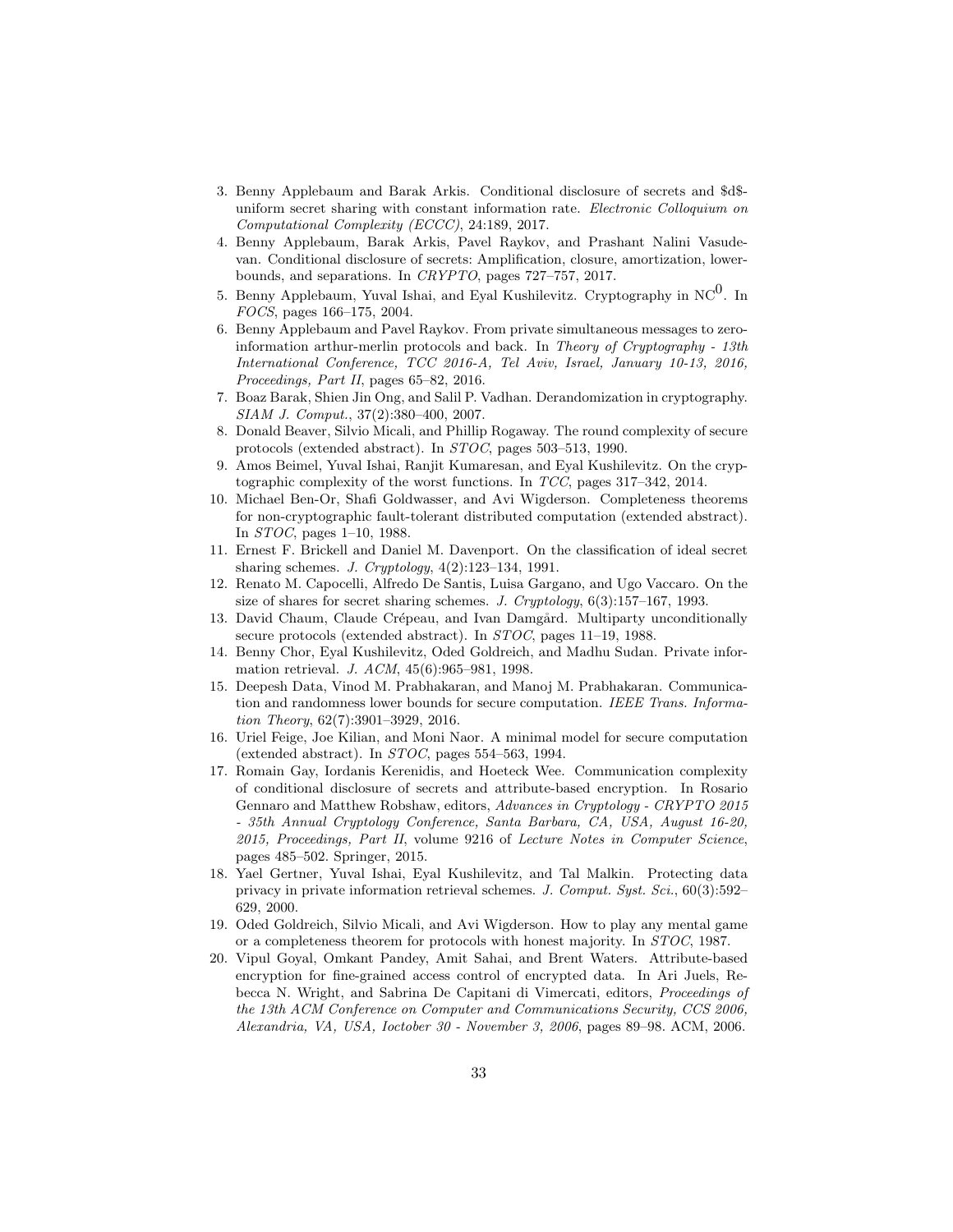- 21. Dan Gutfreund, Ronen Shaltiel, and Amnon Ta-Shma. Uniform hardness versus randomness tradeoffs for arthur-merlin games. Computational Complexity, 12(3- 4):85–130, 2003.
- 22. Yuval Ishai. Randomization techniques for secure computation. In Manoj Prabhakaran and Amit Sahai, editors, Secure Multi-Party Computation, volume 10 of Cryptology and Information Security Series, pages 222–248. IOS Press, 2013.
- 23. Yuval Ishai and Eyal Kushilevitz. Private simultaneous messages protocols with applications. In ISTCS (Israel Symposium on Theory of Computing and Systems), pages 174–184, 1997.
- 24. Yuval Ishai and Eyal Kushilevitz. Randomizing polynomials: A new representation with applications to round-efficient secure computation. In FOCS, pages 294–304, 2000.
- 25. Yuval Ishai and Hoeteck Wee. Partial garbling schemes and their applications. In Javier Esparza, Pierre Fraigniaud, Thore Husfeldt, and Elias Koutsoupias, editors, Automata, Languages, and Programming - 41st International Colloquium, ICALP 2014, Copenhagen, Denmark, July 8-11, 2014, Proceedings, Part I, volume 8572 of Lecture Notes in Computer Science, pages 650–662. Springer, 2014.
- 26. Eyal Kushilevitz and Noam Nisan. Communication complexity. Cambridge University Press, 1997.
- 27. Tianren Liu, Vinod Vaikuntanathan, and Hoeteck Wee. Conditional disclosure of secrets via non-linear reconstruction. In CRYPTO, pages 758–790, 2017.
- 28. Peter Bro Miltersen and N. V. Vinodchandran. Derandomizing arthur-merlin games using hitting sets. In FOCS, pages 71–80, 1999.
- 29. Amit Sahai and Brent Waters. Fuzzy identity-based encryption. In Ronald Cramer, editor, Advances in Cryptology - EUROCRYPT 2005, 24th Annual International Conference on the Theory and Applications of Cryptographic Techniques, Aarhus, Denmark, May 22-26, 2005, Proceedings, volume 3494 of Lecture Notes in Computer Science, pages 457–473. Springer, 2005.
- 30. Claude E. Shannon. Communication theory of secrecy systems. Bell Systems Technical Journal, 28:656–715, 1949.
- 31. Hung-Min Sun and Shiuh-Pyng Shieh. Secret sharing in graph-based prohibited structures. In Proceedings IEEE INFOCOM '97, The Conference on Computer Communications, Sixteenth Annual Joint Conference of the IEEE Computer and Communications Societies, Driving the Information Revolution, Kobe, Japan, April 7-12, 1997, pages 718–724. IEEE, 1997.
- 32. Brent Waters. Ciphertext-policy attribute-based encryption: An expressive, efficient, and provably secure realization. In Dario Catalano, Nelly Fazio, Rosario Gennaro, and Antonio Nicolosi, editors, Public Key Cryptography - PKC 2011 - 14th International Conference on Practice and Theory in Public Key Cryptography, Taormina, Italy, March 6-9, 2011. Proceedings, volume 6571 of Lecture Notes in Computer Science, pages 53–70. Springer, 2011.
- 33. Andrew Chi-Chih Yao. Protocols for secure computations (extended abstract). In FOCS, pages 160–164, 1982.

# A Lower-bound for weakly-private fully-revealing protocols

In this section we provide an alternative combinatorial proof to Theorem 8 by following the outline of the original FKN argument. Recall that  $f$  is weakly non-degenerate if for every x there exists y such that  $f(x, y) \neq f(\bar{x}, y)$ .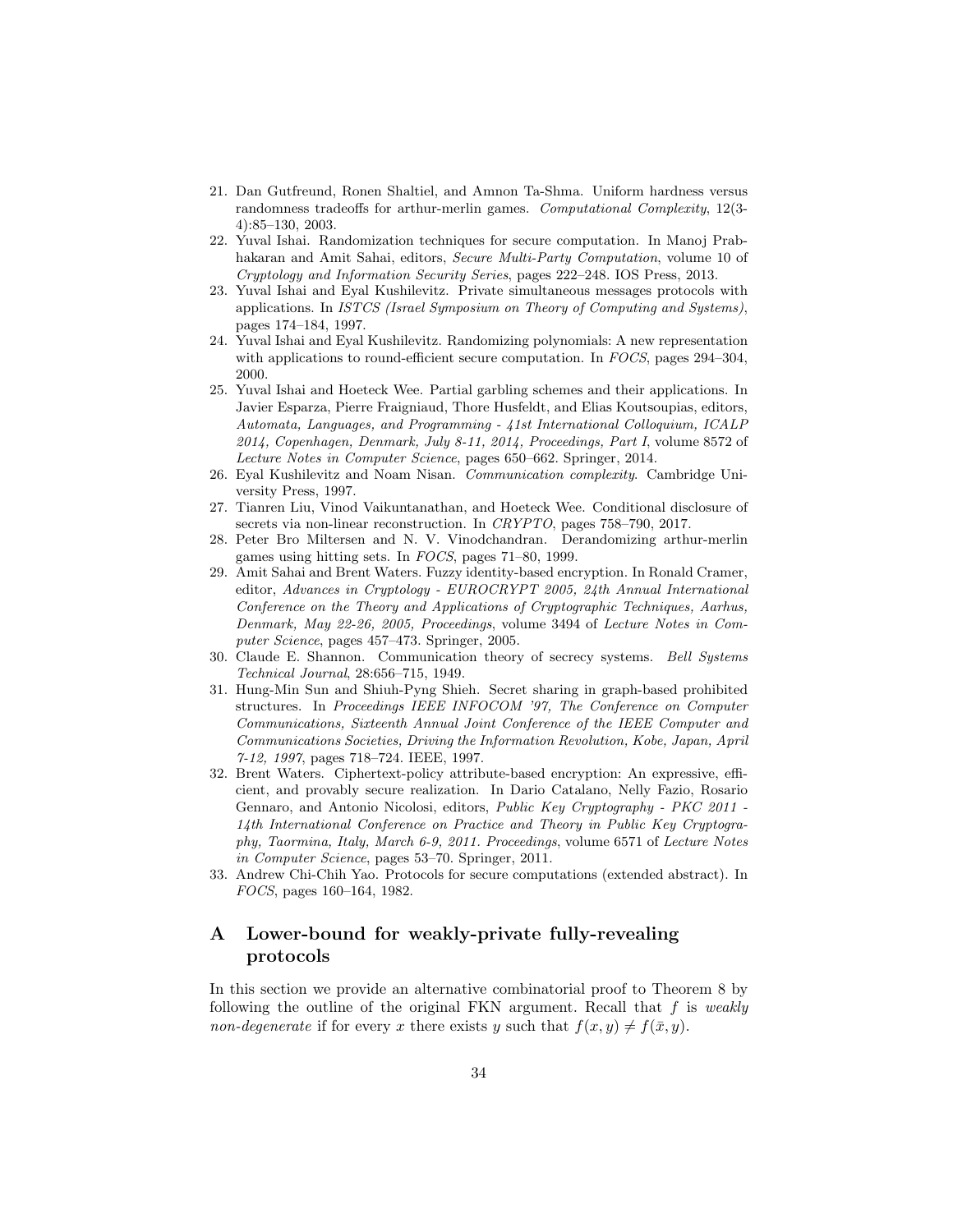Let  $\Pi = (\Pi_A, \Pi_B, g)$  be a perfect PSM protocol for f whose shared randomness is sampled uniformly from the set  $\mathcal{R}$ . In the following we let  $C_r(x, y) =$  $(\Pi_A(x, r), \Pi_B(x, r))$  denote the function that for randomness r, maps the inputs of Alice and Bob,  $x, y$ , to the messages  $(a, b)$ . To prove Theorem 8 we show that at least  $U^2/(2M)$  different messages  $(a, b)$  are being sent in  $\Pi$ . In fact, we will show that this happens even if we restrict our attention to some well chosen (ordered) subset of random strings  $\mathbf{r} = (r_1, \ldots, r_L)$ . We will also restrict our attention only to useful inputs  $(x, y)$  (for which  $f(x, y) = f(\bar{x}, y)$ ). That is, we will prove that

$$
\left| \bigcup_{r \in \mathbf{r}} \left\{ C_r(x, y) : (x, y) \text{ is useful} \right\} \right| \ge U^2 / (4M) \tag{17}
$$

For a given  $\mathbf{r} = (r_1, \ldots, r_L)$  consider the following counting scheme.

| 1. Initialize $S$ to be an empty set.                                                    |
|------------------------------------------------------------------------------------------|
| 2. For $i = 1, , L$ do:                                                                  |
| (a) For every useful $(x, y)$ : If $c = C_{r_i}(x, y)$ does not appear in S add it to S. |
| Else, discard it and call it a <i>collision</i> .                                        |
| 3. Output $ S $ .                                                                        |

Clearly, the output equals to the LHS of (17). The lower-bound will be established by showing that there are not too many collisions. We begin by noting that  $C_r$  is injective for any r.

**Claim 25.** For every r, the function  $C_r(\cdot)$  is injective.

*Proof.* Suppose that  $C_r(x,y) = C_r(x',y')$  for some r. Since the protocol is fully revealing it must hold that  $y = y'$  and  $x' \in \{x, \bar{x}\}.$  Assume, towards a contradiction, that  $x' = \bar{x}$ , and let  $a = \Pi_A(x,r) = \Pi_A(\bar{x},r)$ . For any y, let  $b(y) = \Pi_B(y; r)$ . Then, by perfect correctness, it holds that

$$
f(x, y) = g(a, b(y)) = f(\bar{x}, y)
$$

for every y. Contradicting the fact that f is weakly non-degenerate.  $\Box$ 

Suppose that  $(x, y)$  and  $(x', y')$  collide over r and r'. That is,  $c = C_r(x, y) =$  $C_{r'}(x',y')$ . Then either the collision is trivial, i.e.,  $(x,y) = (x',y')$ , or  $(x,y) \neq$  $(x', y')$ . In the latter case, it must hold that  $x' = \bar{x}$  and  $y' = y$  since the protocol is fully revealing. Indeed, otherwise, the value of  $(x[1 : k - 1], y)$  cannot be recovered from c. We refer to this type of collision as *non-trivial.*<sup>12</sup>

While it easy to get some upper-bound on the amount of non-trivial collisions, it is somewhat tricky to upper-bound the number of trivial collisions. For this

 $\frac{12}{12}$  This is the point where the additional property of fully revealing is being used.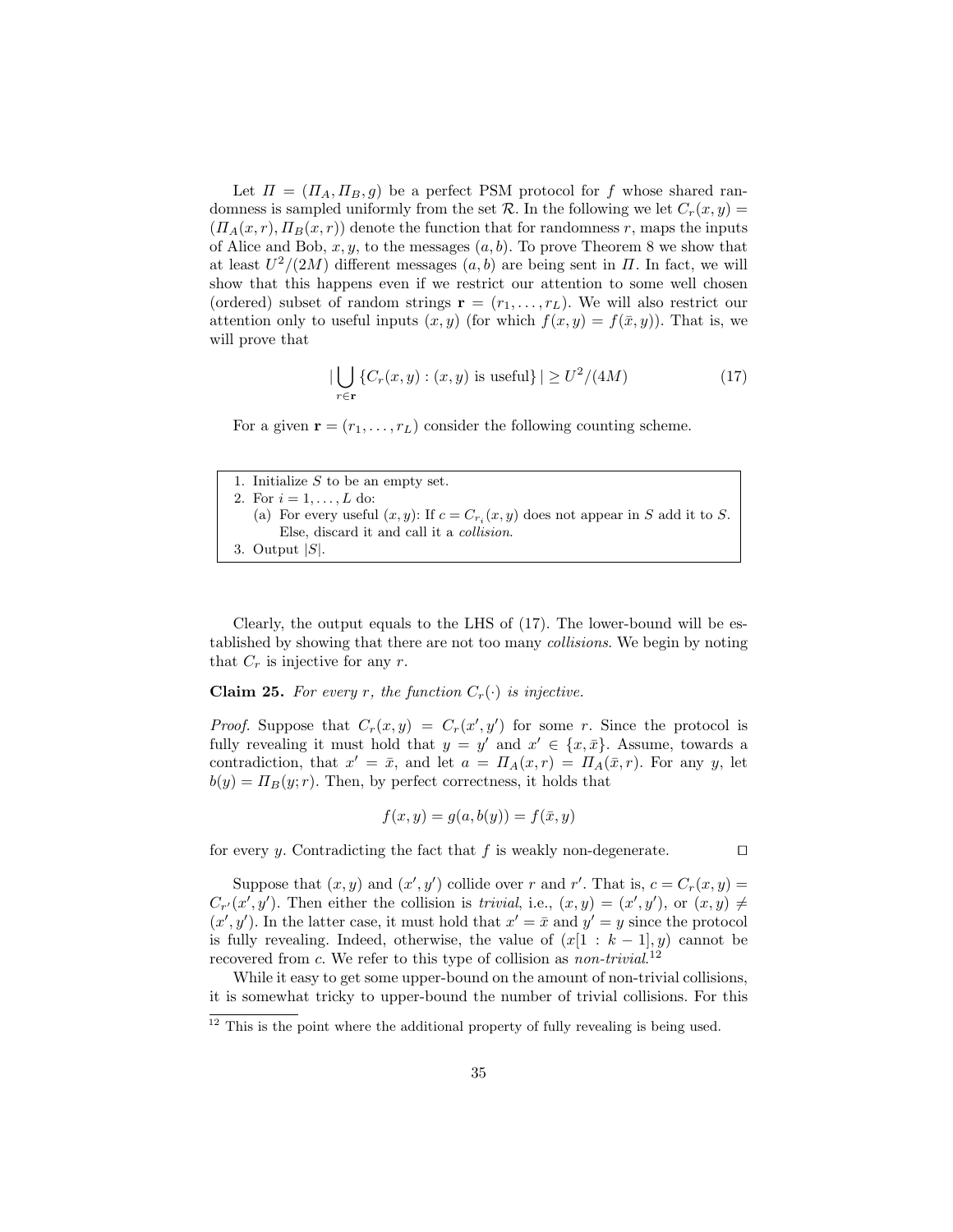reason, we treat the two cases asymmetrically. In particular, getting back to our counting algorithm, consider a useful  $(x, y)$  which is excluded in the *i*-th step. We refer to this exclusion as *non-trivial* if there exists some  $r_j$ ,  $j < i$  for which  $C_{r_i}(x, y) = C_{r_j}(\bar{x}, y)$ . Otherwise, we refer to the exclusion as *trivial*. In the latter case,  $c = C_{r_i}(x, y)$  appears in the image of  $C_{r_j}$  for (one or more)  $r_j, j \leq i$  but only as an image of  $(x, y)$ .

The following claim relates the number of non-trivial collisions to the size of the largest complement similar rectangle of f. (Recall that the latter is upperbounded by  $M$ .)

**Claim 26.** Every pair of distinct random string  $r \neq r'$  has at most M nontrivial collisions. Consequently, for every choice of  $\mathbf{r} = (r_1, \ldots, r_L)$ , the total number of non-trivial exclusions in the above process is at most  $ML^2/2$ .

*Proof.* Fix a pair of random strings  $r \neq r'$  and consider all their non-trivial collisions  $(x_1, y_1), \ldots, (x_t, y_t)$ . For every i, it holds that  $C_r(x_i, y_i) = C_{r'}(\bar{x}_i, y_i)$ and therefore  $\Pi_A(x_i, r) = \Pi_A(\bar{x}_i, r')$  and  $\Pi_B(y_i, r) = \Pi_B(y_i, r')$ . It follows that for every  $i, j, C_r(x_i, y_j) = C_{r'}(\bar{x}_i, y_j)$ , and so by perfect correctness the rectangle  $R = \{(x_i, y_j) : 1 \leq i, j \leq t\}$  is complement similar. We conclude that r and r' can have at most  $M$  non-trivial collisions, which implies that the total number of non-trivial collisions over **r** is at most  $\sum_{i=1}^{L-1} iM \leq ML^2/2$ .

The next claim handles trivial collisions by relating their number to the number of non-trivial collisions.

**Claim 27.** For every  $1 \leq L \leq |\mathcal{R}|$ , there exists a sequence of L distinct strings  $\mathbf{r} = (r_1, \ldots, r_L)$  for which the total number of trivial exclusions in the above process is upper-bounded by the number of non-trivial exclusions.

*Proof.* By induction on L. The case of  $L = 1$  trivially holds. Fix some sequence  $\mathbf{r} = (r_1, \ldots, r_{L-1})$  of length  $L-1$  for which the claim holds. We show that we can always extend r by an additional string  $r \notin r$  such that  $T(r)$ , the number of trivial exclusions contributed by r, is upper-bounded by  $N(r)$ , the number of non-trivial exclusions contributed by  $r$ . For this aim, we will show that the expectation, over a random  $r \notin \mathbf{r}$ , of  $\delta(r) = N(r) - T(r)$  is positive.

For every useful  $(x, y)$  and transcript c, let  $N_{x,y,c}(r)$  be an indicator that takes the value 1 if  $C_r(x, y) = c$  and there exists  $r' \in \mathbf{r}$  for which  $C_{r'}(\bar{x}, y) = c$ . Similarly, let  $T_{x,y,c}(r)$  be an indicator that takes the value 1 if  $C_r(x,y) = c$  and there exists  $r' \in \mathbf{r}$  for which  $C_{r'}(x, y) = c$  but there is no  $r'' \in \mathbf{r}$  for which  $C_{r''}(\bar{x},y) = c.$  Note that  $N(r) = \sum_{x,y,c} N_{x,y,c}(r)$  and  $T(r) = \sum_{x,y,c} T_{x,y,c}(r)$ . It will be useful to "symmetrize"  $N(r) - T(r)$  around x and  $\bar{x}$  and write it as

$$
\frac{1}{2}\sum_{x,y,c} (N_{x,y,c}(r) - T_{x,y,c}(r)) + (N_{\bar{x},y,c}(r) - T_{\bar{x},y,c}(r)).
$$

Hence, by the linearity of expectation, it suffices to show that for every  $x, y, c$ ,

$$
\mathsf{E}_{r:r\notin\mathbf{r}}[(N_{x,y,c}(r) - T_{x,y,c}(r)) + (N_{\bar{x},y,c}(r) - T_{\bar{x},y,c}(r))] \ge 0.
$$
 (18)

We establish this via case analysis.